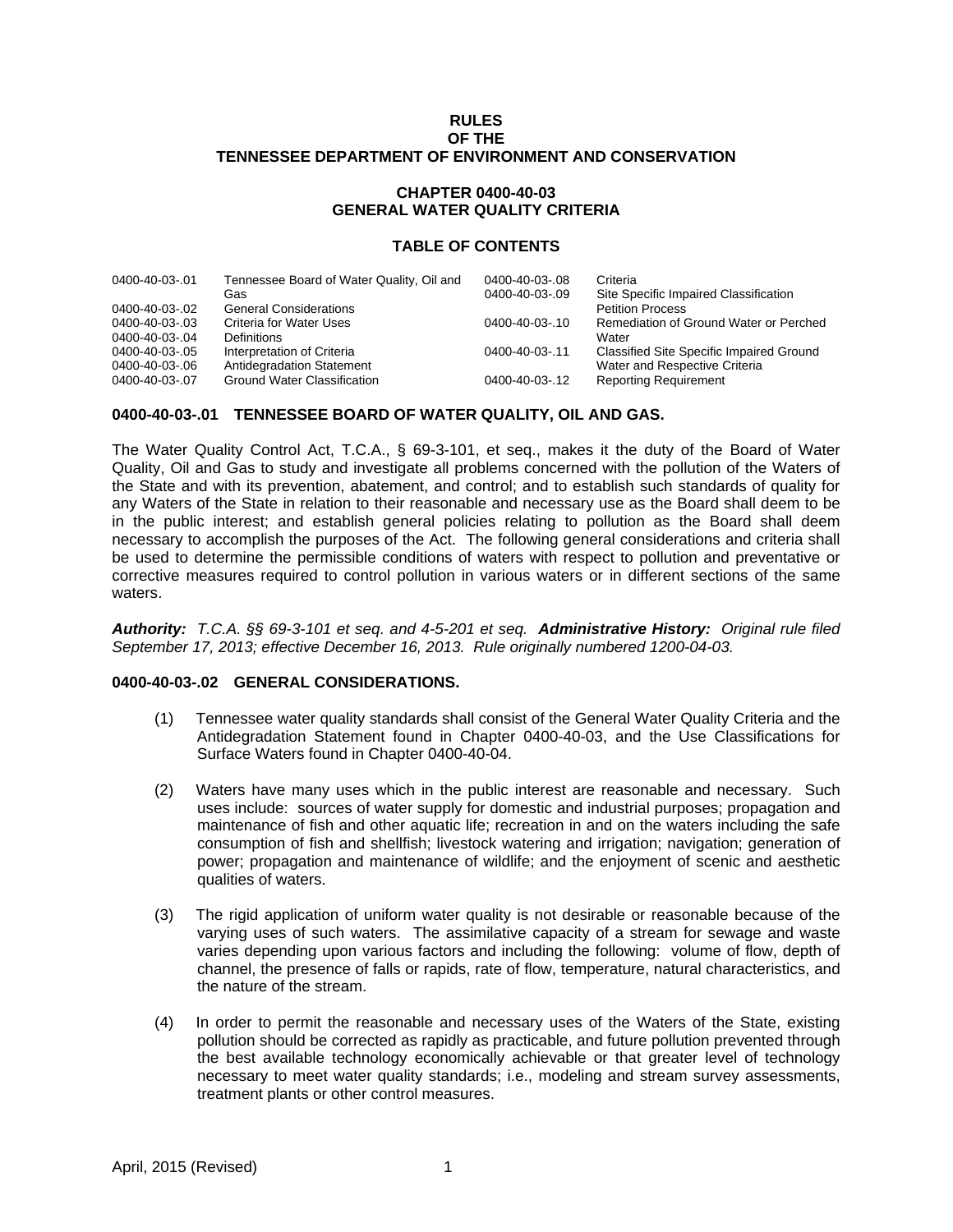- (5) Since all Waters of the State are classified for more than one use, the most stringent criteria will be applicable. In cases where criteria for protection of more than one use apply at different stream flows (e.g., aquatic life versus recreation), the most protective will also be applicable.
- (6) Waters identified as wet weather conveyances according to the definition found in Rule 0400- 40-03-.04, shall be protective of humans and wildlife that may come in contact with them and shall not adversely affect the quality of downstream waters. Applicable water quality standards will be maintained downstream of wet weather conveyances.
- (7) Where general water quality criteria are applied on a regional, ecoregional, or subecoregional basis, these criteria will be considered to apply to a stream if eighty percent (80%) of its watershed or catchment is contained within the unit upon which the criterion is based.
- (8) All fish and aquatic life metals criteria are expressed as total recoverable, except cadmium, copper, lead, nickel, silver, and zinc which are expressed as dissolved. Translators will be used to convert the dissolved fraction into a total recoverable permit limit. One of three approaches to metals translation will be used: (1) translator is the same as the conversion factor, (2) translator is based on relationships derived from STORET data, (3) a site-specific translator is developed. Where available, a site-specific translator is preferred. For assessing whether criteria for cadmium, copper, lead, nickel, silver, and zinc are exceeded by ambient water quality conditions, the dissolved criteria will also be translated in order to allow direct comparison to the ambient data, if total recoverable.
- (9) Site-specific criteria studies may be conducted on any appropriate fish and aquatic life criteria.
	- (a) Site-specific criteria studies based on a Water Effects Ratio (WER) calculated from the documented toxicity of a parameter in the stream in which it will be introduced may supersede the adopted criteria at a site. The Division shall approve a site-specific criteria developed by others provided that the WER methodology [Interim Guidance on Determination and Use of Water-effect Ratios for Metals (EPA-823-B-94-001)] is used, both the study plan and results are approved by the Department, and the U.S. Environmental Protection Agency has concurred with the final site specific criterion value(s).
	- (b) Any site specific criterion based on methodologies other than the WER methodology which recalculate specific criterion, such as the Resident Species Method or the Recalculation Method, must be adopted as a revision to Tennessee water quality standards into this Chapter, and following EPA approval, can be used for Clean Water Act purposes.

 References on this subject include, but are not limited to: Technical Support Document for Water Quality-based Toxics Control (EPA - 505/2-90-001); Technical Guidance Manual for Performing Waste Load Allocations: Book VIII (EPA/600/6-85/002a/002b/002c); MinteqA2, An Equilibrium Metal Speciation Model (EPA/600/3-87/012); Water Quality Standards Handbook, Second Edition (EPA-823-B-93-002); The Metals Translator: Guidance for Calculating a Total Recoverable Permit Limit From a Dissolved Criteria (EPA-823-B-96-007); Interim Guidance on Determination and Use of Water-effect Ratios for Metals (EPA-823-B-94-001).

(10) Interpretation and application of narrative criteria shall be based on available scientific literature and EPA guidance and regulations.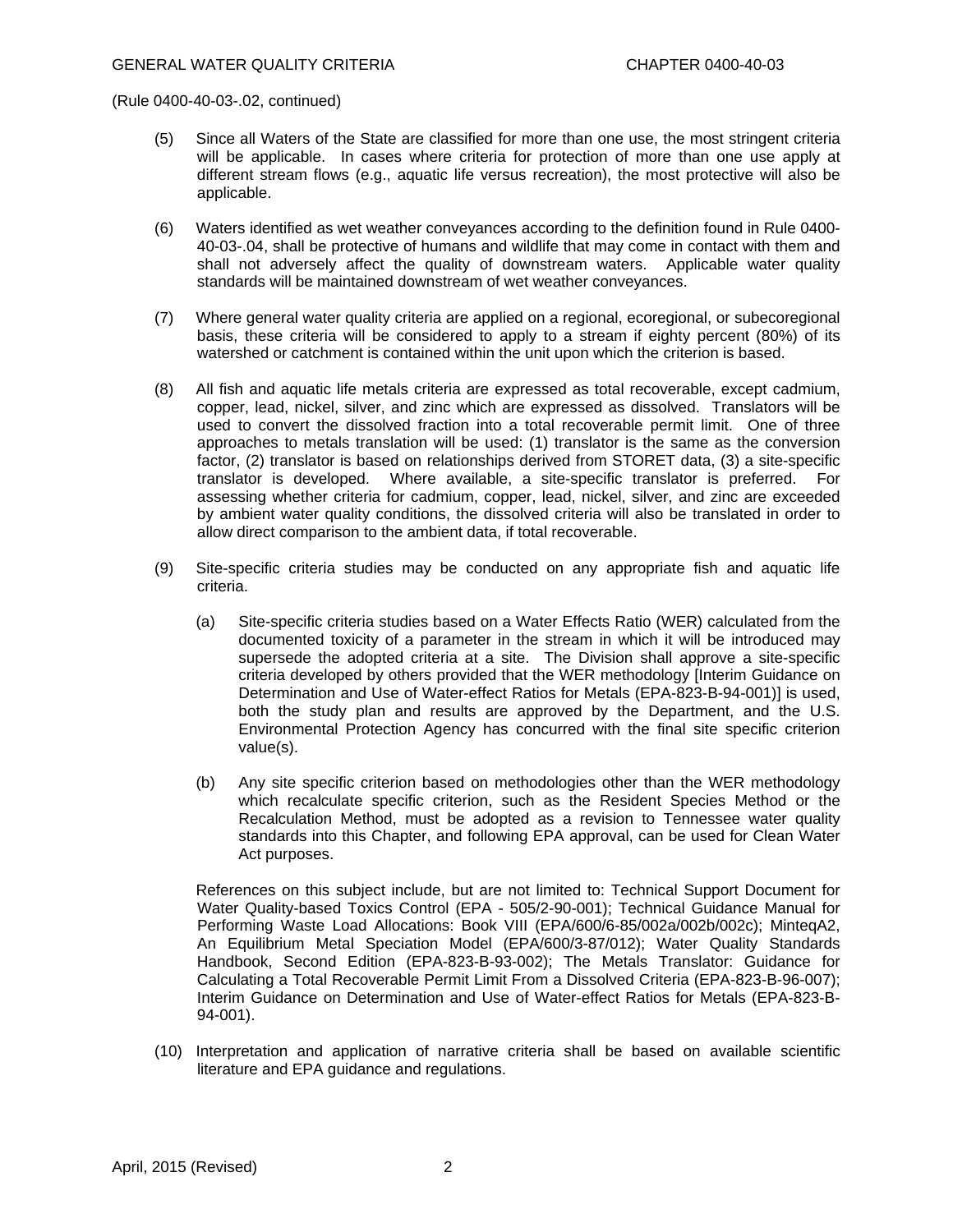*Authority: T.C.A. §§ 69-3-101 et seq. and 4-5-201 et seq. Administrative History: Original rule filed September 17, 2013; effective December 16, 2013. Rule originally numbered 1200-04-03.* 

### **0400-40-03-.03 CRITERIA FOR WATER USES.**

- (1) The criteria for the use of Domestic Water Supply are the following.
	- (a) Dissolved Oxygen There shall always be sufficient dissolved oxygen present to prevent odors of decomposition and other offensive conditions.
	- (b) pH The pH value shall lie within the range of 6.0 to 9.0 and shall not fluctuate more than 1.0 unit in this range over a period of 24 hours.
	- (c) Hardness or Mineral Compounds The hardness of or the mineral compounds contained in the water shall not appreciably impair the usefulness of the water as a source of domestic water supply.
	- (d) Total Dissolved Solids The total dissolved solids shall at no time exceed 500 mg/l.
	- (e) Solids, Floating Materials and Deposits There shall be no distinctly visible solids, scum, foam, oily slick, or the formation of slimes, bottom deposits or sludge banks of such size or character as may impair the usefulness of the water as a source of domestic water supply.
	- (f) Turbidity or Color There shall be no turbidity or color in amounts or characteristics that cannot be reduced to acceptable concentrations by conventional water treatment processes (See definition).
	- (g) Temperature The maximum water temperature change shall not exceed  $3^{\circ}C$  relative to an upstream control point. The temperature of the water shall not exceed 30.5°C and the maximum rate of change shall not exceed 2°C per hour. The temperature of impoundments where stratification occurs will be measured at a depth of 5 feet or middepth, whichever is less, and the temperature in flowing streams shall be measured at mid-depth.
	- (h) Coliform The concentration of the E. coli group shall not exceed 630 per 100 ml as a geometric mean based on a minimum of 5 samples collected from a given sampling site over a period of not more than 30 consecutive days with individual samples being collected at intervals of not less than 12 hours. For the purpose of determining the geometric mean, individual samples having an E. coli group concentration of less than 1 per 100 ml shall be considered as having a concentration of 1 per 100 ml.
	- (i) Taste or Odor The waters shall not contain substances which will result in taste or odor that prevent the production of potable water by conventional water treatment processes.
	- (j) Toxic Substances The waters shall not contain toxic substances, whether alone or in combination with other substances, which will produce toxic conditions that materially affect the health and safety of man or animals, or impair the safety of conventionally treated water supplies. Available references include, but are not limited to: Quality Criteria for Water (Section 304(a) of Public Law 92-500 as amended); Federal Regulations under Section 307 of Public Law 92-500 as amended; and Federal Regulations under Section 1412 of the Public Health Service Act as amended by the Safe Drinking Water Act, (Public Law 93-523). Limits set for some of the most commonly occurring toxic substances are as follows: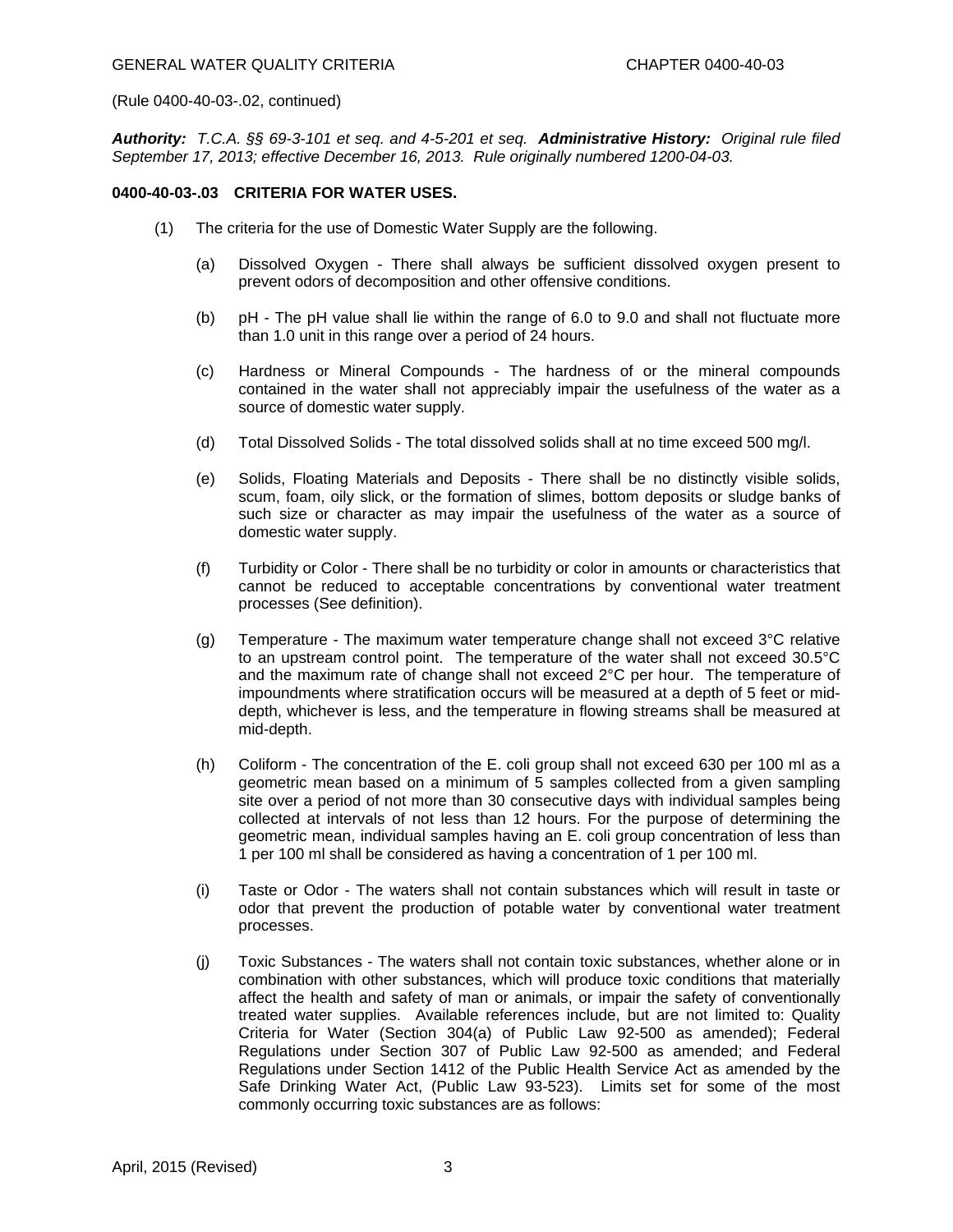| Compound                       | Criteria       | Compound                   | Criteria       |
|--------------------------------|----------------|----------------------------|----------------|
|                                | $(\mu g/L)$    |                            | $(\mu g/L)$    |
| Antimony                       | 6              | Diquat                     | 20             |
| Arsenic                        | 10             | Endothall                  | 100            |
| Beryllium                      | 4              | Glyphosate                 | 700            |
| <b>Barium</b>                  | 2000           | Hexachlorobenzene          | 1              |
| Cadmium                        | 5              | Hexachlorocyclopentadiene  | 50             |
| Chromium, total                | 100            | Oxamyl (Vydate)            | 200            |
| Lead                           | 5              | Picloram                   | 500            |
| Cyanide (as free cyanide)      | 200            | Simazine                   | 4              |
| Mercury                        | 2              | 2,3,7,8 TCDD (Dioxin)      | 0.00003        |
| Nickel                         | 100            | Benzene                    | 5              |
| Selenium                       | 50             | Carbon tetrachloride       | 5              |
| Thallium                       | 2              | 1,2-Dichloroethane         | 5              |
| Alachlor                       | $\overline{c}$ | 1,1-Dichloroethylene       | $\overline{7}$ |
| Atrazine                       | 3              | 1,1,1-Trichloroethane      | 200            |
| Carbofuran                     | 40             | Trichloroethylene          | 5              |
| Chlordane                      | $\overline{2}$ | Vinyl chloride             | $\overline{2}$ |
| Dibromo chloropropane          | 0.2            | para-Dichlorobenzene       | 75             |
| 2,4 Dichlorophenoxyacetic Acid | 70             | cis 1,2-Dichloroethylene   | 70             |
| Ethylene dibromide             | 0.05           | 1,2-Dichloropropane        | 5              |
| Heptachlor                     | 0.4            | Ethyl benzene              | 700            |
| Heptachlor epoxide             | 0.2            | Monochlorobenzene          | 100            |
| Lindane                        | 0.2            | ortho-Dichlorobenzene      | 600            |
| Methoxychlor                   | 40             | <b>Styrene</b>             | 100            |
| Polychlorinated biphenyls      | 0.5            | Tetrachloroethylene        | 5              |
| 2,4,5 Trichloropheno-          |                | Toluene                    | 1000           |
| xyprioponic acid               | 50             | trans 1,2-Dichloroethylene | 100            |
| Pentachlorophenol              | 1              | Xylenes, total             | 10000          |
| Benzo(a)pyrene                 | 0.2            | Dichloromethane            | 5              |
| Dalapon                        | 200            | 1,2,4-Trichlorobenzene     | 70             |
| Di(2-ethylhexyl) adipate       | 400            | 1,1,2-Trichloroethane      | 5              |
| Di(2-ethylhexyl) phthalate     | 6              | Endrin                     | 2.0            |
| Dinoseb                        | 7              | Toxaphene                  | 3              |
|                                |                | Nitrate                    | 10000          |

- (k) Other Pollutants The waters shall not contain other pollutants in quantities that may be detrimental to public health or impair the usefulness of the water as a source of domestic water supply.
- (2) The criteria for the use of Industrial Water Supply are the following.
	- (a) Dissolved Oxygen There shall always be sufficient dissolved oxygen present to prevent odors of decomposition and other offensive conditions.
	- (b) pH The pH value shall lie within the range of 6.0 to 9.0 and shall not fluctuate more than 1.0 unit in this range over a period of 24 hours.
	- (c) Hardness or Mineral Compounds The hardness of or the mineral compounds contained in the water shall not appreciably impair the usefulness of the water as a source of industrial water supply.
	- (d) Total Dissolved Solids The total dissolved solids shall at no time exceed 500 mg/l.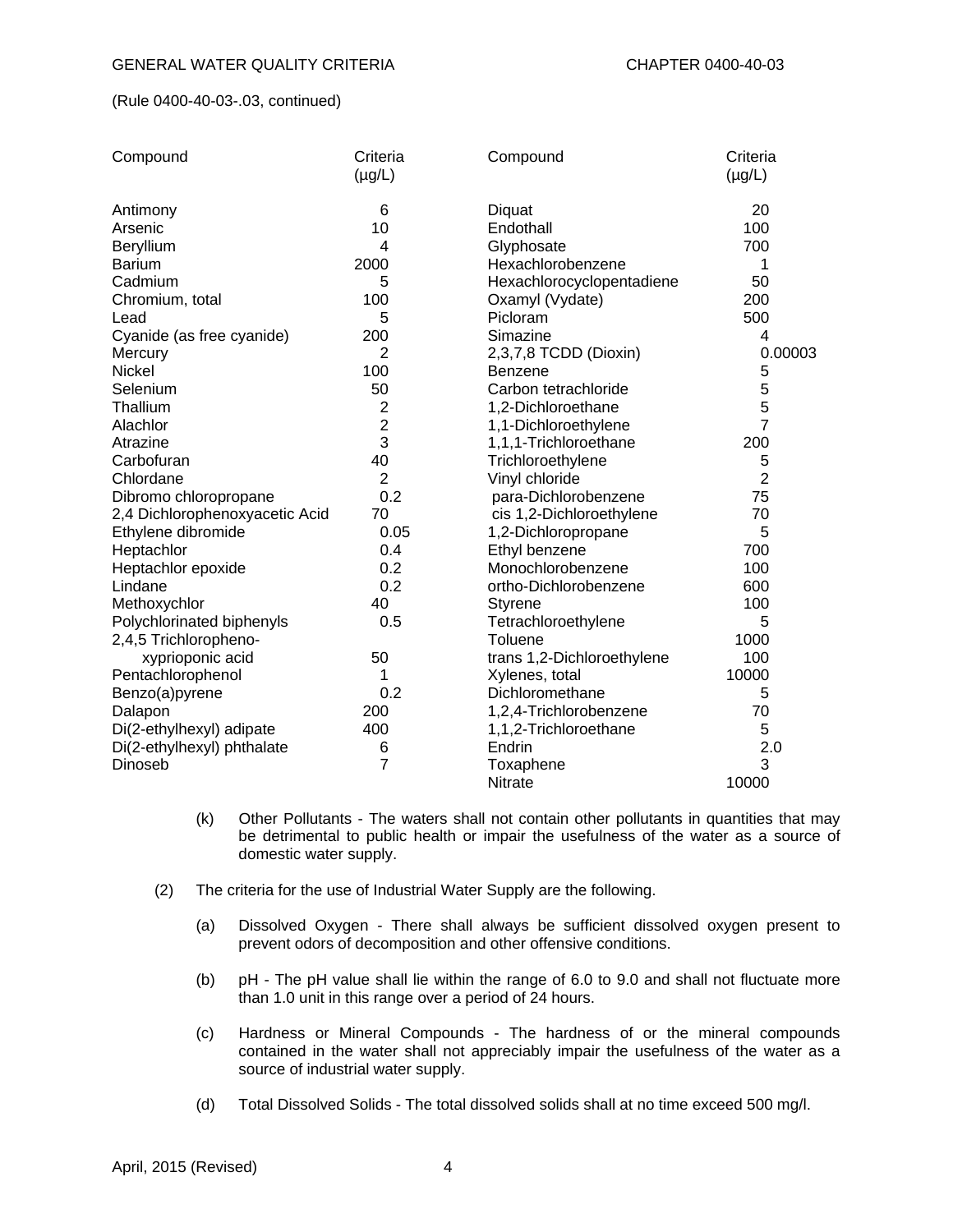- (e) Solids, Floating Materials and Deposits There shall be no distinctly visible solids, scum, foam, oily slick, or the formation of slimes, bottom deposits or sludge banks of such size or character as may impair the usefulness of the water as a source of industrial water supply.
- (f) Turbidity or Color There shall be no turbidity or color in amounts or characteristics that cannot be reduced to acceptable concentrations by conventional water treatment processes.
- (g) Temperature The maximum water temperature change shall not exceed  $3^{\circ}C$  relative to an upstream control point. The temperature of the water shall not exceed 30.5°C and the maximum rate of change shall not exceed 2°C per hour. The temperature of impoundments where stratification occurs will be measured at a depth of 5 feet or middepth, whichever is less, and the temperature in flowing streams shall be measured at mid-depth.
- (h) Taste or Odor The waters shall not contain substances which will result in taste or odor that would prevent the use of the water for industrial processing.
- (i) Toxic Substances The waters shall not contain toxic substances whether alone or in combination with other substances, which will adversely affect industrial processing.
- (j) Other Pollutants The waters shall not contain other pollutants in quantities that may adversely affect the water for industrial processing.
- (3) The criteria for the use of Fish and Aquatic Life are the following.
	- (a) Dissolved Oxygen The dissolved oxygen shall not be less than 5.0 mg/l with the following exceptions.
		- 1. In streams identified as trout streams, including tailwaters, dissolved oxygen shall not be less than 6.0 mg/L.
		- 2. The dissolved oxygen concentration of trout waters designated as supporting a naturally reproducing population shall not be less than 8.0 mg/L. (Tributaries to trout streams or naturally reproducing trout streams should be considered to be trout streams or naturally reproducing trout streams, unless demonstrated otherwise. Additionally, all streams within the Great Smoky Mountains National Park should be considered naturally reproducing trout streams.)
		- 3. In wadeable streams in subecoregion 73a, dissolved oxygen levels shall not be less than a daily average of 5.0 mg/L with a minimum dissolved oxygen level of 4.0 mg/L.
		- 4. The dissolved oxygen level of streams in ecoregion 66 (Blue Ridge Mountains) not designated as naturally reproducing trout streams shall not be less than 7.0 mg/L.

 Substantial and/or frequent variations in dissolved oxygen levels, including diurnal fluctuations, are undesirable if caused by man-induced conditions. Diurnal fluctuations shall not be substantially different than the fluctuations noted in reference streams in that region.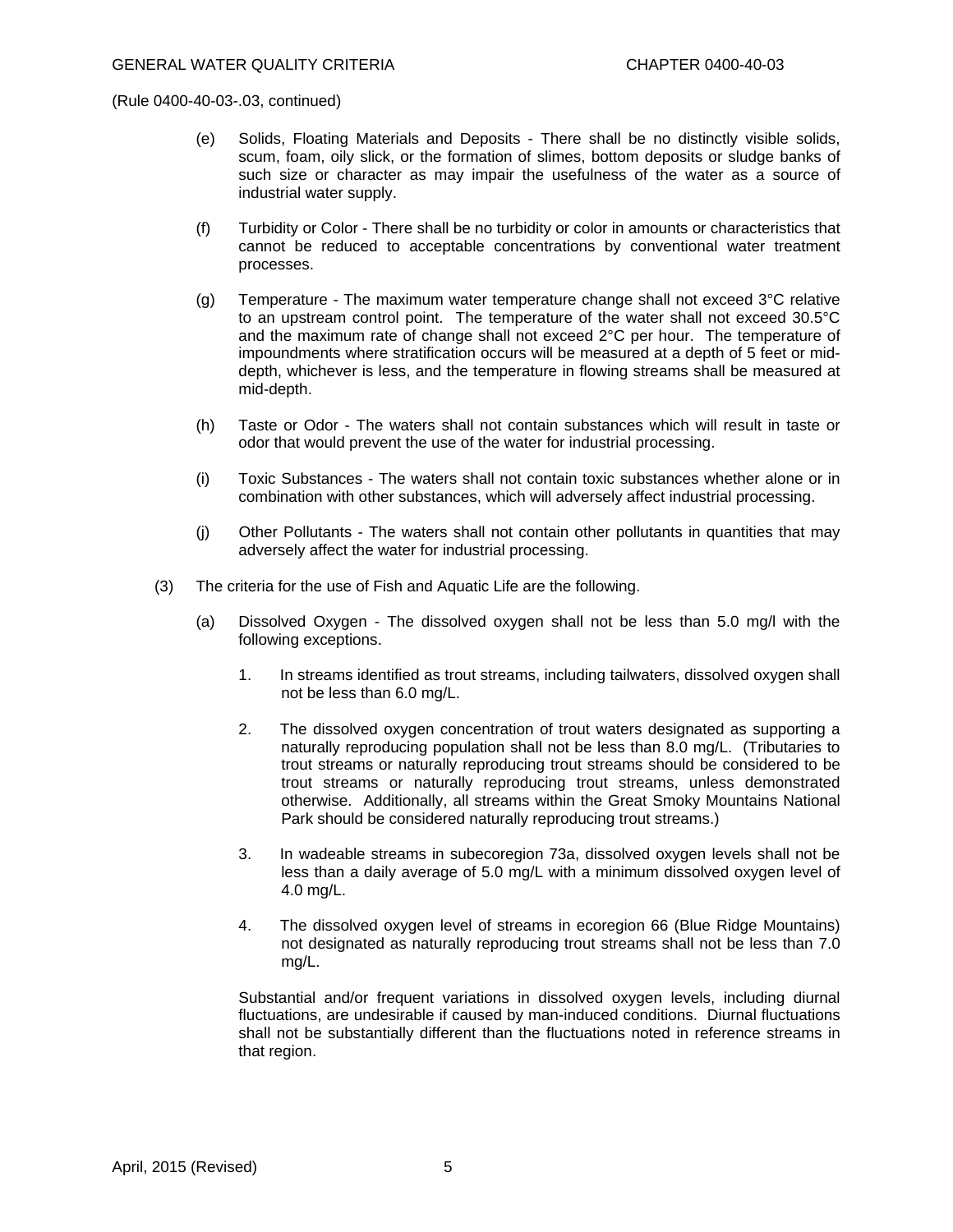In lakes and reservoirs, the dissolved oxygen concentrations shall be measured at middepth in waters having a total depth of ten feet or less, and at a depth of five feet in waters having a total depth of greater than ten feet and shall not be less than 5.0 mg/L.

- (b) pH The pH value shall not fluctuate more than 1.0 unit over a period of 24 hours and shall not be outside the following ranges:  $6.0 - 9.0$  in wadeable streams and  $6.5 - 9.0$ in larger rivers, lakes, reservoirs, and wetlands.
- (c) Solids, Floating Materials and Deposits There shall be no distinctly visible solids, scum, foam, oily slick, or the formation of slimes, bottom deposits or sludge banks of such size or character that may be detrimental to fish and aquatic life.
- (d) Turbidity, Total Suspended Solids, or Color There shall be no turbidity, total suspended solids, or color in such amounts or of such character that will materially affect fish and aquatic life. In wadeable streams, suspended solid levels over time should not be substantially different than conditions found in reference streams.
- (e) Temperature The maximum water temperature change shall not exceed  $3^{\circ}C$  relative to an upstream control point. The temperature of the water shall not exceed 30.5°C and the maximum rate of change shall not exceed 2°C per hour. The temperature of recognized trout waters shall not exceed 20°C. There shall be no abnormal temperature changes that may affect aquatic life unless caused by natural conditions. The temperature in flowing streams shall be measured at mid-depth.

 The temperature of impoundments where stratification occurs will be measured at middepth in the epilimnion (see definition in Rule 0400-40-03-.04) for warm water fisheries and mid-depth in the hypolimnion (see definition in Rule 0400-40-03-.04) for cold water fisheries. In the case of large impoundments (100 acres or larger) subject to stratification and recognized as trout waters, the temperature of the hypolimnion shall not exceed 20°C.

 A successful demonstration as determined by the Department conducted for thermal discharge limitations under Section 316(a) of the Clean Water Act, (33 U.S.C. §1326), shall constitute compliance with this paragraph.

- (f) Taste or Odor The waters shall not contain substances that will impart unpalatable flavor to fish or result in noticeable offensive odors in the vicinity of the water or otherwise interfere with fish or aquatic life. References include, but are not limited to: Quality Criteria for Water (section 304(a) of Public Law 92-500 as amended).
- (g) Toxic Substances The waters shall not contain substances or a combination of substances including disease - causing agents which, by way of either direct exposure or indirect exposure through food chains, may cause death, disease, behavioral abnormalities, cancer, genetic mutations, physiological malfunctions (including malfunctions in reproduction), physical deformations, or restrict or impair growth in fish or aquatic life or their offspring. References on this subject include, but are not limited to: Quality Criteria for Water (Section 304(a) of Public Law 92-500 as amended); Federal Regulations under Section 307 of Public Law 92-500 as amended. The following criteria are for the protection of fish and aquatic life:

| Compound       | <b>Criterion Maximum</b><br>Concentration µg/L<br>(CMC) | <b>Criterion Continuous</b><br>Concentration µg/L<br>(CCC) |
|----------------|---------------------------------------------------------|------------------------------------------------------------|
| Arsenic (III)* | 340                                                     | 150                                                        |
| Cadmium**      | 20                                                      | 0.25                                                       |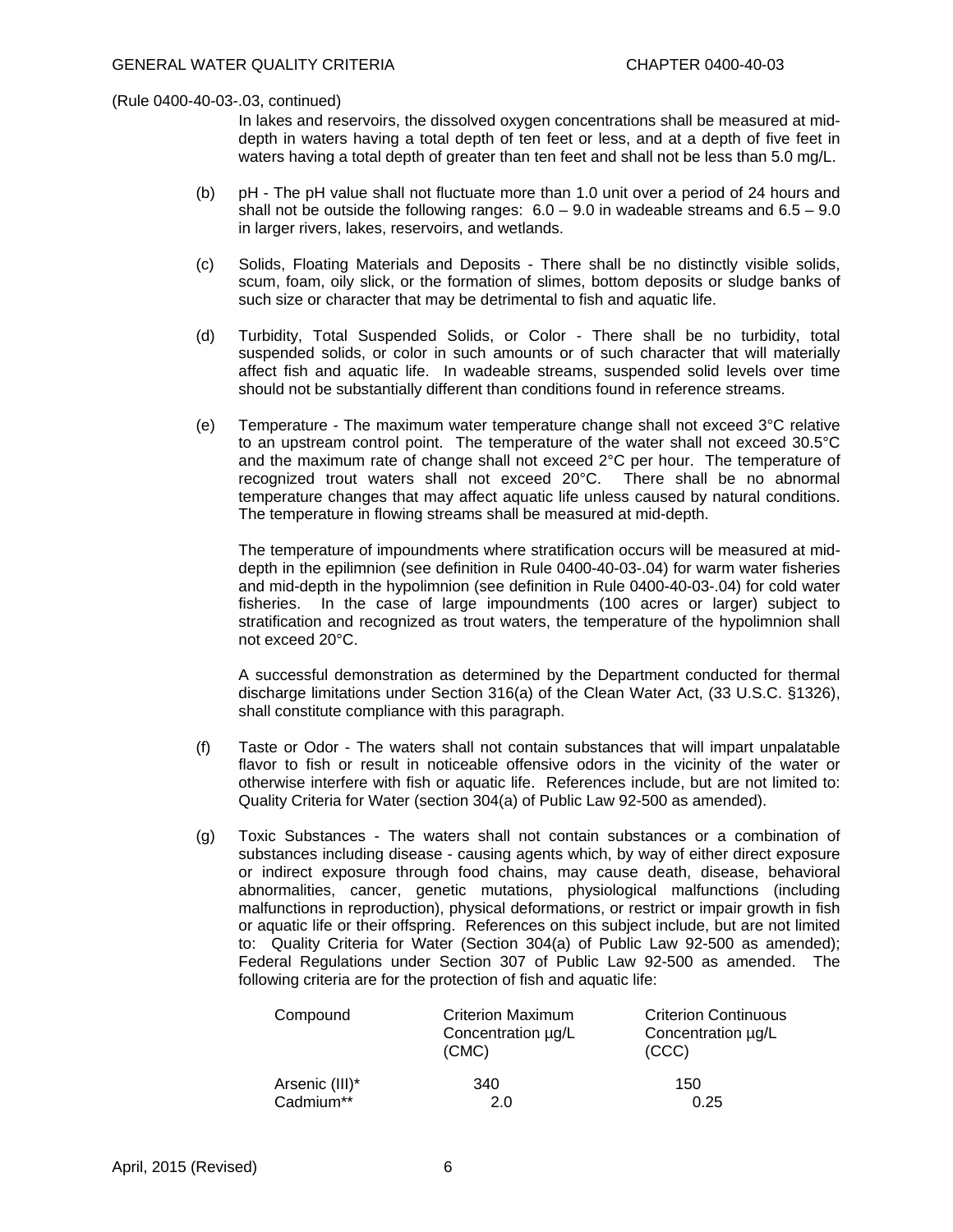| (Rule 0400-40-03-.03, continued) |       |        |
|----------------------------------|-------|--------|
| Chromium, III**                  | 570   | 74     |
| Chromium, VI*                    | 16    | 11     |
| Copper**                         | 13    | 9.0    |
| Lead**                           | 65    | 2.5    |
| Mercury <sup>*</sup> (b)         | 1.4   | 0.77   |
| Nickel**                         | 470   | 52     |
| Selenium                         | 20    | 5      |
| Silver**                         | 3.2   | ---    |
| Zinc**                           | 120   | 120    |
| Cyanide***                       | 22    | 5.2    |
| Chlorine (TRC)                   | 19    | 11     |
| Pentachlorophenol ****           | 19    | 15     |
| Aldrin                           | 3.0   |        |
| $g-BHC - Lindane$ (b)            | 0.95  |        |
| Chlordane (b)                    | 2.4   | 0.0043 |
| 4-4'-DDT (b)                     | 1.1   | 0.001  |
| Demeton                          | ----  | 0.1    |
| Diazinon                         | 0.1   | 0.1    |
| Dieldrin (b)                     | 0.24  | 0.056  |
| a-Endosulfan                     | 0.22  | 0.056  |
| b-Endosulfan                     | 0.22  | 0.056  |
| Endrin                           | 0.086 | 0.036  |
| Guthion                          | ----  | 0.01   |
| Heptachlor                       | 0.52  | 0.0038 |
| Heptachlor epoxide               | 0.52  | 0.0038 |
| Malathion                        |       | 0.1    |
| Methoxyclor                      |       | 0.03   |
| Mirex (b)                        |       | 0.001  |
| Nonylphenol                      | 28.0  | 6.6    |
| Parathion                        | 0.065 | 0.013  |
| PCBs, total (b)                  | ---   | 0.014  |
| Toxaphene (b)                    | 0.73  | 0.0002 |
| Tributyltin (TBT)                | 0.46  | 0.072  |

- (b) Bioaccumulative parameter.
- \* Criteria for these metals are expressed as dissolved.
- \*\* Criteria for these metals are expressed as dissolved and are a function of total hardness (mg/L). Hardness-dependent metals criteria may be calculated from the following (values displayed above correspond to a total hardness of 100 mg/l and may have been rounded):

CMC (dissolved) = exp{mA[ln(hardness)]+bA } (CF)

 $CCC$  (dissolved) =  $exp{mC}$  [In(hardness)]+bC} (CF)

| Chemical                    | МA | bA | MC     | BC       | <b>Freshwater Conversion Factors (CF)</b>                                                 |               |
|-----------------------------|----|----|--------|----------|-------------------------------------------------------------------------------------------|---------------|
|                             |    |    |        |          | <b>CMC</b>                                                                                | <b>CCC</b>    |
| Cadmium 1.0166 -3.924       |    |    | 0.7409 | $-4.719$ | $1.136672$ -[(ln<br>$\frac{1}{2}$ hardness)(0.041838)] $\frac{1}{2}$ hardness)(0.041838)] | 1.101672-[(ln |
| Chromium 0.8190 3.7256<br>Ш |    |    | 0.8190 | 0.6848   | 0.316                                                                                     | 0.860         |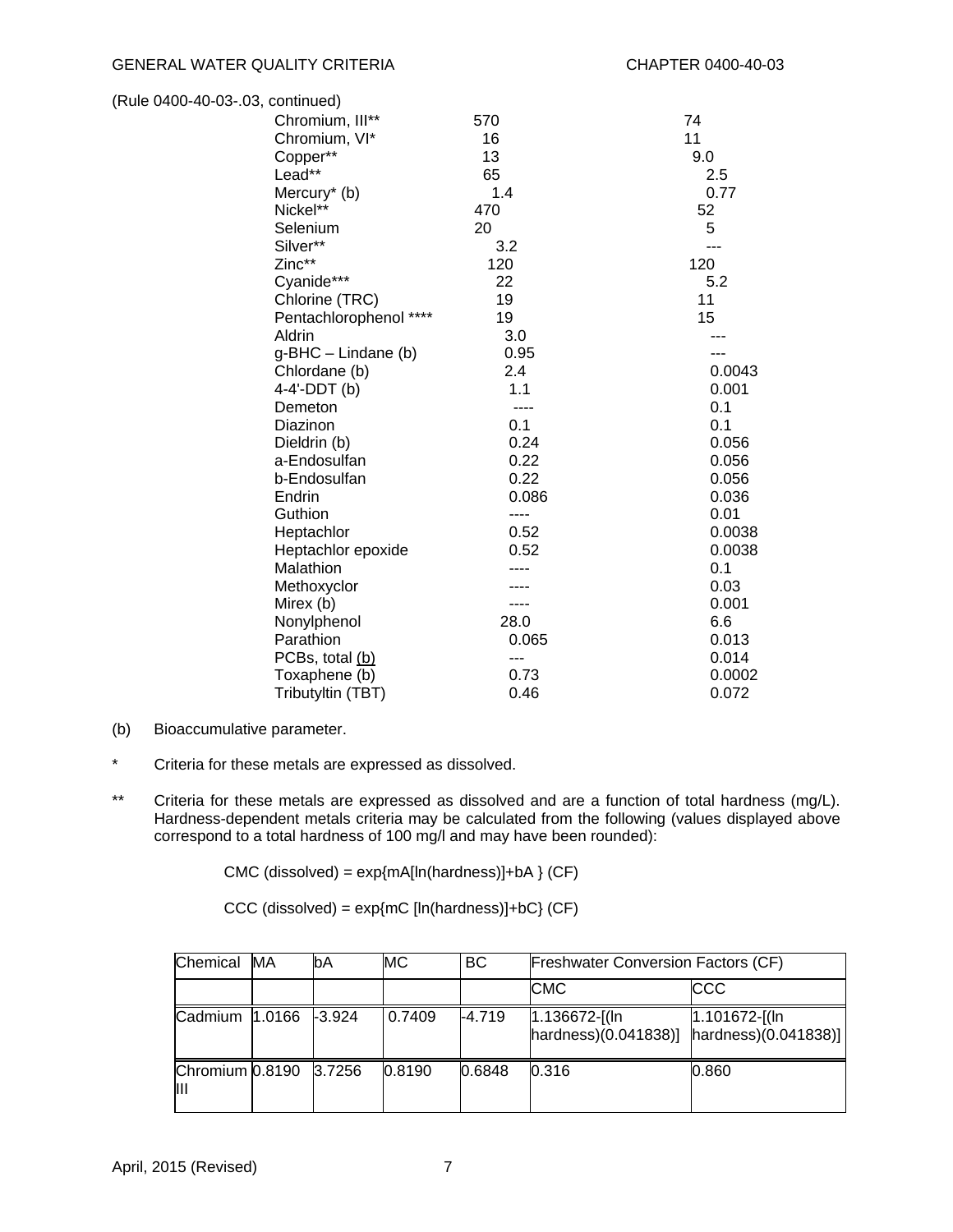| Copper        | 0.9422 | $-1.700$ | 0.8545 | $-1.702$ | 0.960                                 | 0.960                                   |
|---------------|--------|----------|--------|----------|---------------------------------------|-----------------------------------------|
| Lead          | 1.273  | $-1.460$ | 1.273  | $-4.705$ | $1.46203$ -[(ln<br>harduess(0.145712) | $1.46203$ -[(ln<br>hardness)(0.145712)] |
| <b>Nickel</b> | 0.8460 | 2.255    | 0.8460 | 0.0584   | 0.998                                 | 0.997                                   |
| Silver        | 1.72   | -6.59    |        |          | 0.85                                  |                                         |
| Zinc          | 0.8473 | 0.884    | 0.8473 | 0.884    | 0.978                                 | 0.986                                   |

If criteria are hardness-dependent, the Criterion Maximum Concentration (CMC) and Criterion Continuous Concentration (CCC) shall be based on the actual stream hardness. When an ambient hardness of less than 25 mg/L is used to establish criteria for cadmium or lead, the hardness dependent conversion factor (CF) shall not exceed one. When ambient hardness is greater than 400 mg/L, criteria shall be calculated according to one of the following two options: (1) calculate the criterion using a default Water Effects Ratio (WER) of 1.0 and a hardness of 400 mg/L in the hardness based equation; or (2) calculate the criterion using a WER and the actual ambient hardness of the surface water in the hardness based equation. For information concerning metals translation and site-specific criteria, see paragraph (9) of Rule 0400-40-03-.02.

- \*\*\* If Standard Methods 4500-CN I (Weak Acid Dissociable), 4500-CN G (Cyanides Amenable to Chlorination after Distillation), or OIA-1677 are used, this criterion may be applied as free cyanide.
- \*\*\*\* Criteria for pentachlorophenol are expressed as a function of pH. Values displayed above correspond to a pH of 7.8 and are calculated as follows:

 $CMC = exp(1.005(pH) - 4.869)$   $CCC = exp(1.005(pH) - 5.134)$ 

- (h) Other Pollutants The waters shall not contain other pollutants that will be detrimental to fish or aquatic life.
- (i) Iron The waters shall not contain iron at concentrations that cause toxicity or in such amounts that interfere with habitat due to precipitation or bacteria growth.
- (j) Ammonia The one-hour average concentration of total ammonia nitrogen (in mg N/L) shall not exceed the CMC (acute criterion) calculated using the following equations:

Where salmonid fish are present:

0.275 39.0 CMC = ----------------------- + ------------------------  $1 + 10^{7.204-pH}$  1 + 10 <sup>pH-7.204</sup>

Or where salmonid fish are not present:

0.411 58.4 CMC = ----------------------- + ------------------------  $1 + 10^{7.204 \cdot \text{pH}}$  1 + 10 <sup>pH-7.204</sup>

 The thirty-day average concentration of total ammonia nitrogen (in mg N/L) shall not exceed the CCC (chronic criterion) calculated using the following equations: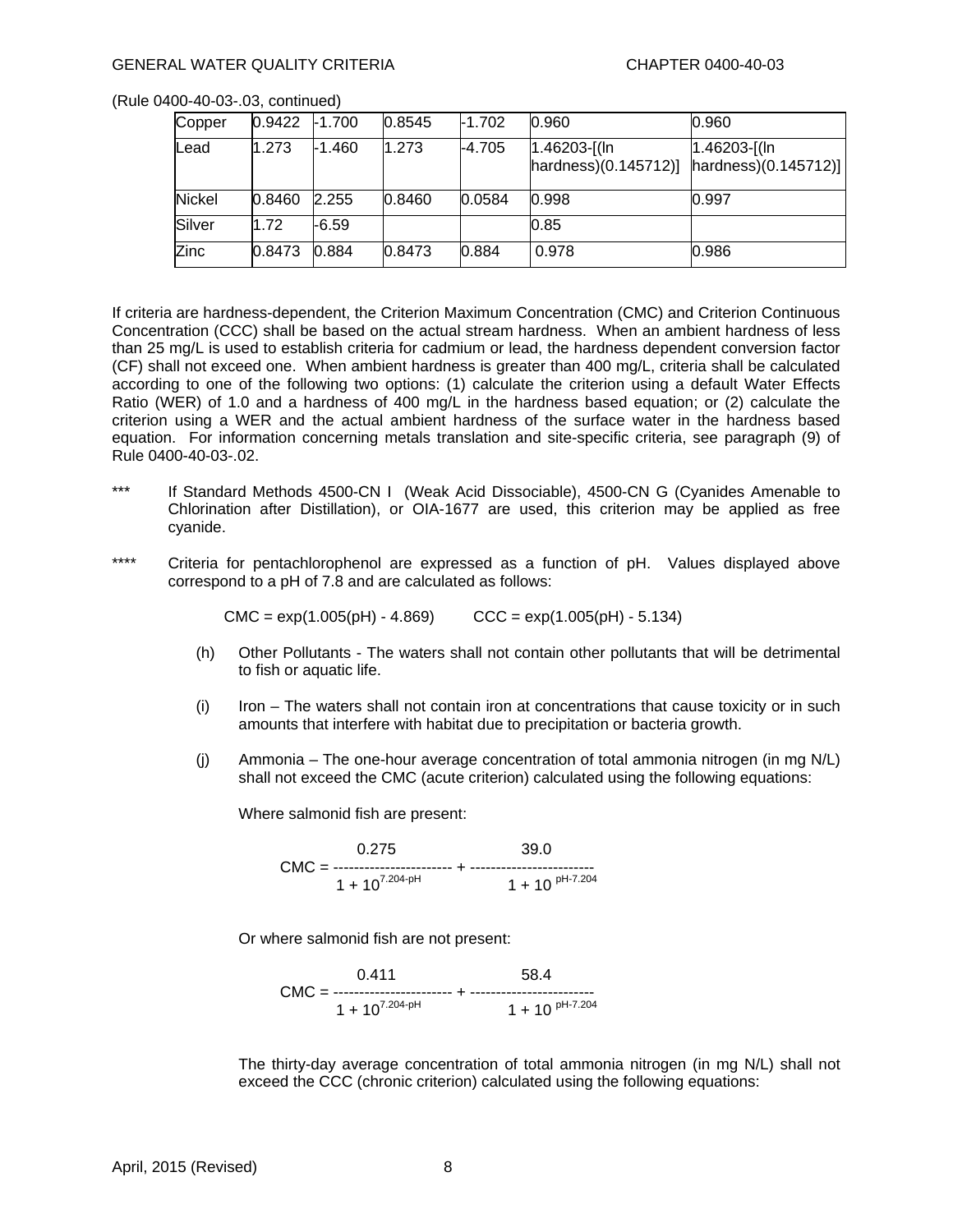When fish early life stages are present:



When fish early life stages are absent:



 In addition, the highest four-day average within the 30-day period shall not exceed 2.5 times the CCC.

(k) Nutrients - The waters shall not contain nutrients in concentrations that stimulate aquatic plant and/or algae growth to the extent that aquatic habitat is substantially reduced and/or the biological integrity fails to meet regional goals. Additionally, the quality of downstream waters shall not be detrimentally affected. Examples of parameters associated with the criterion include but are not limited to: nitrogen, phosphorus, potassium, calcium, magnesium, and various forms of each.

 Interpretation of this provision may be made using the document Development of Regionally-based Interpretations of Tennessee's Narrative Nutrient Criterion and/or other scientifically defensible methods.

- (l) Coliform The concentration of the E. coli group shall not exceed 630 per 100 ml as a geometric mean based on a minimum of 5 samples collected from a given sampling site over a period of not more than 30 consecutive days with individual samples being collected at intervals of not less than 12 hours. For the purposes of determining the geometric mean, individual samples having an E. coli group concentration of less than 1 per 100 ml shall be considered as having a concentration of 1 per 100 ml. In addition, the concentration of the E. coli group in any individual sample shall not exceed 2,880 per 100 ml.
- (m) Biological Integrity The waters shall not be modified through the addition of pollutants or through physical alteration to the extent that the diversity and/or productivity of aquatic biota within the receiving waters are substantially decreased or, in the case of wadeable streams, substantially different from conditions in reference streams in the same ecoregion. The parameters associated with this criterion are the aquatic biota measured. These are response variables.

 Interpretation of this provision for any stream which (a) has at least 80% of the upstream catchment area contained within a single bioregion and (b) is of the appropriate stream order specified for the bioregion and (c) contains the habitat (riffle or rooted bank) specified for the bioregion, may be made using the most current revision of the Department's Quality System Standard Operating Procedure for Macroinvertebrate Stream Surveys and/or other scientifically defensible methods.

 Interpretation of this provision for all other wadeable streams, lakes, and reservoirs may be made using Rapid Bioassessment Protocols for Use in Wadeable Streams and Rivers (EPA/841-B-99-002) or Lake and Reservoir Bioassessment and Biocriteria (EPA 841-B-98-007), and/or other scientifically defensible methods. Interpretation of this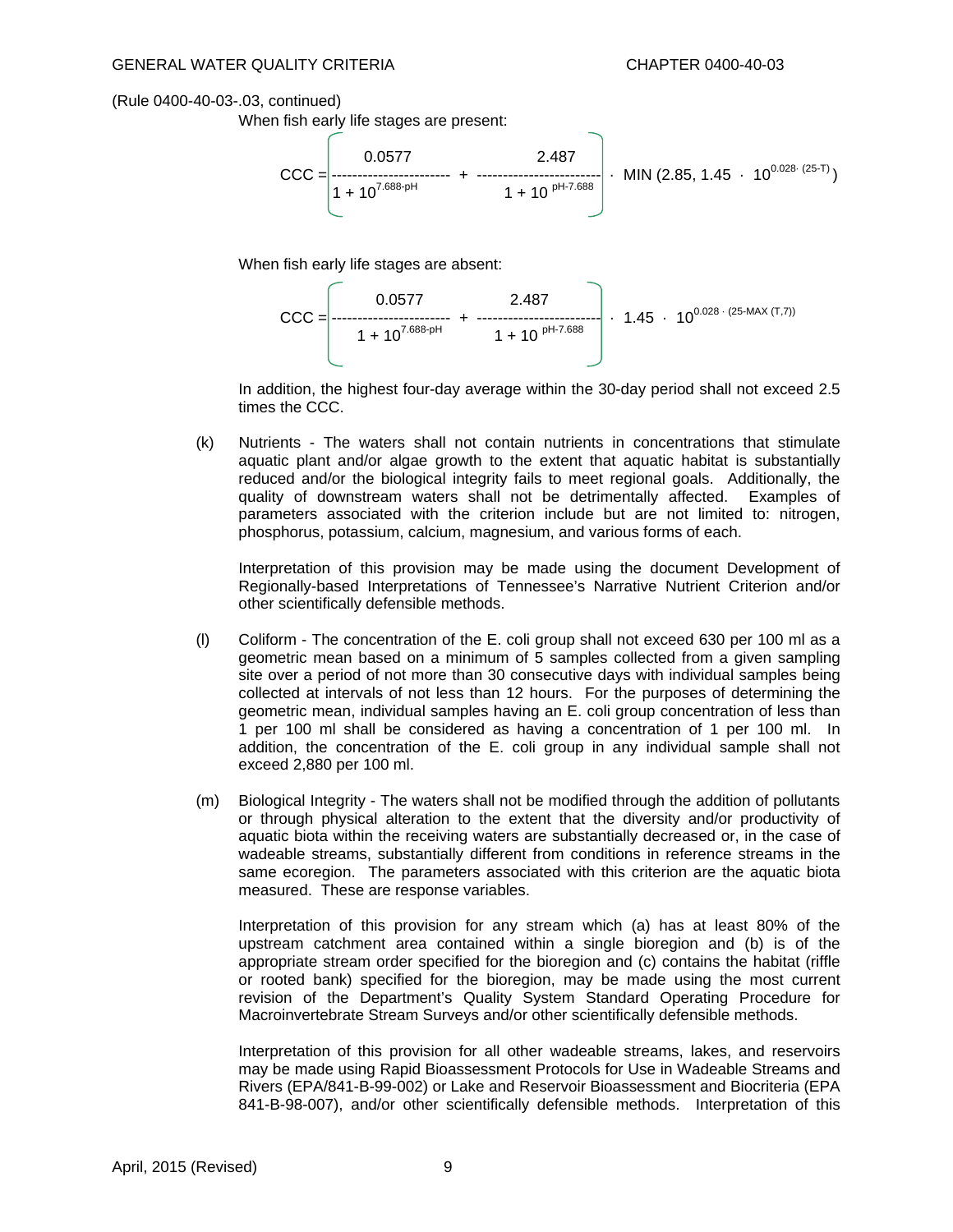provision for wetlands or large rivers may be made using scientifically defensible methods. Effects to biological populations will be measured by comparisons to upstream conditions or to appropriately selected reference sites in the same bioregion if upstream conditions are determined to be degraded.

- (n) Habitat The quality of stream habitat shall provide for the development of a diverse aquatic community that meets regionally-based biological integrity goals. Examples of parameters associated with this criterion include but are not limited to: sediment deposition, embeddedness of riffles, velocity/depth regime, bank stability, and vegetative protection. Types of activities or conditions which can cause habitat loss include, but are not limited to: channel and substrate alterations, rock and gravel removal, stream flow changes, accumulation of silt, precipitation of metals, and removal of riparian vegetation. For wadeable streams, the in stream habitat within each subecoregion shall be generally similar to that found at reference streams. However, streams shall not be assessed as impacted by habitat loss if it has been demonstrated that the biological integrity goal has been met.
- (o) Flow Stream or other waterbody flows shall support the fish and aquatic life criteria.
- (4) The criteria for the use of Recreation are the following.
	- (a) Dissolved Oxygen There shall always be sufficient dissolved oxygen present to prevent odors of decomposition and other offensive conditions.
	- (b) pH The pH value shall lie within the range of 6.0 to 9.0 and shall not fluctuate more than 1.0 unit in this range over a period of 24 hours.
	- (c) Solids, Floating Materials and Deposits There shall be no distinctly visible solids, scum, foam, oily slick, or the formation of slimes, bottom deposits or sludge banks of such size or character that may be detrimental to recreation.
	- (d) Total Suspended Solids, Turbidity or Color There shall be no total suspended solids, turbidity or color in such amounts or character that will result in any objectionable appearance to the water, considering the nature and location of the water.
	- (e) Temperature The maximum water temperature change shall not exceed  $3^{\circ}C$  relative to an upstream control point. The temperature of the water shall not exceed 30.5°C and the maximum rate of change shall not exceed 2°C per hour. The temperature of impoundments where stratification occurs will be measured at a depth of 5 feet, or middepth whichever is less, and the temperature in flowing streams shall be measured at mid-depth.
	- (f) Coliform The concentration of the E. coli group shall not exceed 126 colony forming units per 100 ml, as a geometric mean based on a minimum of 5 samples collected from a given sampling site over a period of not more than 30 consecutive days with individual samples being collected at intervals of not less than 12 hours. For the purposes of determining the geometric mean, individual samples having an E. coli concentration of less than 1 per 100 ml shall be considered as having a concentration of 1 per 100 ml.

 Additionally, the concentration of the E. coli group in any individual sample taken from a lake, reservoir, State Scenic River, Exceptional Tennessee Water or ONRW (0400- 40-03-.06) shall not exceed 487 colony forming units per 100 ml. The concentration of the E. coli group in any individual sample taken from any other waterbody shall not exceed 941 colony forming units per 100 ml.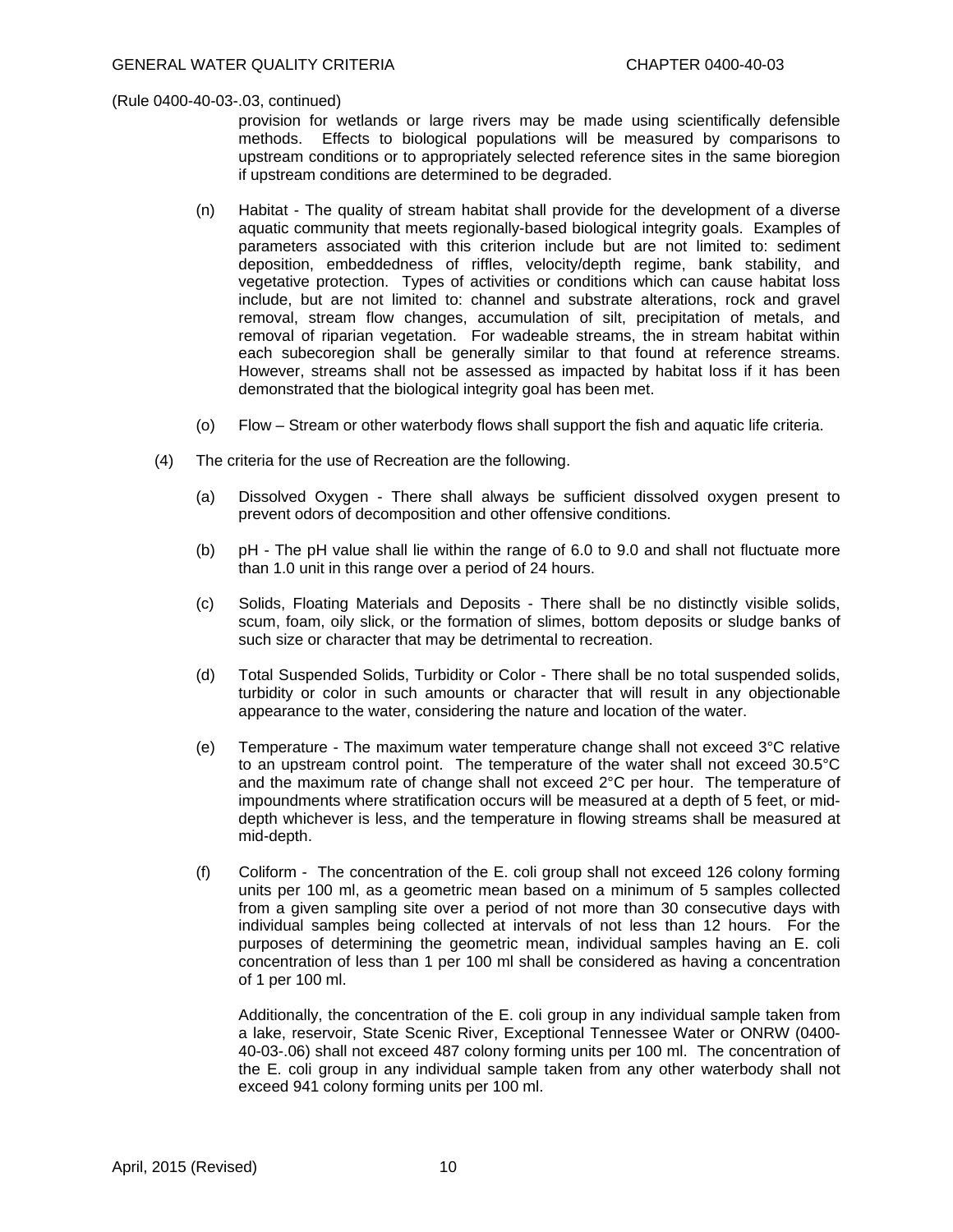- (g) Taste or Odor The waters shall not contain substances that will result in objectionable taste or odor.
- (h) Nutrients The waters shall not contain nutrients in concentrations that stimulate aquatic plant and/or algae growth to the extent that the public's recreational uses of the waterbody or other downstream waters are detrimentally affected. Unless demonstrated otherwise, the nutrient criteria found in subparagraph (3)(k) of this rule will be considered adequately protective of this use.
- (i) Nutrient Response Criteria for Pickwick Reservoir: those waters impounded by Pickwick Dam on the Tennessee River. The reservoir has a surface area of 43,100 acres at full pool, 9,400 acres of which are within Tennessee. Chlorophyll *a* (corrected, as described in Standard Methods for the Examination of Water and Wastewater,  $20<sup>th</sup>$ Edition, 1998): the mean of the photic-zone (See definition) composite chlorophyll *a* samples collected monthly April through September shall not exceed 18 µg/L, as measured over the deepest point, main river channel, dam forebay.
- (j) Toxic Substances The waters shall not contain toxic substances, whether alone or in combination with other substances, that will render the waters unsafe or unsuitable for water contact activities including the capture and subsequent consumption of fish and shellfish, or will propose toxic conditions that will adversely affect man, animal, aquatic life, or wildlife. Human health criteria have been derived to protect the consumer from consumption of contaminated fish and water. The water and organisms criteria should only be applied to those waters classified for both recreation and domestic water supply. The criteria for recreation are as follows: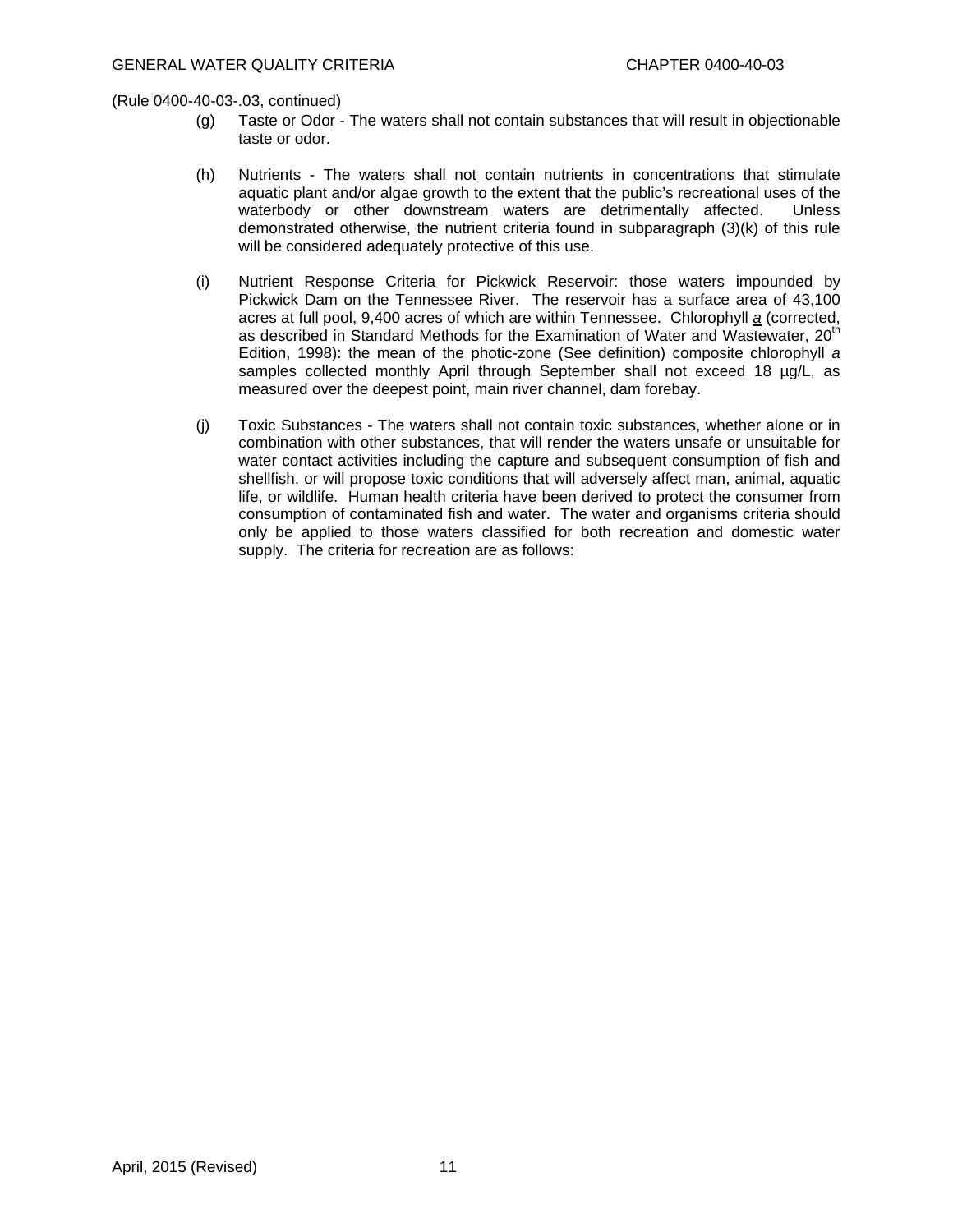|                                                    | Water &<br>Organisms<br>Criteria <sup>*</sup> | Organisms<br>Only<br>Criteria |
|----------------------------------------------------|-----------------------------------------------|-------------------------------|
| Compound                                           | $(\mu g/L)$                                   | $(\mu g/L)$                   |
| <b>INORGANICS</b>                                  |                                               |                               |
| Antimony                                           | 5.6                                           | 640                           |
| Arsenic (c)                                        | 10.0                                          | 10.0                          |
| Mercury (b)                                        | 0.05                                          | 0.051                         |
| Nickel                                             | 610                                           | 4600                          |
| Thallium                                           | 0.24<br>140                                   | 0.47<br>140                   |
| Cyanide<br>Selenium                                | 170                                           | 4200                          |
| Zinc                                               | 7400                                          | 26000                         |
| Dioxin ** (b)                                      | 0.000001                                      | 0.000001                      |
| <b>VOLATILES</b>                                   |                                               |                               |
| Acrolein                                           | 6                                             | 9                             |
| Acrylonitrile (c)                                  | 0.51                                          | 2.5                           |
| Benzene (c)                                        | 22                                            | 510                           |
| Bromoform (c)                                      | 43                                            | 1400                          |
| Carbon tetrachloride (c)                           | 2.3                                           | 16                            |
| Chlorobenzene                                      | 130                                           | 1600                          |
| Chlorodibromomethane (c)                           | 4.0                                           | 130                           |
| Chloroform (c)                                     | 57                                            | 4700                          |
| Dichlorobromomethane (c)                           | 5.5                                           | 170                           |
| 1,2-Dichloroethane (c)                             | 3.8                                           | 370                           |
| 1,1-Dichloroethylene                               | 330                                           | 7100                          |
| 1,2-Dichloropropane (c)<br>1,3-Dichloropropene (c) | 5.0<br>3.4                                    | 150<br>210                    |
| Ethylbenzene                                       | 530                                           | 2100                          |
| Methyl bromide                                     | 47                                            | 1500                          |
| Methylene chloride (c)                             | 46                                            | 5900                          |
| 1,1,2,2-Tetrachloroethane (c)                      | 1.7                                           | 40                            |
| Tetrachloroethylene (c)                            | 6.9                                           | 33                            |
| Toluene                                            | 1300                                          | 15000                         |
| 1,2-Trans-Dichloroethylene                         | 140                                           | 10000                         |
| 1,1,2-Trichloroethane (c)                          | 5.9                                           | 160                           |
| Trichloroethylene (c)                              | 25                                            | 300                           |
| Vinyl chloride (c)                                 | 0.25                                          | 24                            |
|                                                    |                                               |                               |
|                                                    | Water &<br>Organisms                          | Organisms<br>Only             |
|                                                    | Criteria *                                    | Criteria                      |
| Compound                                           | $(\mu g/L)$                                   | $(\mu g/L)$                   |
| <b>ACID EXTRACTABLES</b>                           |                                               |                               |
| 2-Chlorophenol                                     | 81                                            | 150                           |

2,4-Dichlorophenol 77 290 2,4-Dimethylphenol 380 850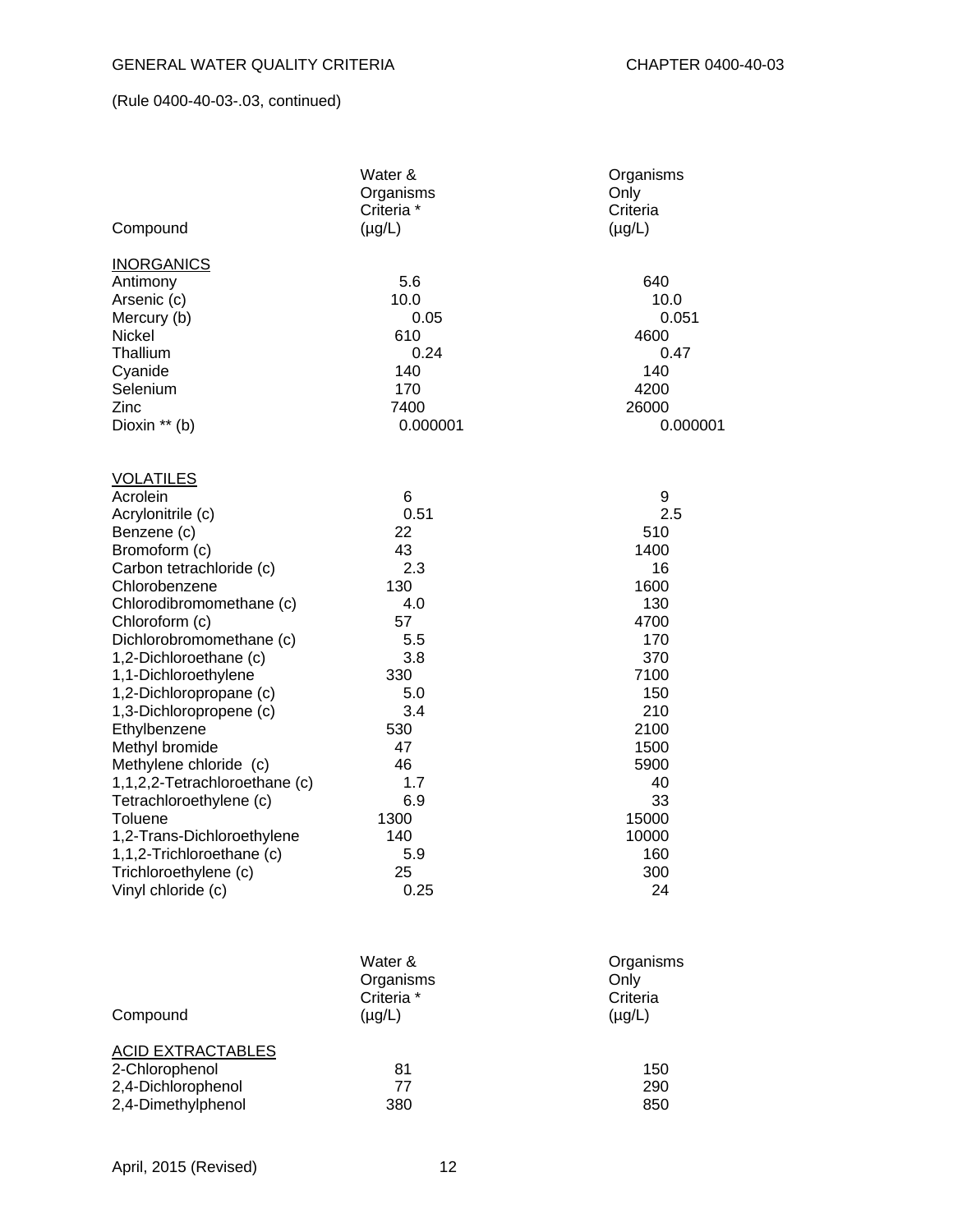| (Rule 0400-40-03-.03, continued) |         |         |
|----------------------------------|---------|---------|
| 2-Methyl-4,6-dinitrophenol       | 13      | 280     |
| Dinitrophenols                   | 69      | 5300    |
| Pentachlorophenol (c) (pH)       | 2.7     | 30      |
| Phenol                           | 10000   | 860000  |
| 2,4,6-Trichlorophenol (c)        | 14      | 24      |
|                                  |         |         |
| <b>BASE NEUTRALS</b>             |         |         |
| Acenaphthene                     | 670     | 990     |
| Anthracene                       | 8300    | 40000   |
| Benzidine (c)                    | 0.00086 | 0.0020  |
| Benzo(a)anthracene (c)           | 0.038   | 0.18    |
| Benzo(a)pyrene (c)               | 0.038   | 0.18    |
| Benzo(b)fluoranthene (c)         | 0.038   | 0.18    |
| Benzo(k)fluoranthene (c)         | 0.038   | 0.18    |
| Bis(2-Chlorethyl)ether (c)       | 0.30    | 5.3     |
| Bis(2-Chloro-isopropyl)ether     | 1400    | 65000   |
| Bis(2-Ethylhexyl)phthalate (c)   | 12      | 22      |
| Bis(Chloromethyl) ether (c)      | 0.0010  | 0.0029  |
| <b>Butylbenzyl Phthalate</b>     | 1500    | 1900    |
| 2-Chloronaphthalene              | 1000    | 1600    |
| Chrysene (c)                     | 0.038   | 0.18    |
| Dibenz(a,h)Anthracene (c)        | 0.038   | 0.18    |
| 1,2-Dichlorobenzene              | 420     | 1300    |
| 1,3-Dichlorobenzene              | 320     | 960     |
| 1,4-Dichlorobenzene              | 63      | 190     |
| 3,3-Dichlorobenzidine (c)        | 0.21    | 0.28    |
| Diethyl phthalate                | 17000   | 44000   |
| Dimethyl phthalate               | 270000  | 1100000 |
| Di-n-butyl phthalate             | 2000    | 4500    |
| 2,4-Dinitrotoluene (c)           | 1.1     | 34      |
| 1,2-Diphenylhydrazine (c)        | 0.36    | 2.0     |
| Fluoranthene                     | 130     | 140     |
| Fluorene                         | 1100    | 5300    |
| Hexachlorobenzene (b)(c)         | 0.0028  | 0.0029  |
| Hexachlorobutadiene (b)(c)       | 4.4     | 180     |
| Hexachlorocyclohexane-           | 0.123   | 0.414   |
| Technical (b)(c)                 |         |         |
| Hexachlorocyclopentadiene        | 40      | 1100    |
| Hexachloroethane (c)             | 14      | 33      |
| Ideno(1,2,3-cd)Pyrene (c)        | 0.038   | 0.18    |
| Isophorone (c)                   | 350     | 9600    |
| Nitrobenzene                     | 17      | 690     |
| Nitrosamines                     | 0.0008  | 1.24    |
| Nitrosodibutylamine (c)          | 0.063   | 2.2     |
| Nitrosodiethylamine (c)          | 0.008   | 12.4    |
| Nitrosopyrrolidine (c)           | 0.16    | 340     |
| N-Nitrosodimethylamine (c)       | 0.0069  | 30      |
| N-Nitrosodi-n-Propylamine (c)    | 0.05    | 5.1     |
| N-Nitrosodiphenylamine (c)       | 33      | 60      |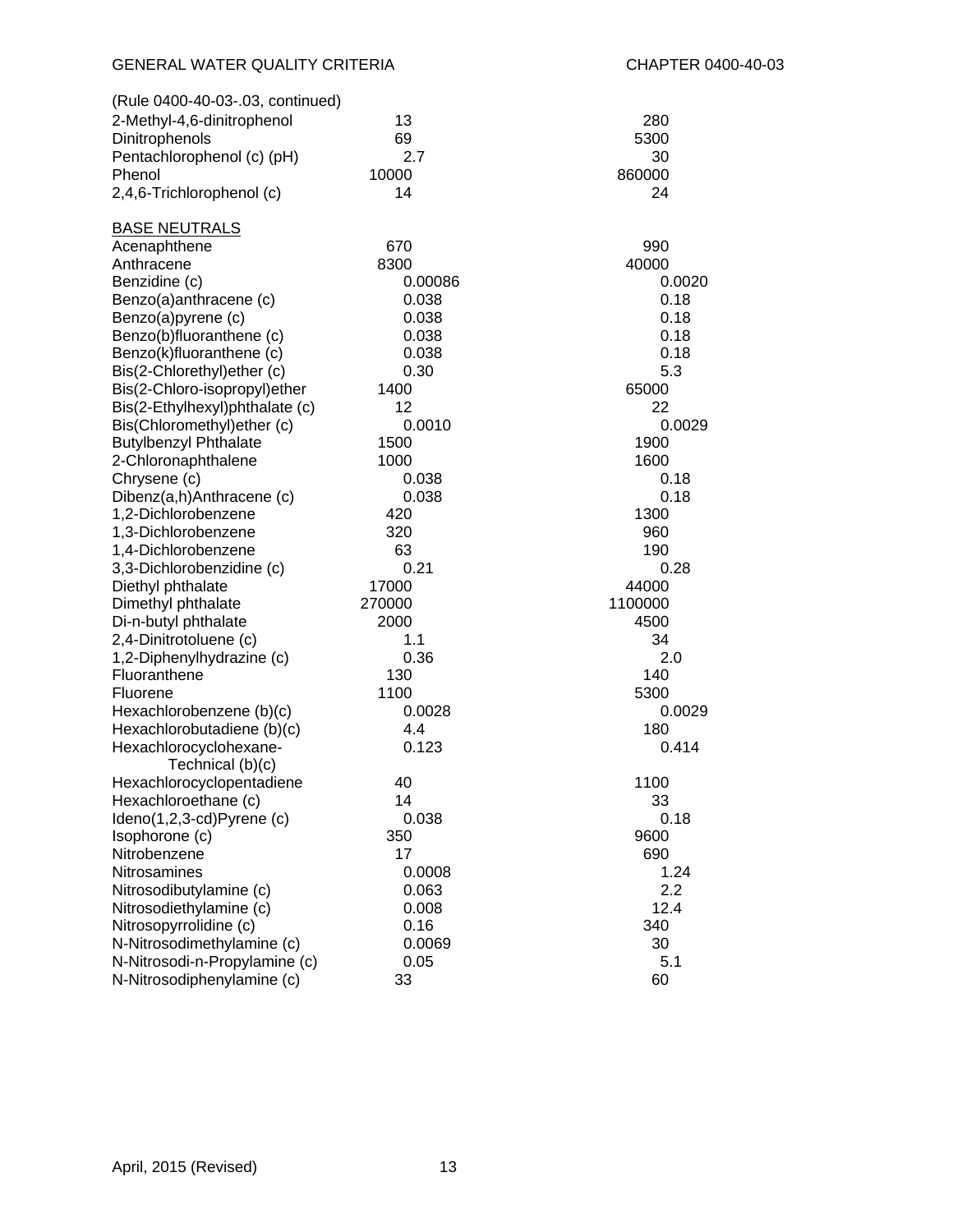| Compound                         | Water &<br>Organisms<br>Criteria *<br>$(\mu g/L)$ | Organisms<br>Only<br>Criteria<br>$(\mu g/L)$ |
|----------------------------------|---------------------------------------------------|----------------------------------------------|
| Pyrene<br>Pentachlorobenzene (b) | 830<br>1.4                                        | 4000<br>1.5                                  |
| 1,2,4,5-Tetrachlorobenzene (b)   | 0.97                                              | 1.1                                          |
| 1,2,4-Trichlorobenzene           | 35                                                | 70                                           |
| 2,4,5-Trichlorophenol            | 1800                                              | 3600                                         |
| <b>PESTICIDES</b>                |                                                   |                                              |
| Aldrin (c)                       | 0.00049                                           | 0.00050                                      |
| a-BHC (c)                        | 0.026                                             | 0.049                                        |
| $b-BHC(c)$                       | 0.091                                             | 0.17                                         |
| g-BHC - Lindane (b)              | 0.98                                              | 1.8                                          |
| Chlordane (b)(c)                 | 0.0080                                            | 0.0081                                       |
| 4-4'-DDT $(b)(c)$                | 0.0022                                            | 0.0022                                       |
| $4,4'$ -DDE (b)(c)               | 0.0022                                            | 0.0022                                       |
| $4,4'-DD(D(b)(c)$                | 0.0031                                            | 0.0031                                       |
| Dieldrin (b)(c)                  | 0.00052                                           | 0.00054                                      |
| a-Endosulfan                     | 62                                                | 89                                           |
| b-Endosulfan                     | 62                                                | 89                                           |
| <b>Endosulfan Sulfate</b>        | 62                                                | 89                                           |
| Endrin                           | 0.059                                             | 0.06                                         |
| Endrin Aldehyde                  | 0.29                                              | 0.30                                         |
| Heptachlor (c)                   | 0.00079                                           | 0.00079                                      |
| Heptachlor epoxide (c)           | 0.00039                                           | 0.00039                                      |
| PCB, total $(b)(c)$              | 0.00064                                           | 0.00064                                      |
| Toxaphene (b)(c)                 | 0.0028                                            | 0.0028                                       |

- (b) Bioaccumulative parameter.
- (c) 10-5 risk level is used for all carcinogenic pollutants.

\* These criteria are for protection of public health due to consumption of water and organisms and should only be applied to these waters designated for both recreation and domestic water supply.

\*\* Total dioxin is the sum of the concentrations of all dioxin and dibenzofuran isomers after multiplication by Toxic Equivalent Factors (TEFs). Following are the TEFs currently recommended by EPA (subject to revision):

| <b>DIOXIN ISOMERS</b>         | TEF        | <b>FURAN ISOMERS</b>                               | TEF.               |
|-------------------------------|------------|----------------------------------------------------|--------------------|
| Mono-, Di-, & TriCDDs         | 0.0        | Mono-, Di-, & TriCDFs                              | 0.0                |
| 2,3,7,8 TCDD<br>Other TCDDs   | 1.0<br>0.0 | 2,3,7,8 TCDF<br>Other TCDFs                        | 0.1<br>0.0         |
| 2,3,7,8 PeCDD<br>Other PeCDDs | 0.5<br>0.0 | 1,2,3,7,8 PeCDF<br>2,3,4,7,8 PeCDF<br>Other PeCDFs | 0.05<br>0.5<br>0.0 |
| 2,3,7,8 HxCDD                 | 0.1        | <b>Other PeCDFs</b>                                | 0.0                |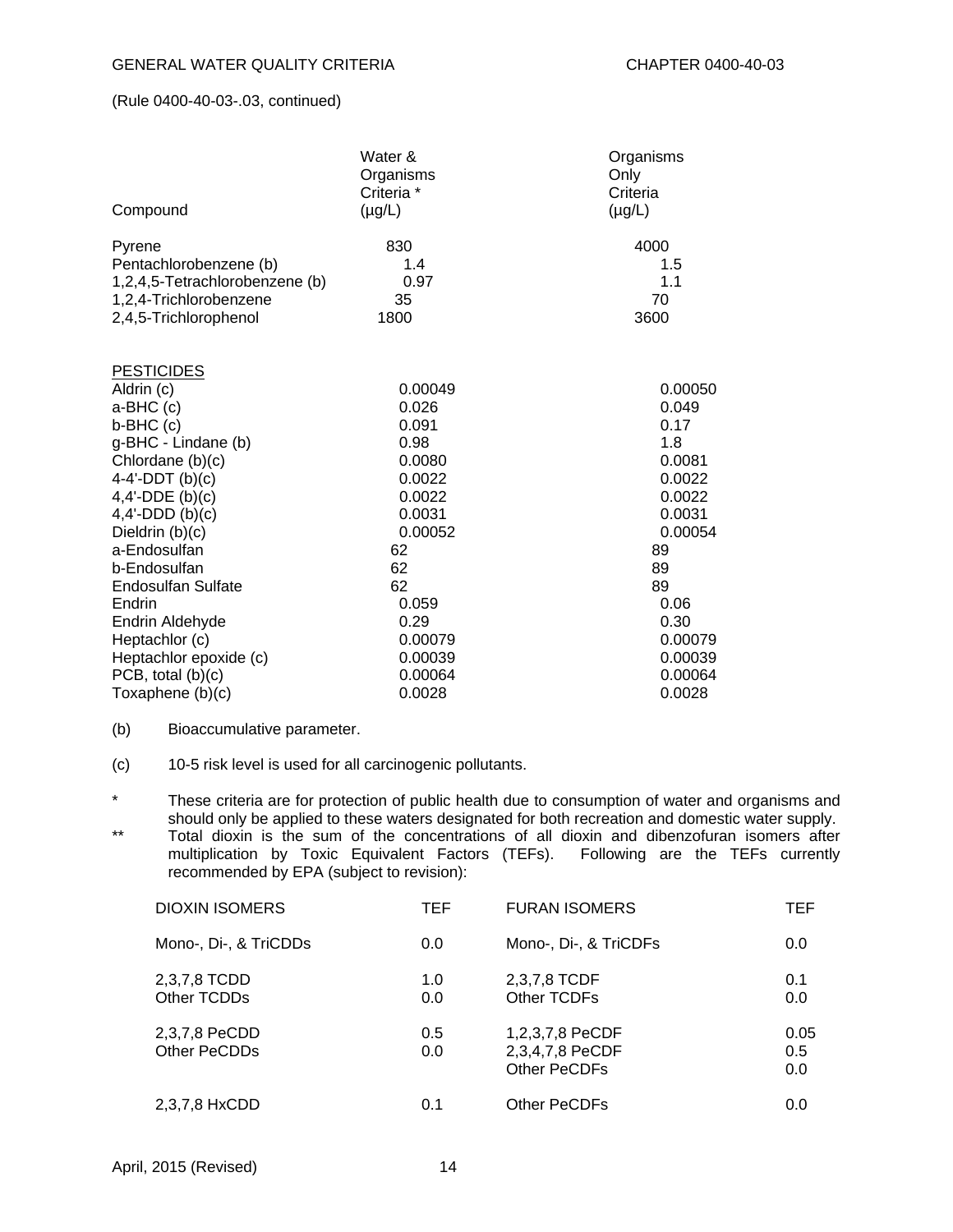| (Rule 0400-40-03-.03, continued) |       |               |       |
|----------------------------------|-------|---------------|-------|
| Other HxCDDs                     | 0.0   | 2,3,7,8 HxCDF | 0.1   |
|                                  |       | Other HxCDFs  | 0.0   |
| 2,3,7,8 HpCDD                    | 0.01  | 2,3,7,8 HpCDF | 0.01  |
| Other HpCDDs                     | 0.0   | Other HpCDFs  | 0.0   |
| <b>OCDD</b>                      | 0.001 | OCDF          | 0.001 |

- (k) Other Pollutants The waters shall not contain other pollutants in quantities which may have a detrimental effect on recreation.
- (l) Fish Consumption Advisories A public fishing advisory will be considered when the calculated risk of additional cancers exceeds 10-4 for typical consumers or 10-5 for atypical consumers (See definition). A "do not consume" advisory will be issued for the protection of typical consumers and a "precautionary advisory" will be issued for the protection of atypical consumers. The following formula will be used to calculate the risk of additional cancers:

 $R = qE$ 

where:

- R= Plausible-upper-limit risk of cancer associated with a chemical in a fisheries species for a human subpopulation.
- q = Carcinogenic Potency Factor for the chemical (mg kg-1 day-1)-1 estimated as the upper 95% confidence limit of the slope of a linear dose-response curve. Scientifically defensible Potency Factors will be used.
- $E =$  Exposure dose of the chemical (mg kg-1 day-1) from the fish species for the human subpopulation in the area. E is calculated by the following formula:

$$
E = \begin{matrix} C & 1 & X \\ - & - & \text{where:} \\ W & 1 & 1 \end{matrix}
$$

- $C =$  Concentration of the chemical (mg/kg) in the edible portion of the species in the area. The average levels from multiple fillet samples of the same species will be used. Catfish will be analyzed skin-off with the belly flap included in the sample. Gamefish and carp will be analyzed skin-on with the belly flap included in the sample. Sizes of fish collected for analysis will represent the ranges of sizes likely to be collected and consumed by the public. References on this subject include, but are not limited to: EPA's Guidance for Assessing Chemical Contaminant Data for use in Fish Advisories.
- $I =$  Mean daily consumption rate (g/day averaged over 70 year lifetime) of the fish species by the human subpopulation in the area. 6.5 g/day will be used unless better site-specific information is available.
- $X =$  Relative absorption coefficient, or the ratio of human absorption efficiency to test animal absorption efficiency of the chemical. Assumed to be 1.0 unless better information is available.
- $W =$  Average human mass (kg). 75 kg will be used.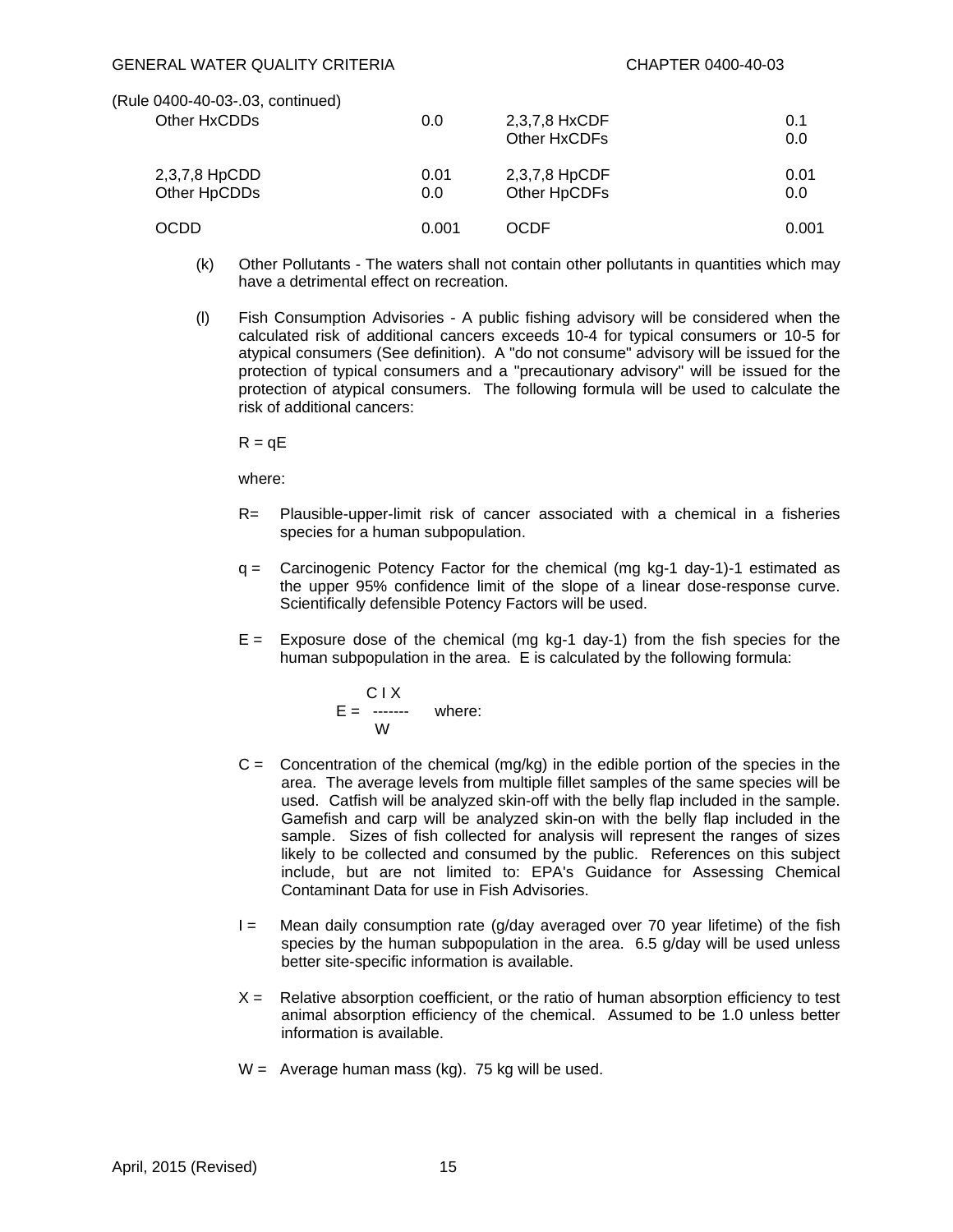For substances for which the public health concern is based on toxicity, a "do not consume" advisory will be considered warranted when average levels of the substance in the edible portion of fish exceed U.S. Food and Drug Administration (FDA) Action Levels or EPA national criteria. Based on the rationale used by FDA or EPA for their levels, the Commissioner may issue precautionary advisories at levels appropriate to protect sensitive populations.

- (m) Flow Stream flows shall support recreational uses.
- (5) The criteria for the use of Irrigation are the following.
	- (a) Dissolved Oxygen There shall always be sufficient dissolved oxygen present to prevent odors of decomposition and other offensive conditions.
	- (b) pH The pH value shall lie within the range of 6.0 to 9.0 and shall not fluctuate more than 1.0 unit in this range over a period of 24 hours.
	- (c) Hardness or Mineral Compounds The hardness of or the mineral compounds contained in the water shall not impair its use for irrigation.
	- (d) Solids, Floating Materials and Deposits There shall be no distinctly visible solids, scum, foam, oily slick, or the formation of slimes, bottom deposits or sludge banks of such size or character as may impair the usefulness of the water for irrigation purposes.
	- (e) Temperature The temperature of the water shall not interfere with its use for irrigation purposes.
	- (f) Toxic Substances The waters shall not contain toxic substances whether alone or in combination with other substances which will produce toxic conditions that adversely affect the quality of the waters for irrigation.
	- (g) Other Pollutants The waters shall not contain other pollutants in quantities which may be detrimental to the waters used for irrigation.
- (6) The criteria for the use of Livestock Watering and Wildlife are the following.
	- (a) Dissolved Oxygen There shall always be sufficient dissolved oxygen present to prevent odors of decomposition and other offensive conditions.
	- (b) pH The pH value shall lie within the range of 6.0 to 9.0 and shall not fluctuate more than 1.0 unit in this range over a period of 24 hours.
	- (c) Hardness or Mineral Compounds The hardness of or the mineral compounds contained in the water shall not impair its use for livestock watering and wildlife.
	- (d) Solids, Floating Materials and Deposits There shall be no distinctly visible solids, scum, foam, oily slick, or the formation of slimes, bottom deposits or sludge banks of such size or character as to interfere with livestock watering and wildlife.
	- (e) Temperature The temperature of the water shall not interfere with its use for livestock watering and wildlife.
	- (f) Toxic Substances The waters shall not contain substances whether alone or in combination with other substances, which will produce toxic conditions that adversely affect the quality of the waters for livestock watering and wildlife.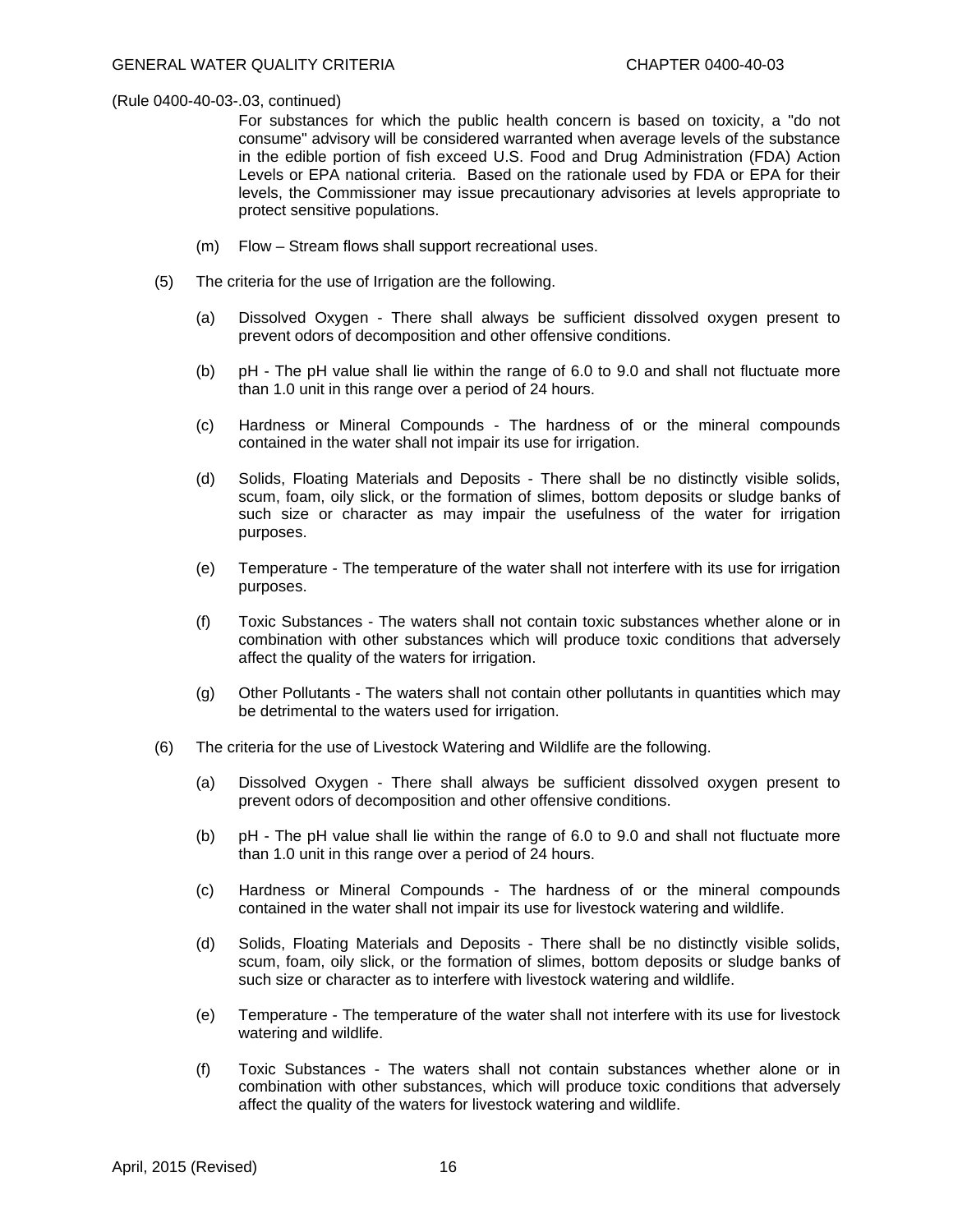- (g) Other Pollutants The waters shall not contain other pollutants in quantities which may be detrimental to the water for livestock watering and wildlife.
- (7) The criteria for the use of Navigation are the following.
	- (a) Solids, Floating Materials and Deposits There shall be no distinctly visible solids, scum, foam, oily slick, or the formation of slimes, bottom deposits or sludge banks of such size or character as to interfere with navigation.
	- (b) Other Pollutants The waters shall not contain other pollutants in quantities which may be detrimental to the waters used for navigation.

*Authority: T.C.A. §§ 69-3-101 et seq. and 4-5-201 et seq. Administrative History: Original rule filed September 17, 2013; effective December 16, 2013. Rule originally numbered 1200-04-03.* 

#### **0400-40-03-.04 DEFINITIONS.**

In addition to the meanings provided in the Water Quality Control Act (T.C.A. § 69-3-103), terms used in these rules shall mean the following:

- (1) Atypical consumers Those persons in the vicinity of a stream or lake who due to physiological factors or previous exposure are more sensitive to specific pollutants than is the population in general. Examples of atypical consumers may include, but are not limited to: children; pregnant or nursing women; subsistence fishermen; frequent purchasers of commercially harvested fish; and agricultural, industrial, or military personnel who may have had previous occupational exposure to the contaminant of concern.
- (2) Conventional Water Treatment Conventional water treatment as referred to in the criteria denotes coagulation, sedimentation, filtration, and chlorination or disinfection.
- (3) Degradation The alteration of the properties of waters by the addition of pollutants, withdrawal of water, or removal of habitat, except those alterations of a short duration.
- (4) De Minimis degradation Degradation of a small magnitude, as provided in this paragraph.
	- (a) Discharges and withdrawals
		- 1. Subject to the limitation in part 3 of this subparagraph, a single discharge other than those from new domestic wastewater sources will be considered de minimis if it uses less than five percent of the available assimilative capacity for the substance being discharged.

 (Note: Consistent with T.C.A. § 69-3-108, special consideration will be given to bioaccumulative substances to confirm the effect is de minimis, even if they are less than five percent (5%) of the available assimilative capacity.)

- 2. Subject to the limitation in part 3 of this subparagraph, a single water withdrawal will be considered de minimis if it removes less than five percent of the 7Q10 flow of the stream.
- 3. If more than one activity described in part 1 or 2 of this subparagraph has been authorized in a segment and the total of the authorized and proposed impacts uses no more than 10% of the assimilative capacity, or 7Q10 low flow, they are presumed to be de minimis. Where the total of the authorized and proposed impacts uses 10% of the assimilative capacity, or 7Q10 low flow, additional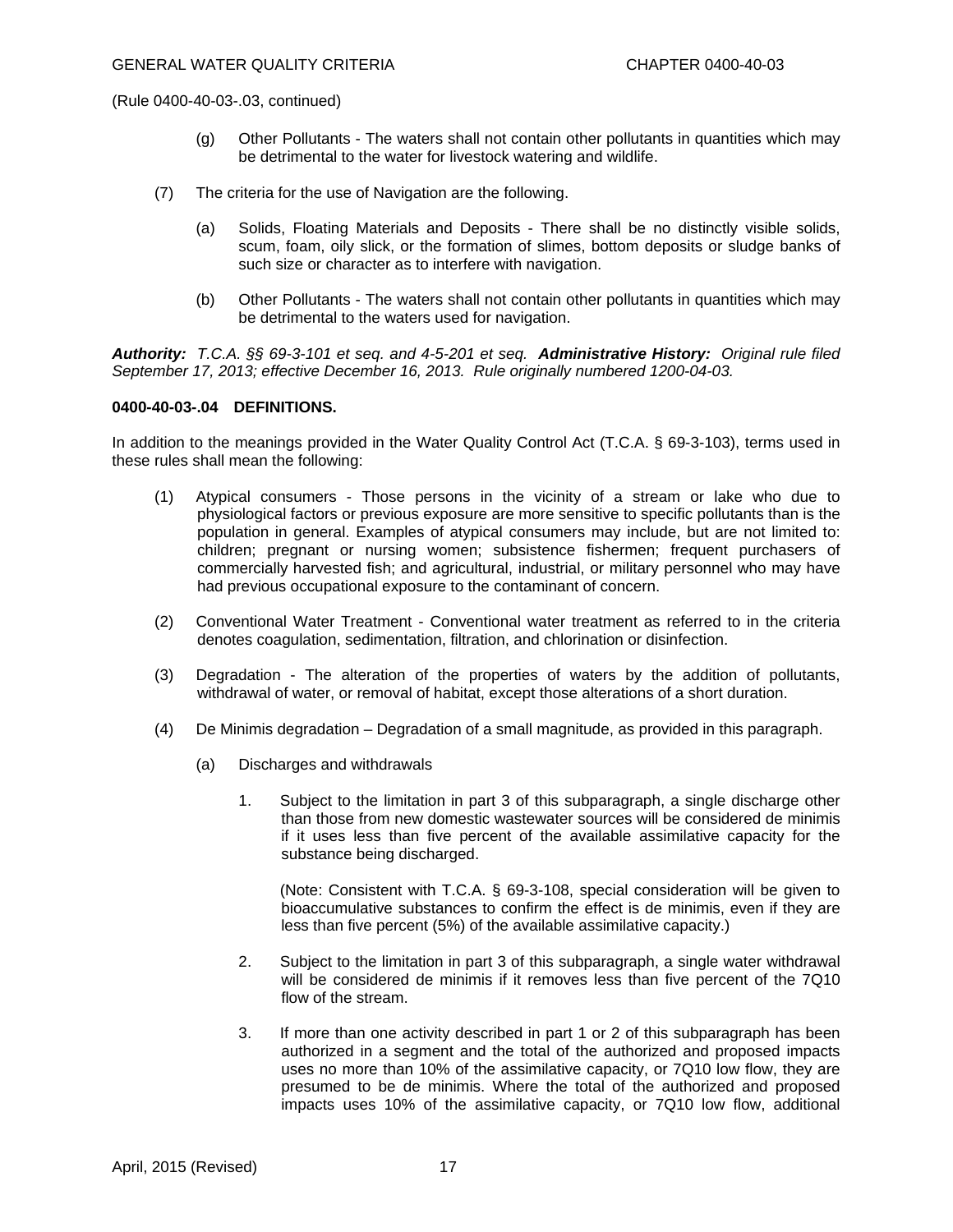- degradation may only be treated as de minimis if the Division finds on a scientific basis that the additional degradation has an insignificant effect on the resource.
- (b) Habitat alterations authorized by an Aquatic Resource Alteration Permit (ARAP) are de minimis if the Division finds that the impacts, individually and cumulatively are offset by impact minimization and/or in-system mitigation, provided however, in ONRWs the mitigation must occur within the ONRW.
- (5) Ecoregion A relatively homogeneous area defined by similarity of climate, landform, soil, potential natural vegetation, hydrology, or other ecologically relevant variables.
- (6) Epilimnion The upper layer of water in a thermally stratified lake or reservoir. This layer consists of the warmest water and has a fairly uniform (constant) temperature.
- (7) Ground water Water beneath the surface of the ground within the zone of saturation, whether or not flowing through known and definite channels.
- (8) Ground water table The upper surface of the zone of saturation by ground water.
- (9) Hypolimnion The lowest layer in a thermally stratified lake or reservoir. This layer consists of colder, more dense water, has a constant temperature and no mixing occurs. The hypolimnion of a eutrophic lake is usually low or lacking in oxygen.
- (10) Interflow The runoff infiltrating into the surface soil and moving toward streams as shallow, perched water above the main ground-water level.
- (11) Measurable degradation, as used in the context of discharges or withdrawals Changes in parameters of waters that are of sufficient magnitude to be detectable by the best available instrumentation or laboratory analyses.

 (Note: Because analytical techniques change, the Department may consider either the most sensitive detection method needed to comply with state standards or any biological, chemical, physical, or analytical method, conducted in accordance with U.S. EPA approved methods as identified in 40 C.F.R. part 136. Consistent with T.C.A. § 69-3-108, for scenarios involving cumulative, non-measurable activities or parameters that are managed by a narrative criterion, the Department will use mathematical models and ecological indices to ensure no degradation will result from the authorization of such activities, consistent with the state's mixing zone policy.)

- (12) Mixing Zone That section of a flowing stream or impounded waters in the immediate vicinity of an outfall where an effluent becomes dispersed and mixed.
- (13) Multiple populations Two or more individuals from each of two or more distinct taxa, in the context of obligate lotic aquatic organisms.
- (14) Normal weather conditions Those within one standard deviation of the cumulative monthly precipitation means for at least the three months prior to the hydrologic determination investigation, based on a 30-year average computed at the end of each decade. Precipitation data shall come from National Oceanographic and Atmospheric Agency's National Climatic Data Center, National Resources Conservation Service's National Climatic Data Center, Natural Resources Conservation Service's National Water and Climate Center, or other well-established weather station.
- (15) Obligate lotic aquatic organisms Organisms that require flowing water for all or almost all of the aquatic phase of their life cycles.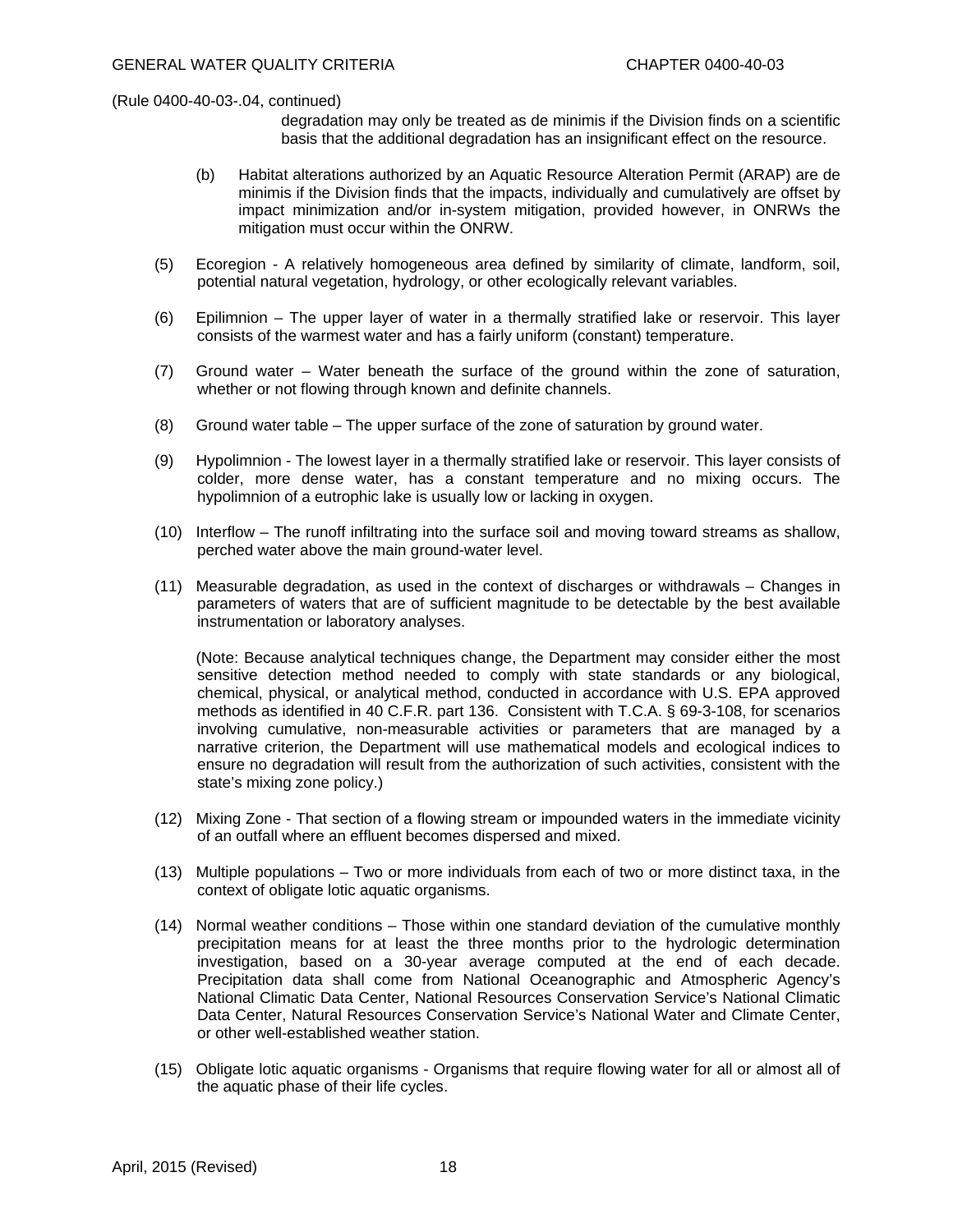- (16) Parameter A biological, chemical, radiological, bacteriological, or physical property of water that can be directly measured. Some criteria are expressed in terms of a single parameter; others, such as habitat, nutrients, and biological integrity are not directly measured, but are derived from measurements of parameters.
- (17) Perched water Water that accumulates above an aquitard that limits downward migration where there is an unsaturated interval below it, between the aquitard and the zone of saturation.
- (18) Photic Zone the region of water through which light penetrates and where photosynthetic organisms live.
- (19) Reference condition A parameter-specific set of data from regional reference sites that establish the statistical range of values for that particular substance at least-impacted streams.
- (20) Reference Site Least impacted waters within an ecoregion that have been monitored to establish a baseline to which alterations of other waters can be compared.
- (21) Response Variable a characteristic of water quality that can be measured and changes as a result of an alteration of habitat, water withdrawal, or discharge of pollutants, as distinguished from agents that cause changes in aquatic systems.
- (22) Stratification The tendency in lakes and reservoirs for distinct layers of water to form as a result of vertical change in temperature and, therefore, in the density of water. During stratification, dissolved oxygen, nutrients, and other parameters of water chemistry do not mix well between layers, establishing chemical as well as thermal gradients.
- (23) Stream A surface water that is not a wet weather conveyance.
- (24) Subecoregion A smaller, more homogenous area that has been delineated within an ecoregion.
- (25) Thermocline The middle layer in a thermally stratified lake or reservoir. In this layer there is a rapid decrease in temperature with depth. Also called the metalimnion.
- (26) Wadeable streams Streams that can be sampled using a hand held, one meter square or smaller kick net without water and materials escaping over the top of the net.
- (27) Watercourse A man-made or natural hydrologic feature with a defined linear channel which discretely conveys flowing water, as opposed to sheet-flow.
- (28) Wet weather conveyance Man-made or natural watercourses, including natural watercourses that have been modified by channelization:
	- (a) That flow only in direct response to precipitation runoff in their immediate locality;
	- (b) Whose channels are at all times above the ground water table;
	- (c) That are not suitable for drinking water supplies; and
	- (d) In which hydrological and biological analyses indicate that, under normal weather conditions, due to naturally occurring ephemeral or low flow there is not sufficient water to support fish, or multiple populations of obligate lotic aquatic organisms whose life cycle includes an aquatic phase of at least two months.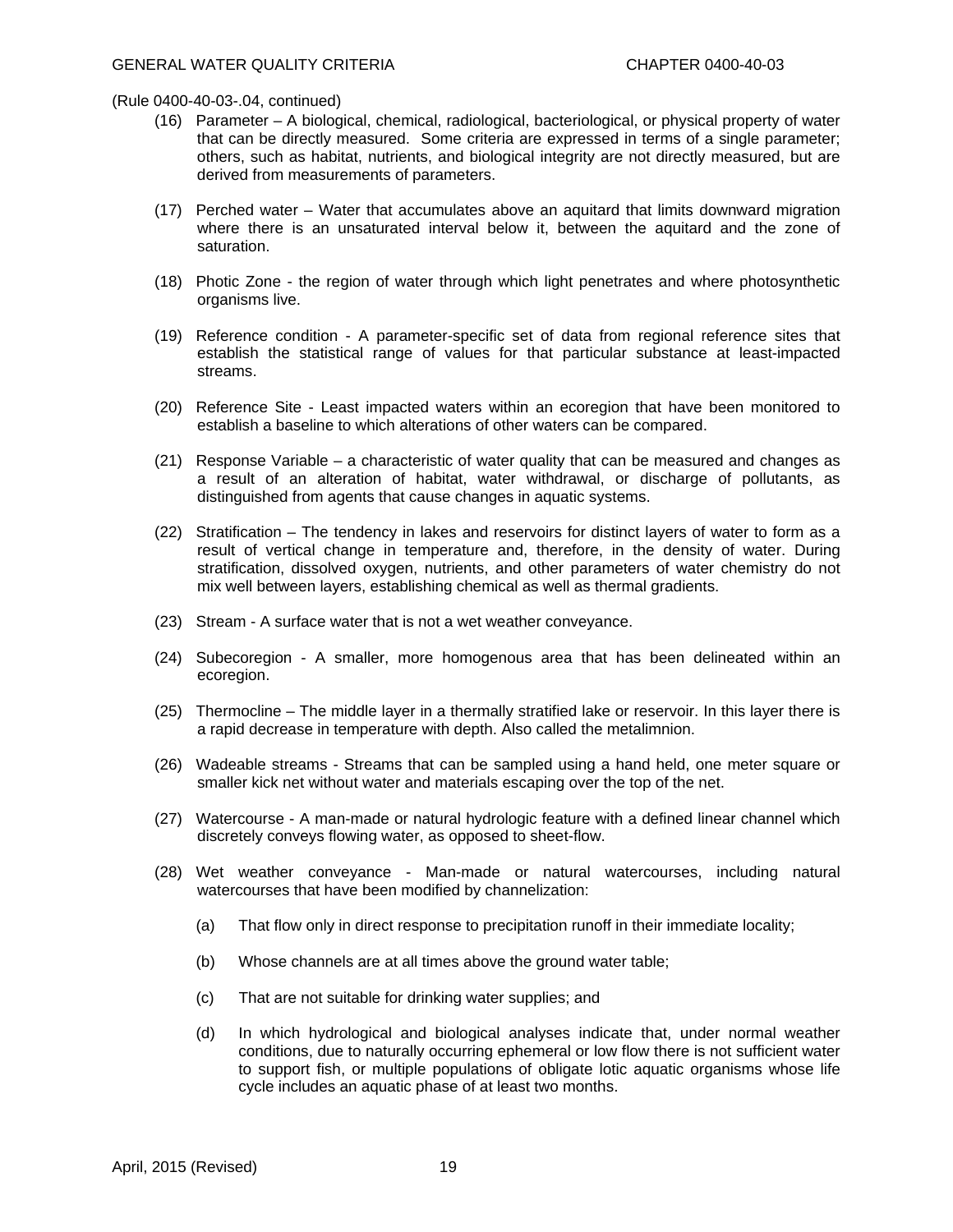- (29) Wet weather conveyance determination The decision based on site specific information of whether a particular watercourse is a stream or a wet weather conveyance. It is synonymous with "stream determination" and "hydrologic determination."
- (30) Zone of saturation A subsurface zone below the ground water table in which all of the interconnected voids and pore spaces are filled with water.

*Authority: T.C.A. §§ 69-3-101 et seq. and 4-5-201 et seq. Administrative History: Original rule filed September 17, 2013; effective December 16, 2013. Rule originally numbered 1200-04-03. Amendments filed January 6, 2015; effective April 6, 2015.* 

### **0400-40-03-.05 INTERPRETATION OF CRITERIA.**

- (1) Interpretation of the above criteria shall conform to any rules and regulations or policies adopted by the Board of Water Quality, Oil and Gas.
- (2) The effect of treated sewage or waste discharge on the receiving waters shall be considered beyond the mixing zone except as provided in this paragraph. The extent to which this is practicable depends upon local conditions and the proximity and nature of other uses of the waters. Such mixing zones (See definition) shall be restricted in area and length and shall not (a) prevent the free passage of fish or cause aquatic life mortality in the receiving waters; (b) contain materials in concentrations that exceed acute criteria beyond the zone immediately surrounding the outfall; (c) result in offensive conditions; (d) produce undesirable aquatic life or result in dominance of a nuisance species; (e) endanger the public health or welfare; or (f) adversely affect the reasonable and necessary uses of the area; (g) create a condition of chronic toxicity beyond the edge of the mixing zone; (h) adversely affect nursery and spawning areas; or (i) adversely affect species with special state or federal status.
- (3) The technical and economical feasibility of waste treatment, recovery, or adjustment of the method of discharge to provide correction shall be considered in determining the time to be allowed for the development of practicable methods and for the specified correction, to the extent allowable under paragraph (5) of Rule 0400-40-03-.06.
- (4) Water quality criteria for fish and aquatic life and livestock watering and wildlife set forth shall generally be applied on the basis of the following stream flows: unregulated streams stream flows equal to or exceeding the 7-day minimum, 10-year recurrence interval; regulated streams - all flows in excess of the minimum critical flow occurring once in ten years as determined by the Division. However, criteria that are wholly or partially based on measurements of ambient aquatic community health, such as the nutrient, biological integrity, and habitat criteria for the fish and aquatic life use, shall support the designated use. These criteria should be considered independent of a specified minimum flow duration and recurrence. All other criteria shall be applied on the basis of stream flows equal to or exceeding the 30 day minimum 5 year recurrence interval.
- (5) In general, deviations from normal water conditions are undesirable, but the frequency, magnitude and duration of the deviations shall be considered in interpreting the above criteria. When interpreting pathogen data, samples collected during or immediately after significant rain events may be treated as outliers unless caused by point source dischargers. Such outlier data may be given less weight in assessment decisions than non-rain event sampling results.
- (6) The criteria and standards provide that all discharges of sewage, industrial waste, and other waste shall receive the degree of treatment or effluent reduction necessary to comply with water quality standards, or state or federal laws and regulations pursuant thereto, and where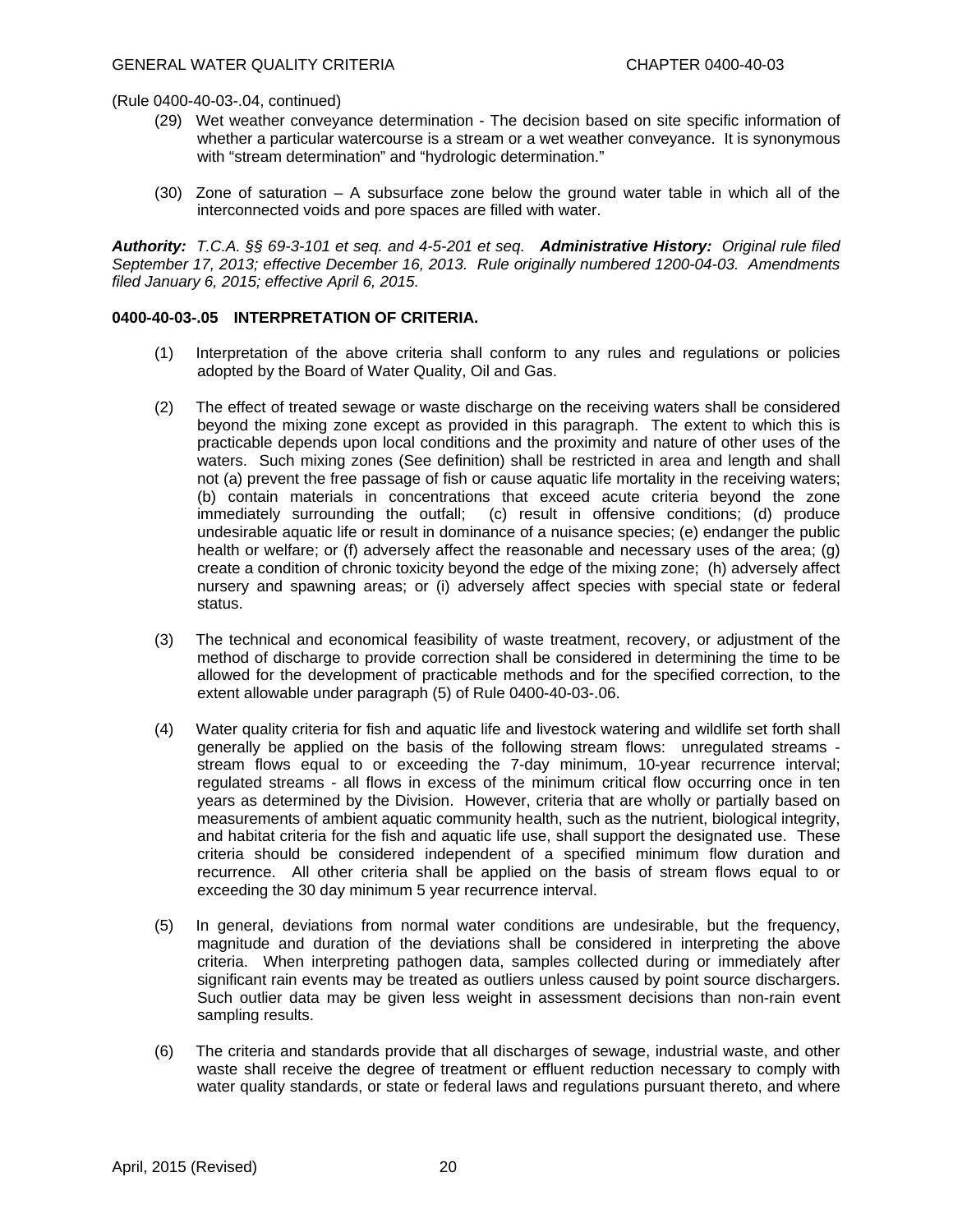appropriate will comply with the "Standards of Performance" as required by the Tennessee Water Quality Control Act, (T.C.A., §§ 69-3-101, et seq.).

- (7) Where naturally formed conditions (e.g., geologic formations) or background water quality conditions are substantial impediments to attainment of the water quality standards, these natural or background conditions shall be taken into consideration in establishing any effluent limitations or restrictions on discharges to such waters. For purposes of water quality assessment, exceedances of water quality standards caused by natural conditions will not be considered the condition of pollution.
- (8) There are cases in which the in-stream criteria as established by this rule are less than current chemical technological capabilities for analytical detection. In instances where permit limits established through implementation of these criteria are below analytical capabilities, compliance with those limits will be determined using the following reporting limits, unless in specific cases other reporting limits are demonstrated to be the best achievable because of the particular nature of the wastewater being analyzed. Such a demonstration shall be made at the time results are submitted and shall affirm that using methods, personnel, training, and equipment appropriate to reach applicable RRLs, the laboratory was unable to do so due to the nature of the sample. The methods, equipment, and general nature of the interference shall be provided. Inability to accurately quantify the level of a contaminant shall not be acceptable grounds for a higher reporting level if the permit requirement is based on detection/non-detection.

### REQUIRED REPORTING LEVELS [RRL] (µg/L) Approved EPA Methods Must Be Used)

| <b>INORGANICS</b>        | <b>RRL</b> | <b>BASE NEUTRALS</b>          | <b>RRL</b> |
|--------------------------|------------|-------------------------------|------------|
| Antimony                 | 3.0        | Acenaphthylene (c)            | 2.3        |
| Arsenic, total (c)       | 1.0        | Anthracene                    | 0.7        |
| Arsenic (III) (c)        | 1.0        | Benzo(a)anthracene (c)        | 0.3        |
| Beryllium (c)            | 1.0        | Benzo(a)pyrene (c)            | 0.3        |
| Cadmium                  | 1.0        | 3,4-Benzofluoranthene (c)     | 0.3        |
| Chromium, total          | 1.0        | Benzo(k)fluoranthene (c)      | 0.3        |
| Chromium (III)           | 1.0        | Bis(2-Chloroethyl)ether (c)   | 1.0        |
| Chromium (VI)            | 10.0       | Bis(2-Ethylhexyl)phthalate(c) | 2.5        |
| Copper                   | 1.0        | Chrysene                      | 2.5        |
| Lead                     | 1.0        | 1,2-Dichlorobenzene           | 2.0        |
| Mercury                  | 0.2        | 1,3-Dichlorobenzene           | 2.0        |
| <b>Nickel</b>            | 10.0       | 1,4-Dichlorobenzene -         |            |
| Selenium                 | 2.0        | para-Dichlorobenzene          | 4.4        |
| Silver                   | 1.0        | Diethyl phthalate             | 1.9        |
| Zinc                     | 1.0        | Dimethyl phthalate            | 1.6        |
| Cyanide                  | 5.0        | Di-n-Butyl phthalate          | $2.5\,$    |
|                          |            | 2,4-Dinitrotoluene (c)        | 1.0        |
| Dioxin                   | 0.00001    | Fluoranthene                  | 2.2        |
|                          |            |                               |            |
| <b>INORGANICS</b>        | <b>RRL</b> | <b>BASE NEUTRALS</b>          | <b>RRL</b> |
|                          |            | Fluorene                      | 0.3        |
| <b>VOLATILES</b>         |            | Hexachlorobenzene (c)         | 1.9        |
| Acrolein                 | 1.0        | Hexachlorobutadiene (c)       | 5.0        |
| Acrylonitrile (c)        | 1.0        | Hexachloroethane (c)          | 0.5        |
| Benzene (c)              | 1.0        | Nitrobenzene                  | 10.0       |
| Bromoform -              |            | Phenanthrene                  | 0.7        |
| Tribromomethane (c)      | 1.0        | Pyrene                        | 0.3        |
| Carbon tetrachloride (c) | 1.0        |                               |            |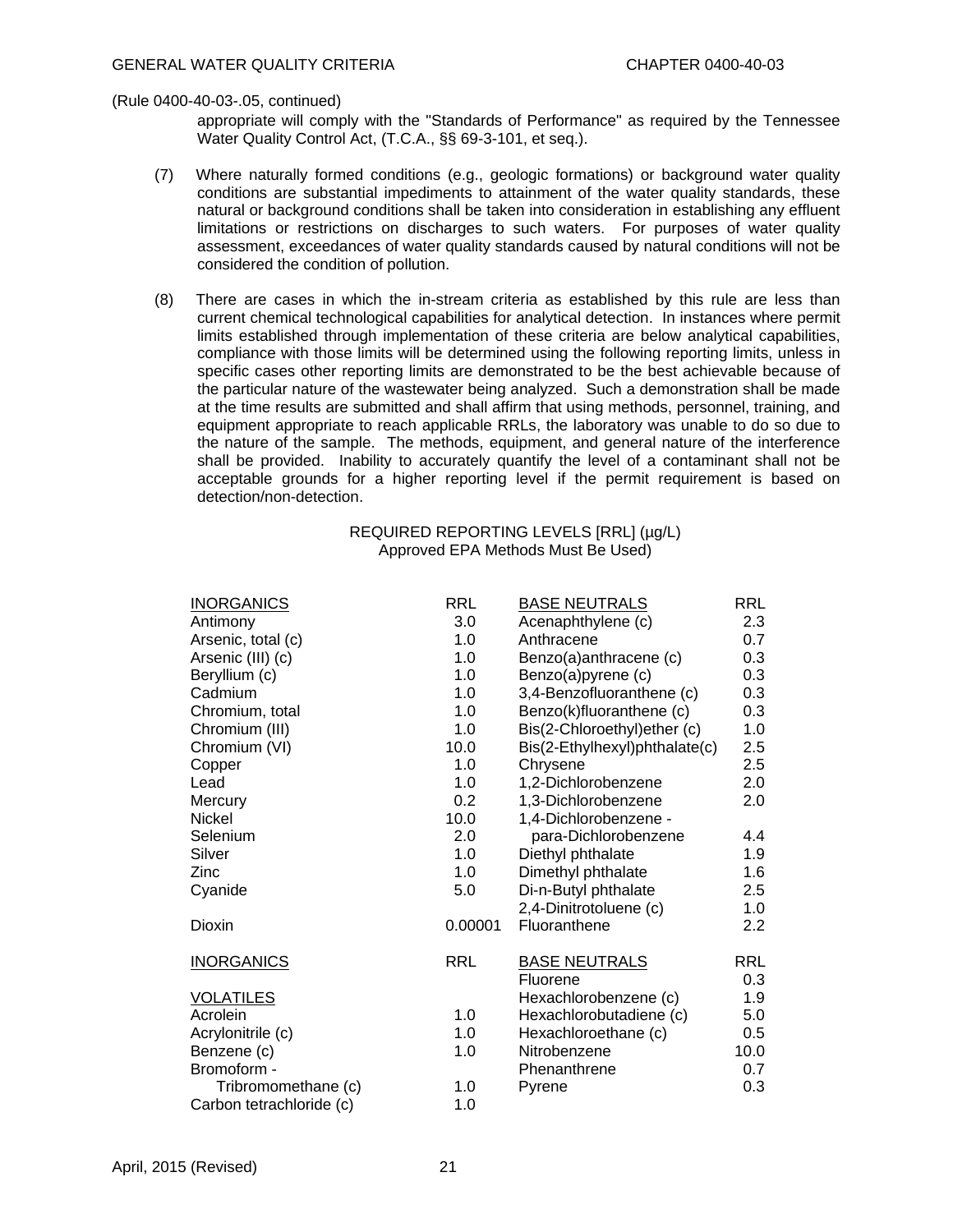| (Rule 0400-40-03-.05, continued) |      |                        |      |
|----------------------------------|------|------------------------|------|
| Chloroform -                     |      | <b>PESTICIDES</b>      |      |
| Trichloromethane (c)             | 0.5  | Aldrin (c)             | 0.5  |
| Dichlorobromomethane (c)         | 1.0  | g-BHC - Lindane (c)    | 0.5  |
| 1,2-Dichloroethane (c)           | 1.0  | Chlordane (c)          | 0.1  |
| 1,1-Dichloroethylene (c)         | 1.0  | $4-4'$ -DDT $(c)$      | 0.1  |
| 1,3-Dichloropropylene            | 1.0  | $4,4'-DDE$ (c)         | 0.1  |
| Ethylbenzene                     | 1.0  | $4,4'-DDD(c)$          | 0.1  |
| Methyl chloride -                |      | Dieldrin (c)           | 0.05 |
| Chloromethane (c)                | 1.0  | a-Endosulfan           | 0.1  |
| Methylene chloride -             |      | b-Endosulfan           | 0.05 |
| Dichloromethane (c)              | 1.0  | Endrin                 | 0.1  |
| 1,1,2,2-Tetrachloroethane (c)    | 0.5  | Heptachlor (c)         | 0.05 |
| Tetrachloroethylene (c)          | 0.5  | Heptachlor epoxide (c) | 0.08 |
| Toluene                          | 1.0  | PCB-1242 (c)           | 0.5  |
| 1,1,1-Trichloroethane            | 1.0  | PCB-1254 (c)           | 0.5  |
| 1,1,2-Trichloroethane (c)        | 0.2  | PCB-1221 (c)           | 0.5  |
| Trichloroethylene (c)            | 1.0  | PCB-1232 (c)           | 0.5  |
| Vinyl chloride (c)               | 2.0  | PCB-1248 (c)           | 0.5  |
|                                  |      | PCB-1260 (c)           | 0.5  |
| <b>ACID EXTRACTABLES</b>         |      | PCB-1016 (c)<br>0.5    |      |
| 2-Methyl-4,6-dinitrophenol-      |      | PCB, total (c)<br>0.5  |      |
| 4,6-Dinitro-o-cresol             | 24.0 | Toxaphene (c)<br>0.5   |      |
| 2,4-Dinitrophenol                | 42.0 |                        |      |
| Pentachlorophenol                | 5.0  |                        |      |
| 2,4,6-Trichlorophenol (c)        | 2.7  |                        |      |

- (c) carcinogen
- (9) Standard operating procedures for making stream and wet weather conveyance determinations (hydrologic determinations)
	- (a) General
		- 1. Because a primary purpose of the Water Quality Control Act is to protect the Waters of the State for the public, and since streams receive a higher level of protection than wet weather conveyances, anyone desiring to alter a watercourse who wishes to avoid unnecessary expense and delay, may request the department to process a permit application or issue an authorization under a general permit with the presumption that the watercourse is a stream. In that instance, a full hydrologic determination would not be performed under these rules. However, nothing shall preclude an applicant from subsequently seeking a wet weather conveyance determination.
		- 2. The procedures detailed in this rule are intended to be used in situations where there is some question whether a watercourse is a stream or wet weather conveyance. In situations where it is obvious that a watercourse is a stream, such as named rivers or streams with watersheds larger than a square mile, or spring-fed streams with consistent flow greater than one cubic foot per second, it is not necessary to conduct a detailed hydrologic determination.
		- 3. It is the purpose of this rule to set out the framework for making stream and wet weather conveyance determinations taking into consideration all relevant and necessary information on the biology, geology, geomorphology, precipitation, hydrology, and other scientifically based principles. Staff of the Department and certified hydrologic professionals not employed by the Department who are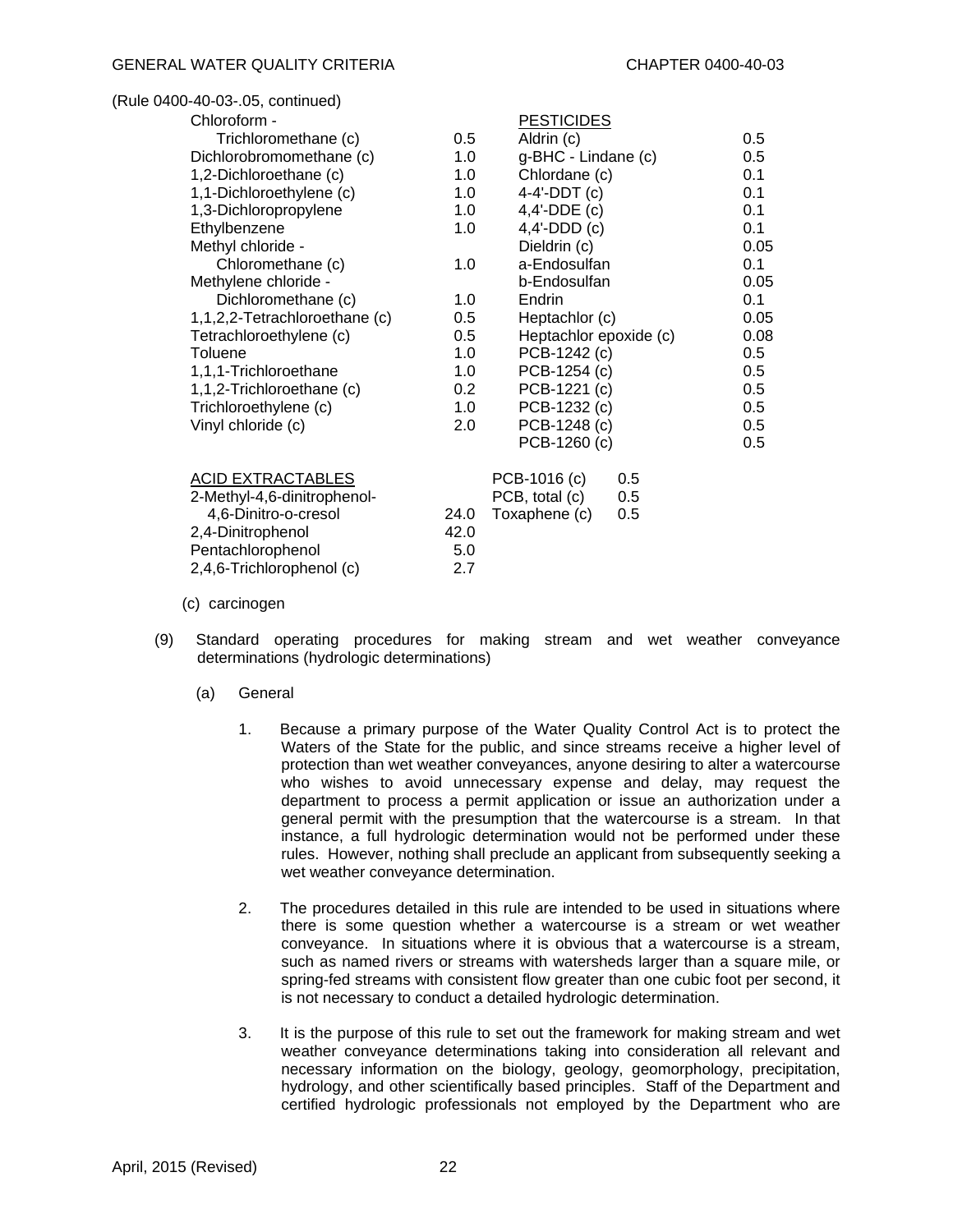making a submission pursuant to T.C.A. § 69-3-108(r) shall follow these rules and the Guidance for Making Hydrologic Determinations (Guidance) which contains the instructions and examples for proper application of these rules to situations in the field that has been developed pursuant to T.C.A. § 69-3-107(25) in making these determinations.

- 4. The format for documenting these determinations is provided in the Hydrologic Determination Field Data Sheet (Data Sheet) in the Guidance. All available field characteristics necessary to make an accurate determination shall be evaluated, and all evidence utilized in making a determination shall be documented using the Data Sheet or as an addendum. Applicants may choose to submit additional hydrological or geotechnical data not included in the standard procedure in support of a hydrologic determination. Any additional relevant information submitted to the Department shall be considered by the Division in its determination.
- 5. Any significant revision to the Data Sheet or Guidance shall be subject to a 30 day public comment period prior to adoption. The Department shall advertise its intent to modify the Data Sheet or Guidance by posting notice of proposed changes on the Department's internet web site and by sending to the permit mailing list. Significant modifications include the addition or deletion or substantive modification of either the primary or secondary indicators or a change in the scoring system. The Department shall consider the need for modifications to the Data Sheet and Guidance periodically and whenever a significant comment is submitted in regard to them.
- 6. To be classified as a wet weather conveyance, a watercourse must meet all four elements of the definition in T.C.A. § 69-3-103. Therefore, if it is determined that any one of the four elements does not apply to a watercourse, the watercourse is a stream.
- 7. Because natural variation and human activities can alter hydrologic conditions over time, hydrologic determination will only be considered valid for a maximum of five years or the term of a permit based on it.
- 8. Because there can be considerable variability within a given reach of a watercourse, wet weather conveyance determinations should not be made on a single point but must also investigate up and down channel and consider the watercourse's landscape context.
- 9. All of the indicators referred to in these rules and the Guidance are evidence relevant to the presence or absence of one or more of the four elements of the wet weather conveyance definition. The difference between the primary and secondary indicators is that each of the primary indicators is considered presumptive evidence alone regarding one or more of the four elements, and will allow for an immediate hydrologic determination to be made in most cases. Some of the primary indicators involve direct observations of the presence or absence of one or more of the elements. The primary indicators of wet weather conveyances are:
	- (i) hydrologic feature exists solely due to a process discharge,
	- (ii) defined bed and bank absent, watercourse dominated by upland vegetation/ grass,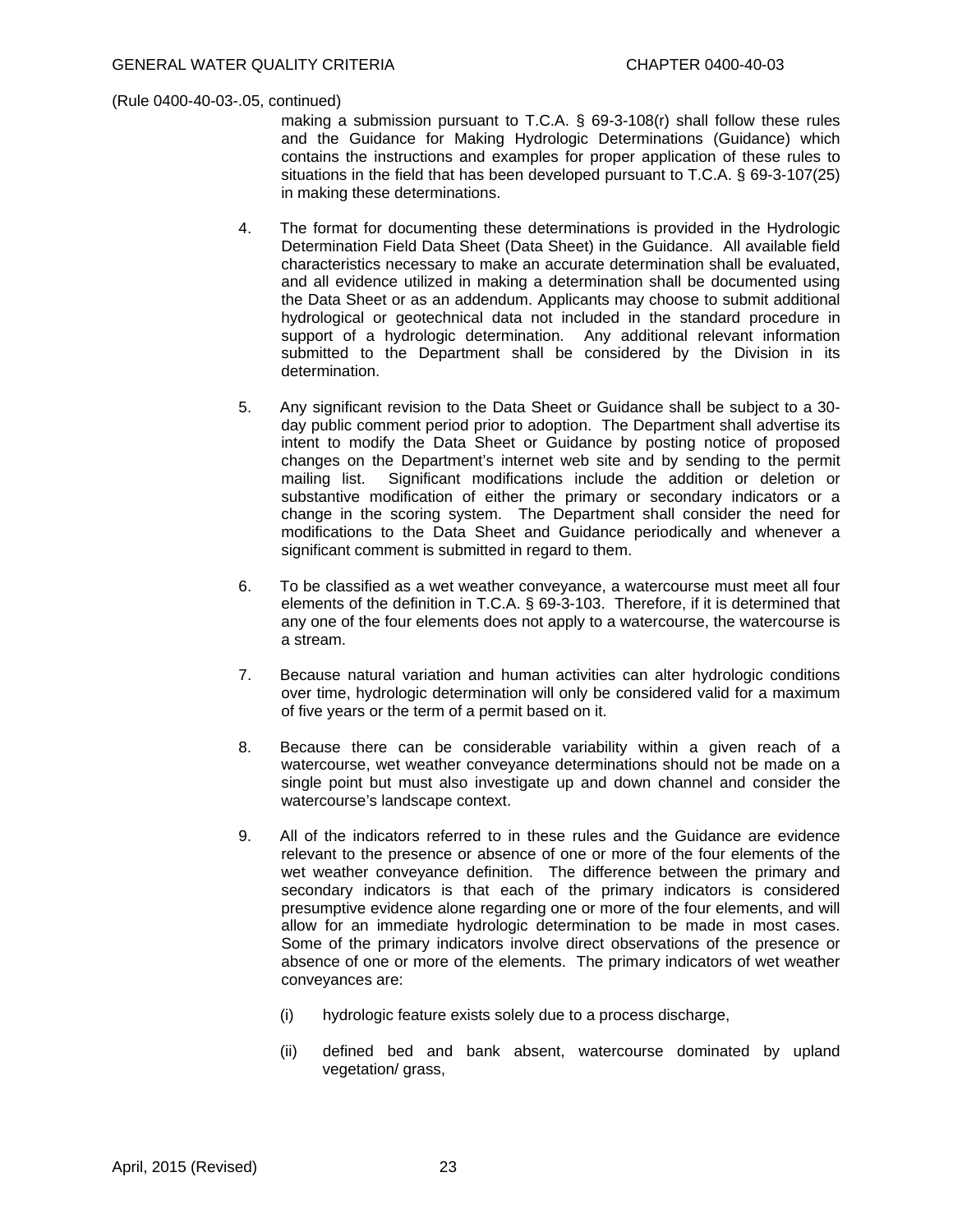- (iii) watercourse dry anytime during February through April  $15<sup>th</sup>$  under normal precipitation/ ground water conditions, and
- (iv) daily flow and precipitation records showing feature only flows in direct response to rainfall.
- 10. Primary indicators of streams are:
	- (i) presence of multiple populations of obligate lotic organisms with two months or longer aquatic phase,
	- (ii) presence of fish (except Gambusia),
	- (iii) presence of naturally occurring ground water table connection,
	- (iv) flowing water in channel seven days or more since the last precipitation in the local watershed, and
	- (v) evidence watercourse has been used as a supply of drinking water.
- 11. When primary indicators cannot be observed or documented, then the investigator must evaluate the watercourse using secondary indicators. The secondary indicators are an aggregate set of observations that in total are used to evaluate the presence or absence of one or more of the elements of a wet weather conveyance. Secondary indicators are:
	- (i) continuous bed and bank,
	- (ii) sinuous channel,
	- (iii) in-channel structure, riffle-pool sequences,
	- (iv) sorting of soil textures or other substrate,
	- (v) active/relic floodplain,
	- (vi) depositional bars or benches,
	- (vii) braided channel,
	- (viii) recent alluvial deposits,
	- (ix) natural levees,
	- (x) headcuts,
	- (xi) grade controls,
	- (xii) natural valley draingeway,
	- (xiii) at least second order channel on United States Geological Survey or Natural Resources Conservation Service map,
	- (xiv) subsurface flow/discharge into channel,
	- (xv) water in channel more than forty-eight hours since rain,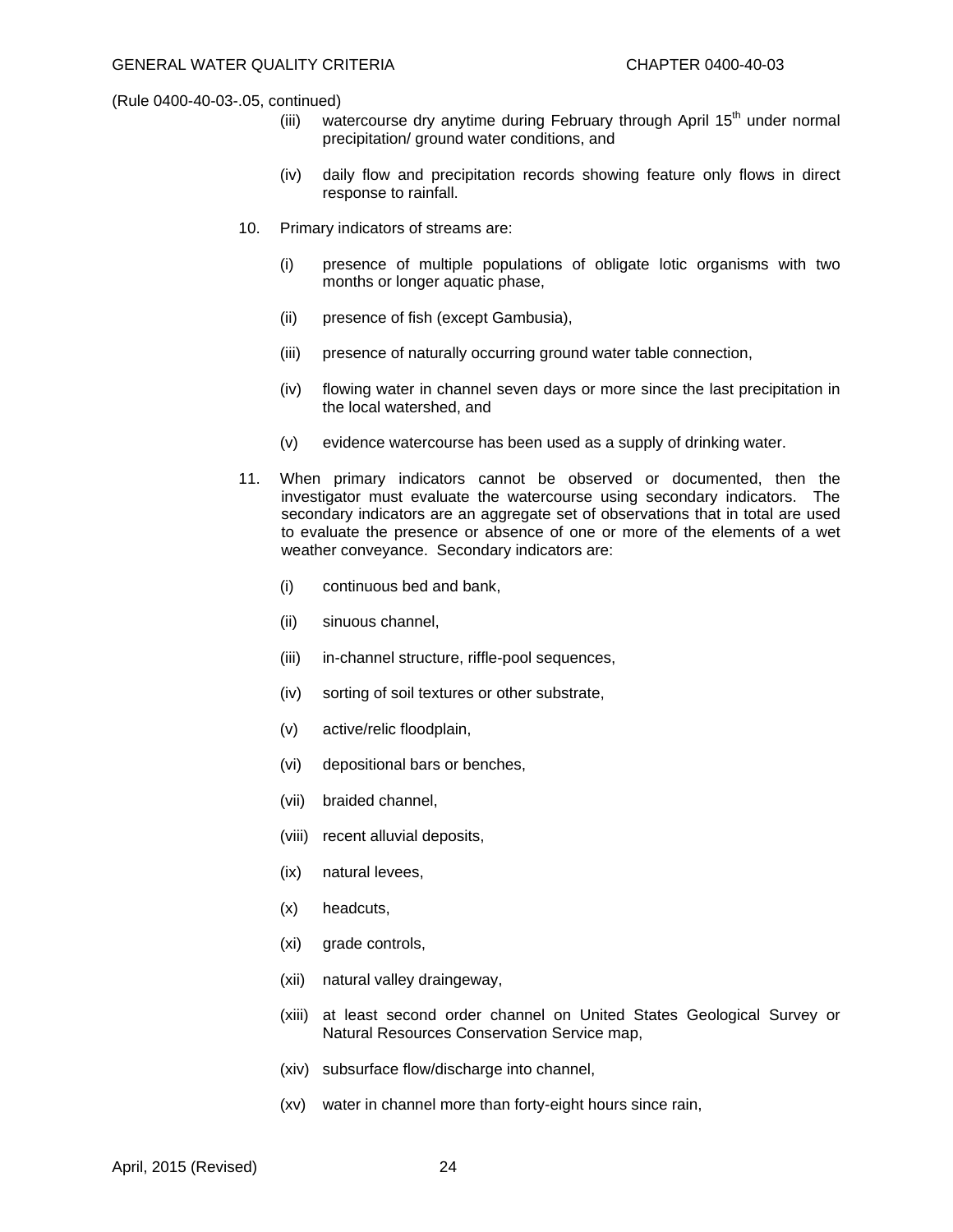- (xvi) leaf litter in channel,
- (xvii) sediment on plants or on debris,
- (xviii) organic debris lines or piles (wrack lines),
- (xix) hydric soils in channel bed or sides,
- (xx) fibrous roots in channel,
- (xxi) rooted plants in channel,
- (xxii) crayfish in channel (exclude in floodplain),
- (xxiii) bivalves/mussels,
- (xxiv) amphibians,
- (xxv) macrobenthos,
- (xxvi) filamentous algae, periphyton,

(xxvii) iron-oxidizing bacteria/fungus, and

- (xxviii) wetland plants in channel.
- 12. The secondary indicators shall be scored in accordance with the instructions in the Guidance. Hydrologic determinations will often be made on the basis of secondary indicators because none of the primary indicators is present at the time of investigation. Any of the primary indicators contained in these rules and the Guidance may be considered conclusive after consideration of appropriate background information including recent weather and precipitation, in the absence of any directly contradictory evidence. However, since hydrologic determinations are required to be made at all times of year, secondary indicators of hydrologic status will be used, in accordance with the Guidance and these rules, as determinant evidence in the absence of primary indicators. The secondary indicators used in the Guidance shall be based on sound scientific principles.
- 13. Watercourses in which flow is solely a result of process or wastewater discharge or other non-natural sources shall not be regulated as streams even though they may exhibit characteristics of a stream rather than a wet weather conveyance.
- (b) The specific procedures outlined herein are intended to consider each of the four elements necessary for a watercourse to be classified as a wet weather conveyance.
	- 1. Because the duration of the flow in a watercourse is the central inquiry of hydrologic determinations, all of the primary and secondary indicators are relevant to evaluating it. Although other factors may also be relevant, at a minimum the following procedures shall be used to determine if a watercourse flows only in direct response to precipitation runoff in its immediate vicinity.
		- (i) Prior to conducting a field evaluation, the investigator should review recent precipitation patterns for the local area, the longer-term seasonal precipitation trends, and any other available information such as historic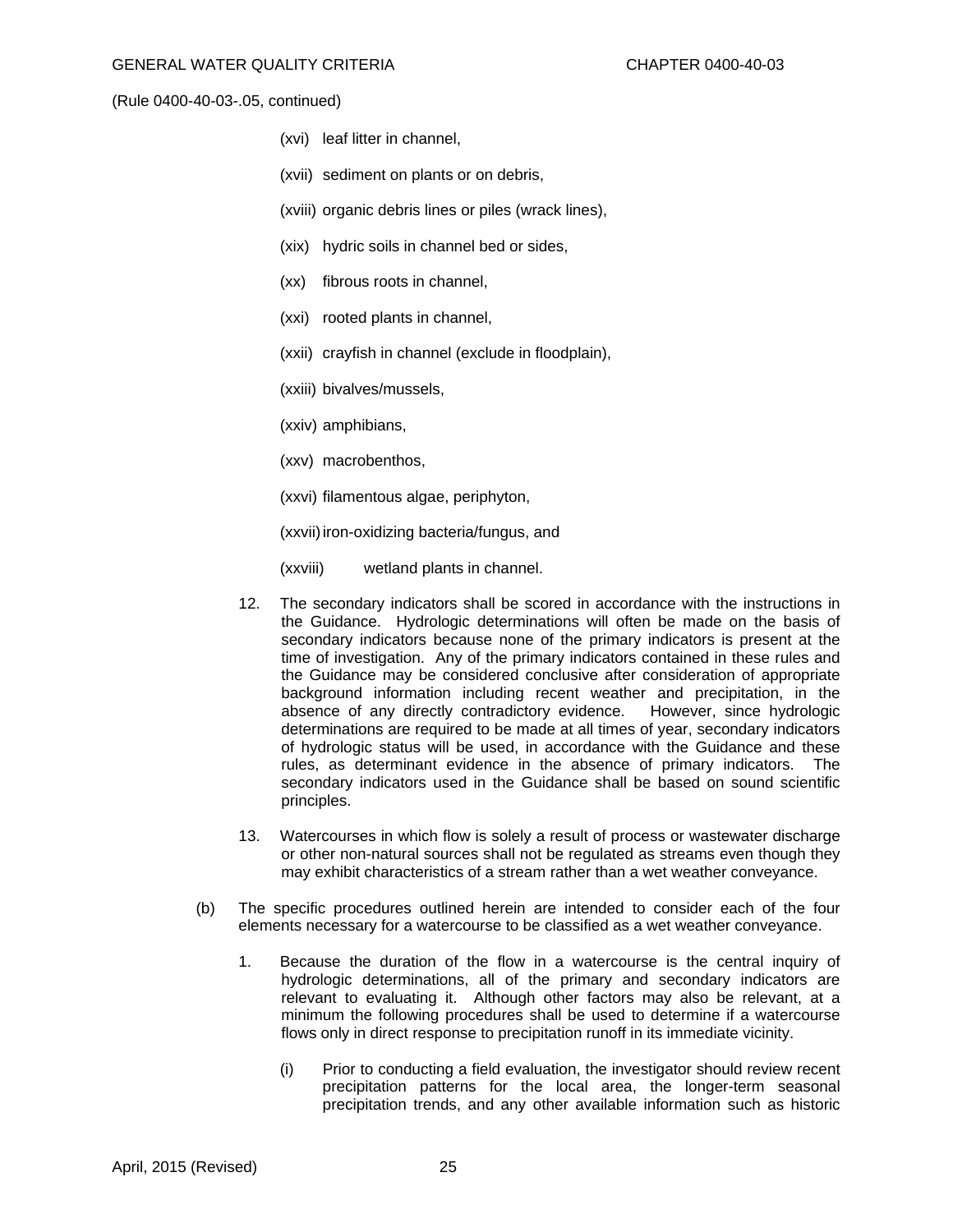land use, regional geology and soil types, or previous hydrologic determinations near the site to be investigated.

- (ii) The investigator must decide if the determination is being conducted under "normal weather conditions." The procedure for determining if weather conditions are normal, or either wetter or drier than normal, is contained in the Guidance. If conditions are either wetter or drier than normal the investigator must take this into consideration in making a hydrologic determination.
- (iii) The vast majority of wet weather conveyances will generally cease to flow within 48 hours of almost all except some of the largest rain events. This is especially true in urbanized, impervious areas, or other areas with low infiltration rates, such as mowed lawns. The investigator shall document the presence or absence of flow within the watercourse. If in-stream surface flow is observed within the evaluated reach, and it has been at least seven days since the last rainfall event in the upstream watershed, the flow will not be considered a direct storm response, and the investigator shall conclude that the feature is a stream. The investigator shall document the source of the precipitation data. The source used shall be as close as feasible to the watercourse.
- (iv) When subsurface water discharges such as seeps, interstitial flow, perched water, or interflow are observed and used as indicators of hydrology, investigators shall consider the influence of recent precipitation events and localized soil and geologic conditions on these features to determine if these features provide adequate hydrology such that the watercourse flows more than in direct response to precipitation. For example, since some such features have more flow when there has been significant recent precipitation, if they are flowing when there has not been much recent precipitation, it is more likely that they flow for sustained periods. In some instances, there may be observable outcroppings of a confining layer such as shale or clay that causes interstitial flow to discharge to a watercourse. In this situation, the capacity of up-gradient conditions such as the permeability and volume of the soils above the confining layer to sustain extended periods of surface flow should be considered. These types of sustained discharges should not be considered a direct response to rainfall. In other instances, such as in areas with a highly karst geology, observed seeps into a watercourse may be not be able to sustain extended periods of flow, and may be considered a more direct response to rainfall.
- (v) Field investigations for hydrologic determinations should not be conducted if a one-inch precipitation event in 24 hours has occurred in the area of investigation within the previous 48 hours.
- 2. The following procedures are to determine if the channel is above the ground water table at all times. Under the definition of wet weather conveyance in T.C.A. § 69-3-103, if there are any times that the channel is not above the ground water table, it is a stream.
	- (i) Since larger streams and rivers are frequently in contact with the ground water table, the investigator shall review topographic maps to determine if the watercourse is within the floodplain of, or within 20 feet in elevation of a larger stream or river known to carry perennial flow. Flow in such a watercourse should not be considered conclusive evidence of a ground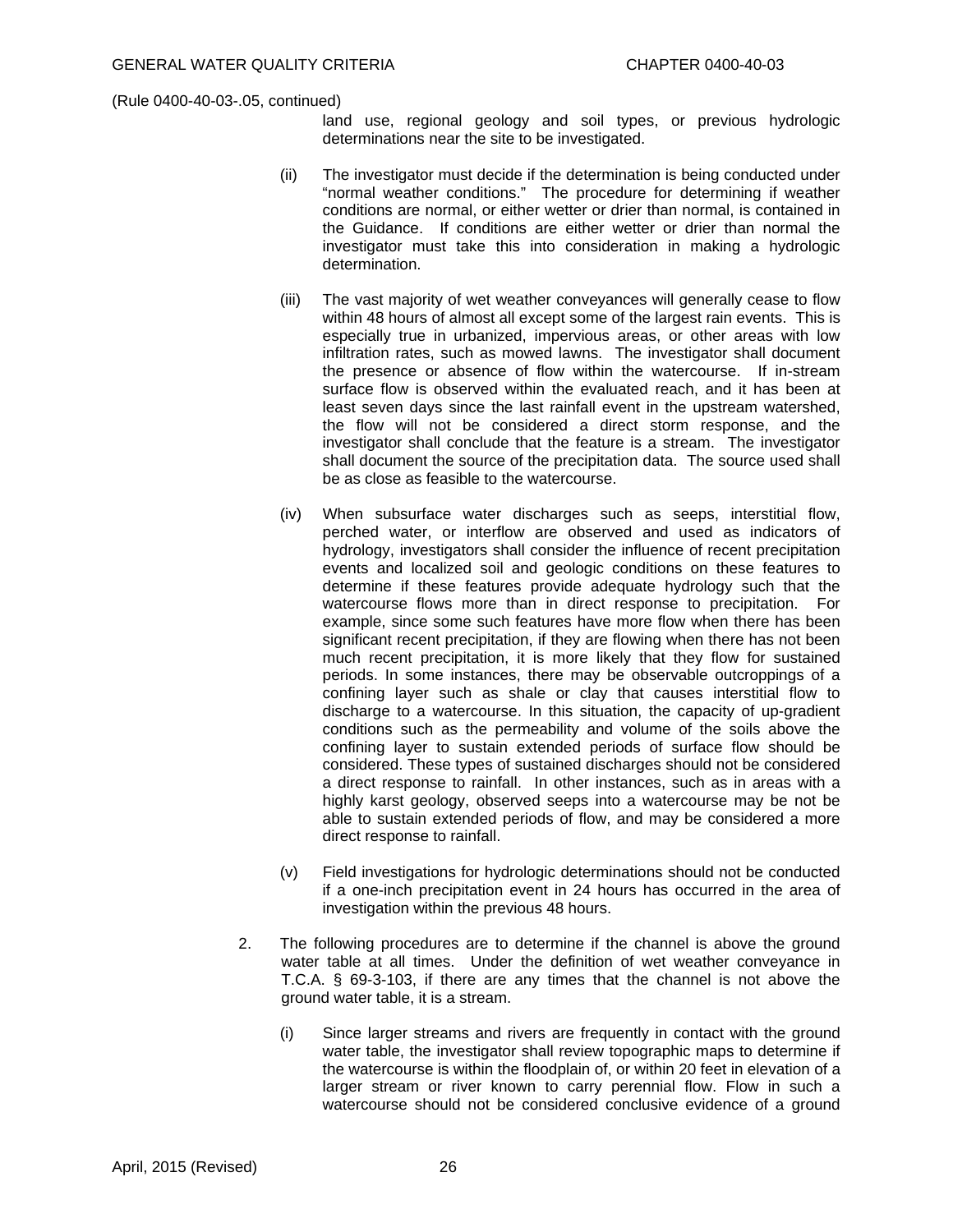water table connection, but is contributing evidence to be considered in the determination. Therefore further investigation into additional factors including those listed below is necessary to determine that the watercourse in question is in contact with the ground water table.

- (ii) Since the presence of wetlands often indicates a shallow depth to the ground water table, the investigator shall search for the presence of wetlands in the immediate vicinity of the watercourse both on topographic maps and in the field. The presence of wetlands in the vicinity of the watercourse being examined should not be considered conclusive evidence of a ground water table connection, but is contributing evidence to be considered in the determination. Therefore further investigation into other factors including those listed below is necessary to determine that the watercourse in question is in contact with the ground water table.
- (iii) The investigator shall review United States Department of Agriculture soil surveys. Their soil descriptions often contain information on depth to water table. For watercourses whose channels are at a depth that indicates contact with the ground water table for the soil type in which they are formed, the investigator can conclude that the watercourse is in contact with the water table, absent contradicting field information.
- (iv) The investigator shall review site geological characteristics affecting the elevation of the ground water table with respect to the elevation of the channel, including the presence of karst bedrock features, erodibility of watershed soils, thickness of regolith and channel alluvium, depth to bedrock or laterally persistent silt or clay horizons, land-use disturbances, and other watershed conditions controlling or contributing to the presence or absence of channel base flow.
- (v) If data are available from water wells within one mile of and in similar landscape position to a watercourse under investigation, and if the surface elevation of standing water in the well is at or above the elevation of the bottom of the channel of the watercourse, then the investigator can conclude that the watercourse is in contact with the ground water table.
- (vi) The observed emergence of water from the ground is not necessarily water from the ground water table and should not be considered as conclusive for the purpose of this element. Therefore further investigation into factors including those listed above is necessary to determine the source of the emergent water.
- 3. The following procedures are to determine if a watercourse is suitable for drinking water supplies. The investigator should note spring boxes, water pipes to carry water from the watercourse to a residence, or other observable evidence the watercourse is being used as a household water supply upstream of or within the segment being evaluated. When these features are noted, the investigator can conclude that the watercourse is a stream absent contradicting information.
- 4. The following procedures are to determine if a watercourse, under normal weather conditions, due to naturally occurring ephemeral or low flow does not have sufficient water to support fish, or multiple populations of obligate lotic aquatic organisms whose life cycle includes an aquatic phase of at least two months.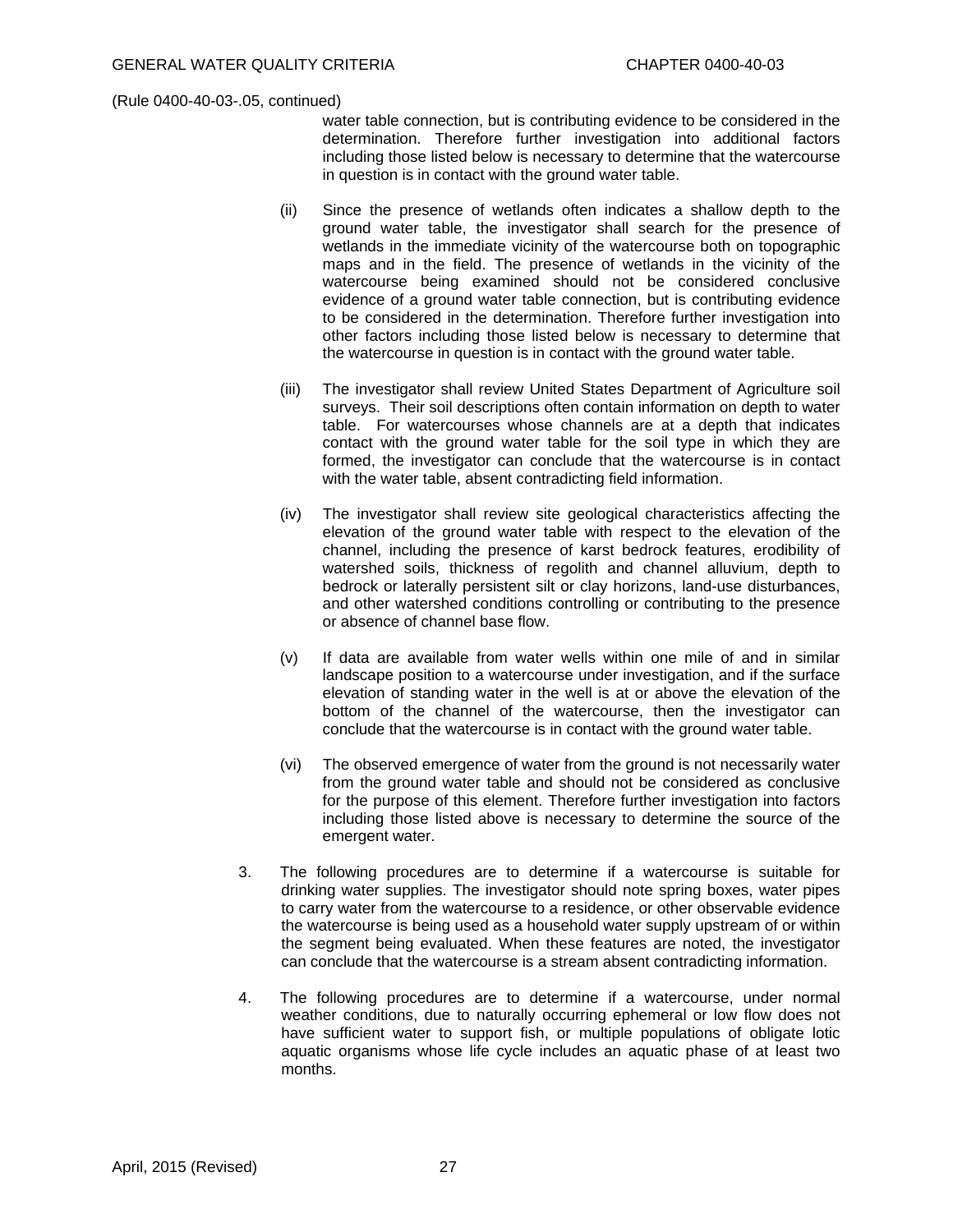- (i) The presence of the requisite aquatic life is a primary indicator that the watercourse supports that aquatic life. In order to find that the requisite aquatic life is present, the investigator must document more than one individual of at least two qualifying taxa in the evaluated reach under normal weather conditions. Unhatched eggs or any other stage of a taxon's life cycle that could be found in a wet weather conveyance or lentic habitat (such as a deceased winged adult) should not be considered as a primary indicator that a watercourse is a stream. The specific taxa found should be noted on the Data Sheet. Representative individuals of the taxa used to make this determination should be collected for confirmation of identification. All aquatic life observed should be noted, even if some do not qualify as primary indicators. These organisms may also be relevant as secondary field indicators.
- (ii) Indigenous members of taxa within the benthic macroinvertebrate groups listed below are obligate lotic aquatic organisms and thus are primary indicators that a watercourse is a stream when two or more specimens of two or more taxa are documented under normal weather conditions*.*
	- (I) Gastropoda: Pleuroceridae, Viviparidae, Valvatidae
	- (II) Bivalvia: Unionidae
	- (III) Coleoptera: Dryopidae, Elmidae, Psephenidae, Ptilodactylidae, **Staphylinidae**
	- (IV) Diptera: Athericidae, Blephariceridae, Chironomidae (except: Chironomini or red midges), Empididae, Ptychopteridae, Tanyderidae, and some Tipulidae (Antocha, Rhabdomastix, Dicranota, Hexatoma, Limnophila, Tipula)
	- (V) Ephemeroptera: all members, except: Siphlonuridae, and some Ephemeridae (Hexagenia)
	- (VI) Megaloptera: all members, except*:* Chauliodes
	- (VII) Odonata: Aeshnidae, Calopterygidae, Cordulegastridae, Gomphidae, some Coenagrionidae (Argia, Chromagrion, Amphiagrion), some Libellulidae (Perithemis) and some Corduliidae (Epitheca, Helocordulia, Neurocordulia)
	- (VIII) Plecoptera: all members
	- (IX) Trichoptera: all members, except: Molannidae, some Leptoceridae *(*Nectopsyche, Triaenodes*)*, and some Limnephilidae (Ironoquia, Limnephilus, Hesperophylax)
	- (X) Oligochaetes: Branchiobdellidae, Lumbriculidae, Sparganophilidae, some Tubificidae (subfamily Naidinae, Ilyodrilus, Rhyacodrilus, Varichaetadrilus), and some Lumbricidae (Eiseniella tetraedra only).
- (iii) The presence of any indigenous fish species, other than the Mosquitofish (*Gambusia*), documented under normal weather conditions, is also a primary indicator that the watercourse is a stream, and constitutes support of the requisite aquatic life.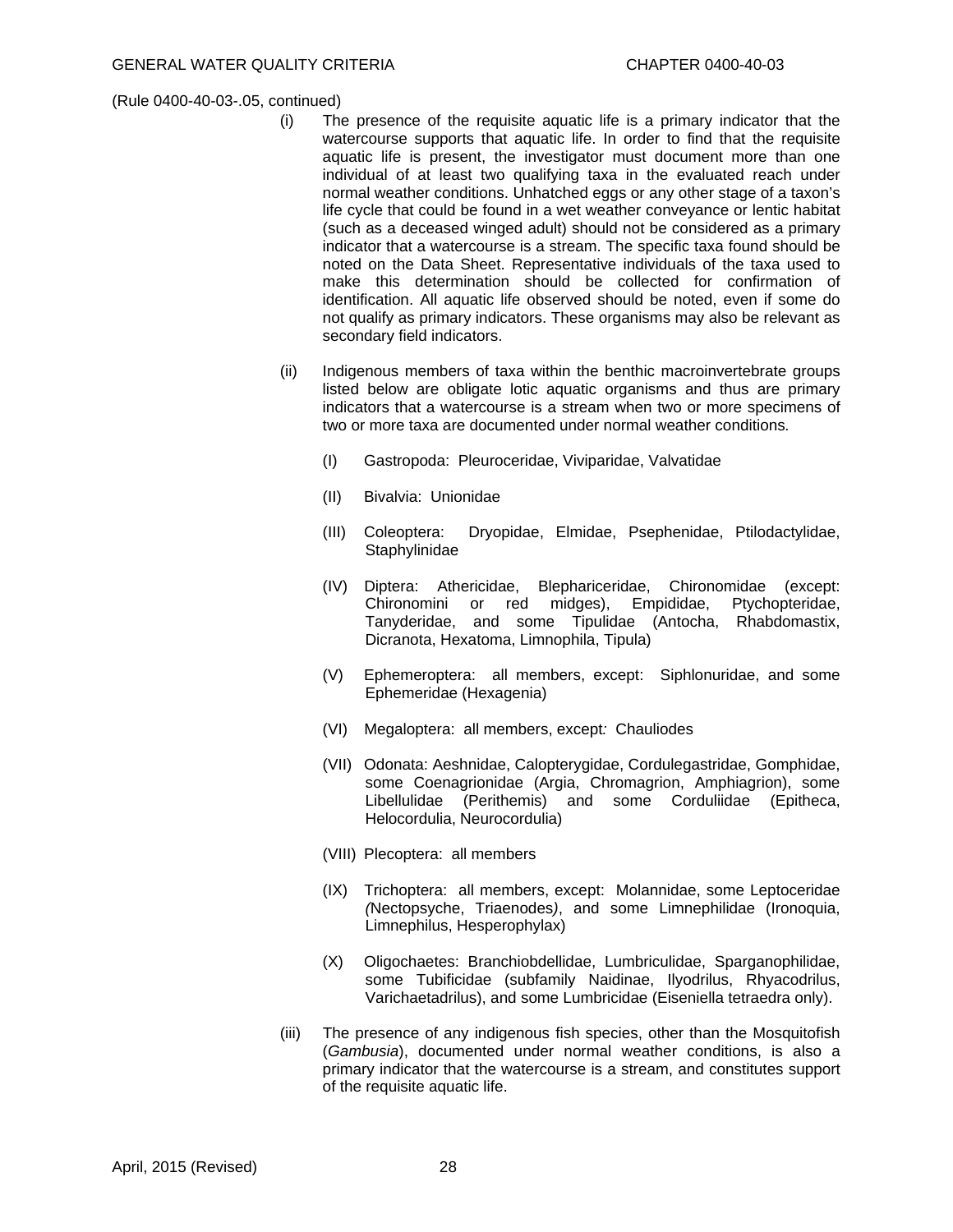- (iv) There are conditions in which a stream may be dry for a period of weeks or even months, but supports multiple populations of lotic aquatic organisms or fish at other times during a year. In such conditions, an investigator could appropriately determine that there is sufficient water on an annual basis to support such populations even though there were not any present on a particular date. In addition, manmade pollution or other water quality issues may preclude support of these organisms. Therefore, the absence of lotic aquatic organisms at the time of the investigation cannot be the sole basis for a determination that a watercourse meets the fourth element of the definition. When multiple populations of lotic aquatic organisms or fish cannot be documented to occur in a watercourse, then the investigator must consider the hydrologic and biologic factors referred to as secondary indicators in these rules and the Guidance to make a hydrologic determination.
- (v) Under normal weather conditions, if the investigator documents the absence of water due to naturally occurring conditions in a watercourse between February 1 and April 15, then the investigator can conclude the watercourse is unable to support fish or multiple populations of obligate lotic aquatic organisms whose life cycle includes an aquatic phase of at least two months and is therefore a wet weather conveyance.

*Authority: T.C.A. §§ 69-3-101 et seq. and 4-5-201 et seq. Administrative History: Original rule filed September 17, 2013; effective December 16, 2013. Rule originally numbered 1200-04-03.* 

# **0400-40-03-.06 ANTIDEGRADATION STATEMENT.**

- (1) General
	- (a) It is the purpose of Tennessee's standards to fully protect existing uses of all surface waters as established under the Act. Existing uses are those actually attained in the waterbody on or after November 28, 1975. Additionally, the Tennessee Water Quality Standards shall not be construed as permitting the degradation (see definition) of high quality surface waters. Where the quality of Tennessee waters is better than the level necessary to support propagation of fish, shellfish, and wildlife, or recreation in and on the water, that quality will be maintained and protected unless the Department finds, after intergovernmental coordination and public participation, that lowering water quality is necessary to accommodate important economic or social development in the area in which the waters are located. Sources exempted from permit requirements under the Water Quality Control Act should utilize all cost-effective and reasonable best management practices. Where new or increased temperature alterations are proposed, a successful demonstration as determined by the Department under Section 316(a) of the Clean Water Act, 33 U.S.C. §1326, shall be considered to be in compliance with this rule.
	- (b) To apply this antidegradation statement in the permitting context, the Department shall first determine if the application is complete. Absent extraordinary circumstances, the Department shall notify the applicant that an application is complete or of any deficiencies within 30 days of receipt of the application.
		- 1. A complete application will include all of the information requested on the forms provided by the Department. For activities other than new domesic wastewater discharges, a complete application will include the applicant's basis for concluding that the proposed activity:
			- (i) will not cause measurable degradation, or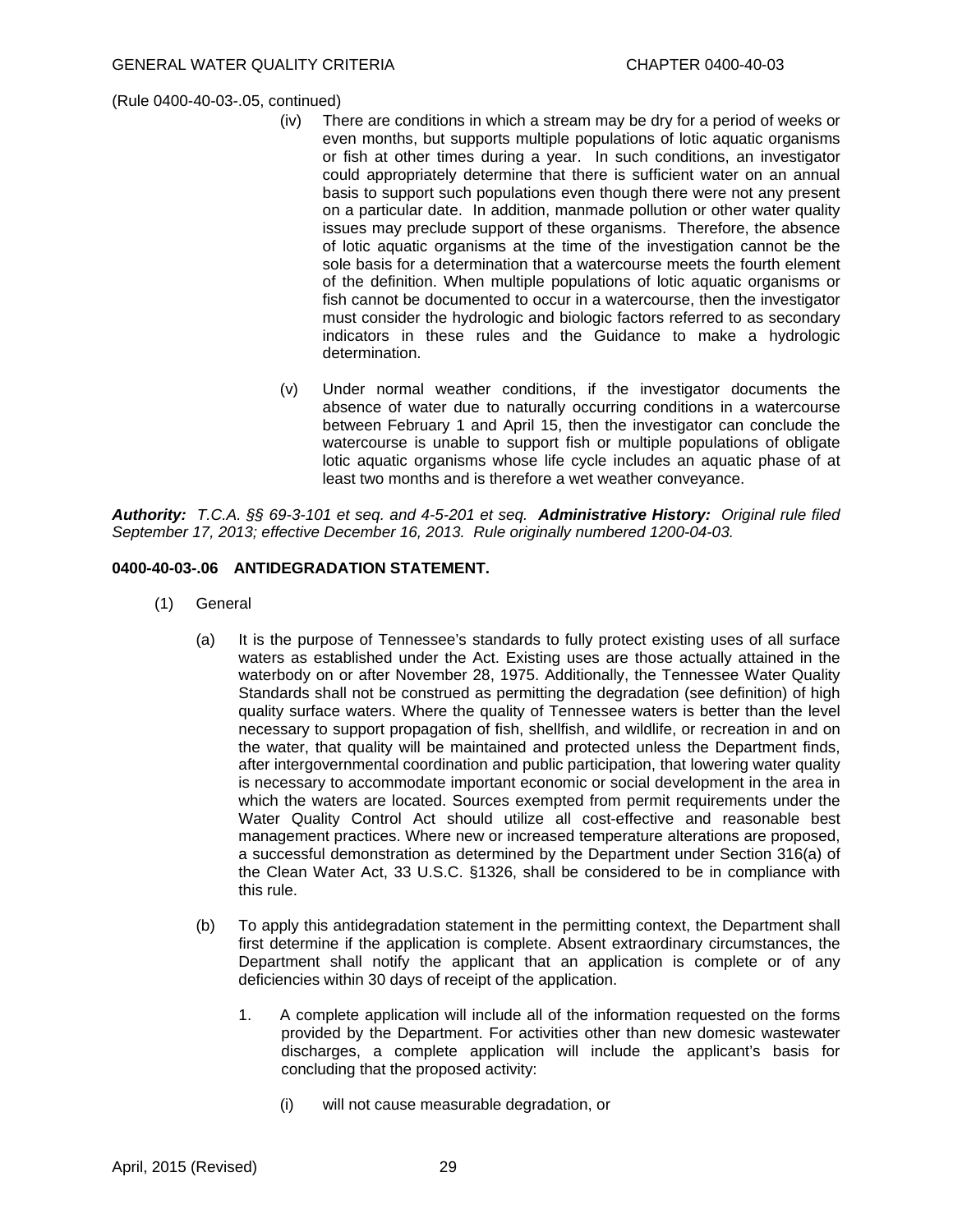- (ii) will only cause de minimis degradation, or
- (iii) will cause more than de minimis degradation.
- 2. If the proposed activity will cause degradation above a de minimis level or if it is a new discharge of domestic wastewater, a complete application will:
	- (i) analyze all reasonable alternatives and describe the level of degradation caused by each of the feasible alternatives;
	- (ii) discuss the social and economic consequences of each alternative; and
	- (iii) demonstrate that the degradation will not violate the water quality criteria for uses existing in the receiving waters and is necessary to accommodate important economic and social development in the area.
- 3. Such alternatives analyses shall include, at a minimum, completed and accurate Worksheets A and B for public sector applicants or Worksheets A and G for private system applicants, or shall provide alternative information subject to approval by the Department. Additionally, to provide information to the Department regarding the applicant's claim of economic or social necessity, public sector applicants shall provide the relevant information from Forms O, P, Q, S, T, U, and AA, found in the EPA guidance document (Economic Guidance); private sector applicants shall provide the relevant information from Forms O, R, V, W, X, Y, Z, and AB, found in the EPA guidance document (Economic Guidance). Either type of applicant shall submit alternative or additional information regarding economic or social necessity as directed by the Department. These forms are found in the EPA guidance document entitled Interim Economic Guidance for Water Quality Standards: Workbook (EPA 823/B-95-002) (Economic Guidance). Reasonable alternatives for the various activities include, but are not limited to the following actions.
	- (i) Alternatives for discharges include connection to an existing collection system, land application, water reuse, water recycling, or other treatment alternatives. For small domestic discharges, connection to an existing system or land application will be considered preferable.
	- (ii) For water withdrawals, alternatives include water conservation, water reuse or recycling, off-stream impoundments, water harvesting during high flow conditions, regionalization, withdrawing water from a larger waterbody, use of ground water, connection to another water supply with available capacity, and pricing structures that encourage a reduction in consumption.
	- (iii) For activities that cause habitat alterations, alternatives that avoid or minimize degradation should be explored and explained by the applicant. These avoidance or minimization activities could include maintaining or enhancing buffer zones, bridging a stream rather than culverting it, altering the footprint of a project instead of relocating a stream, or using a culvert without a bottom, instead of one that is fully concreted.
- (c) When the Department determines that a permit application is complete, it shall notify the applicant by letter or email and shall notify the public and the state and federal agencies with jurisdiction over fish, wildlife, shellfish, plant and wildlife resources, parks, and historic preservation by posting a notice on the Department's web site and sending email to persons who have asked to be notified of permit actions. In the case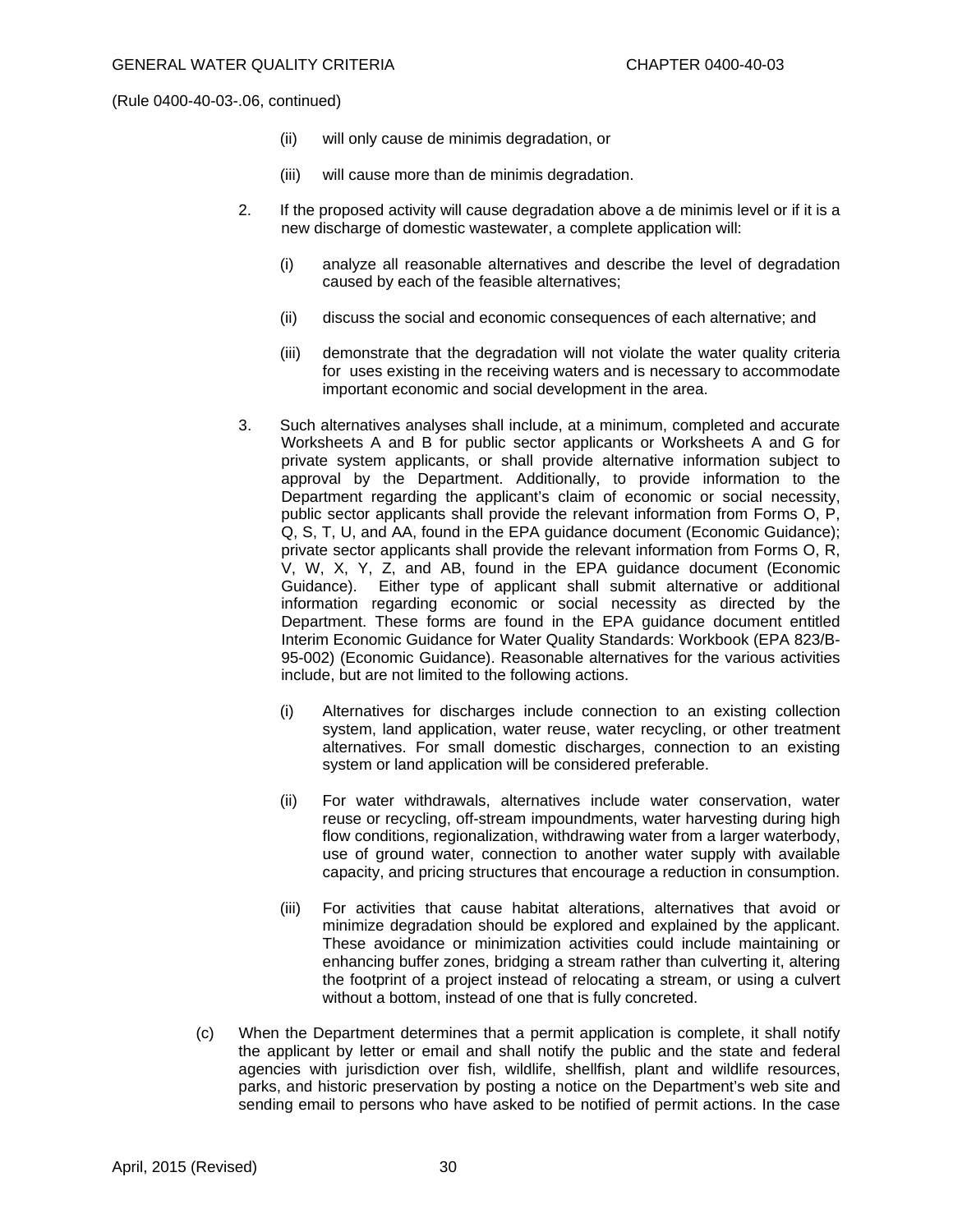of habitat alterations or water withdrawals this notice shall be a part of the public notice of a permit application under paragraph (4) of Rule 0400-40-07-.04 and shall contain the information required by that paragraph of the rules. For a discharge, the notice shall summarize the information given by the applicant pursuant to subparagraph (b) of this paragraph.

- (d) Next, the Department shall determine the level of degradation that would occur as a result of the proposed activity. Not all activities cause an addition of pollutants, diminish flows, or impact habitat.
	- 1. In the case of discharges, if the department determines that no measurable degradation will occur as a result of the activity, no further review under this rule is required regardless of the antidegradation classification of the receiving stream, unless the activity:
		- (i) is a new domestic wastewater discharge, or
		- (ii) introduces a parameter identified as bioaccumulative, or
		- (iii) introduces a parameter with a criterion below the current method detection level for that substance, or
		- (iv) is proposed to occur in an ONRW.
	- 2. In the case of water withdrawals requiring permits from waters other than ONRWs, if the Department determines that no measurable degradation will occur, no further review under this rule is required regardless of the antidegradation classification of the receiving stream.
	- 3. In the case of habitat alterations, if the department determines that no degradation or only de minimis degradation will occur, no further review under the rule is required regardless of the antidegradation classification of the receiving stream.
- (e) If the steps described in subparagraphs (b), (c) and (d) of this paragraph do not conclude the review under this rule, the Department shall determine whether the waters impacted by the activity are ones with available parameters, unavailable parameters, Exceptional Tennessee Waters, or Outstanding National Resource Waters, or if they are in more than one category. For example, a stream segment may be unavailable for one parameter and be available for others and Exceptional Tennessee Waters may also be unavailable for certain parameters. If an activity is proposed in a waterbody that is in more than one category, it must meet all of the applicable requirements.
- (2) Waters with unavailable parameters

 Unavailable parameters exist where water quality is at, or fails to meet, the levels specified in water quality criteria in Rule 0400-40-03-03. In the case of a criterion that is a single response variable or is derived from measurement of multiple responsible variables, the unavailable parameters shall be the agents causing water quality to be at or failing to meet the levels specified in criteria. For example, if the biological integrity criterion (derived from multiple response variables) is violated, the unavailable parameters shall be the pollutants causing the violation, not the response variables.

(a) In waters with unavailable parameters, new or increased discharges that would cause measurable degradation of the parameter that is unavailable shall not be authorized.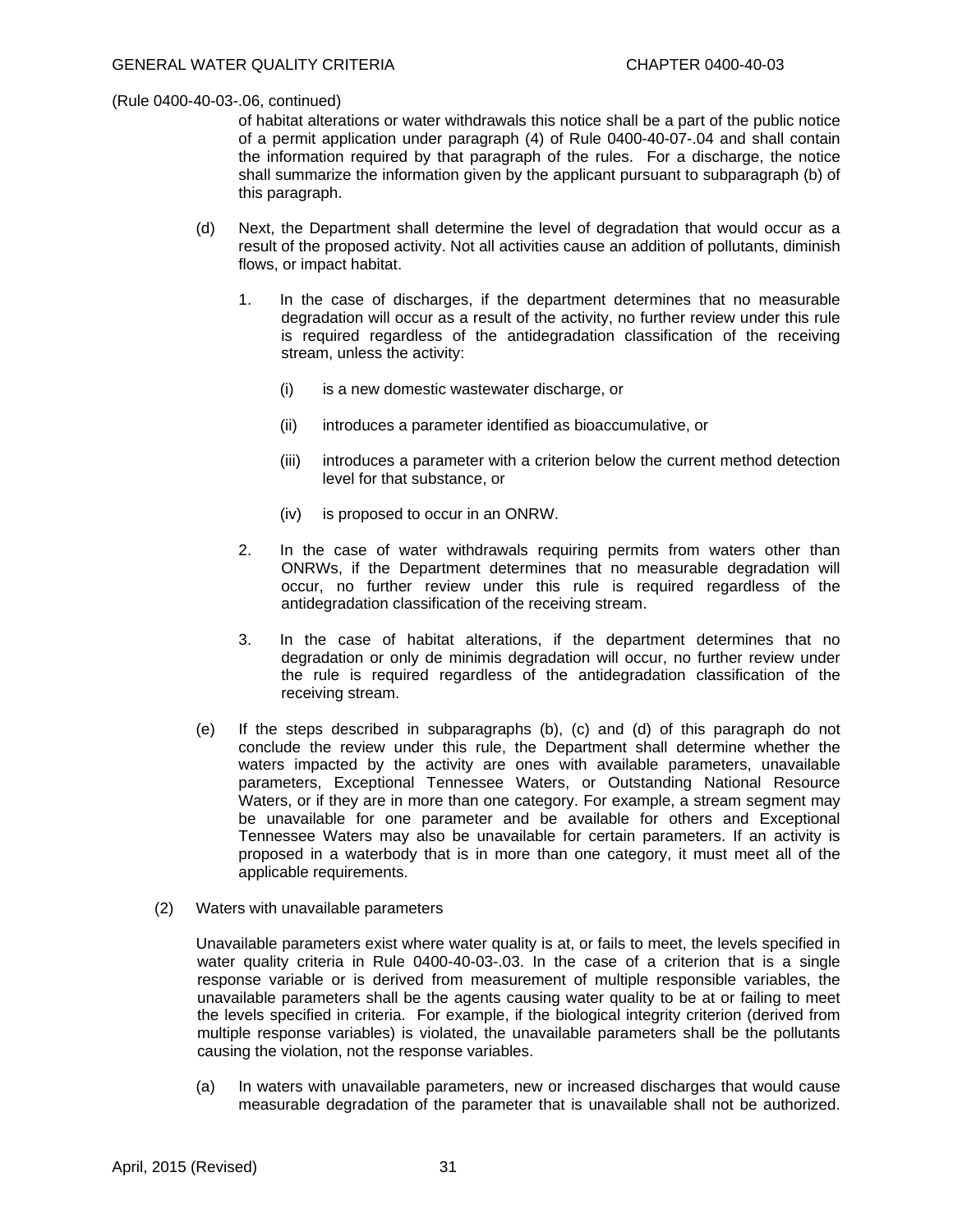Nor will discharges be authorized in such waters if they cause additional loadings of unavailable parameters that are bioaccumulative or that have criteria below current method detection levels.

- (b) In waters with unavailable parameters, no new or expanded water withdrawals that will cause additional measurable degradation of the unavailable parameter shall be authorized.
- (c) Where one or more of the parameters comprising the habitat criterion are unavailable, activities that cause additional degradation of the unavailable parameter or parameters above the level of de minimis shall not be authorized.
- (3) Waters with available parameters

 Available parameters exist where water quality is better than the levels specified in water quality criteria in Rule 0400-40-03-.03.

- (a) In waters with available parameters, new or increased discharges that would cause degradation above the level of de minimis for any available parameter for any criterion will only be authorized if the applicant has demonstrated to the Department that reasonable alternatives to degradation are not feasible and the degradation is necessary to accommodate important economic or social development in the area and the degradation will not violate the water quality criteria for uses existing in the receiving waters.
- (b) In waters with available parameters, new or expanded water withdrawals that would cause degradation above the level of de minimis will only be authorized if the applicant has demonstrated to the Department that reasonable alternatives to degradation are not feasible and the degradation is necessary to accommodate important economic or social development in the area and will not violate the water quality criteria for uses existing in the receiving waters.
- (c) In waters with available parameters, an activity that would cause degradation of habitat above the level of de minimis will only be authorized if the applicant has demonstrated to the Department that reasonable alternatives to degradation are not feasible and the degradation is necessary to accommodate important economic or social development in the area and will not violate the water quality criteria for uses existing in the receiving waters.
- (4) Exceptional Tennessee Waters
	- (a) Exceptional Tennessee Waters are waters that are in any one of the following categories:
		- 1. Waters within state or national parks, wildlife refuges, forests, wilderness areas, or natural areas;
		- 2. State Scenic Rivers or Federal Wild and Scenic Rivers;
		- 3. Federally-designated critical habitat or other waters with documented nonexperimental populations of state or federally-listed threatened or endangered aquatic or semi-aquatic plants, or aquatic animals;
		- 4. Waters within areas designated as Lands Unsuitable for Mining pursuant to the federal Surface Mining Control and Reclamation Act where such designation is based in whole or in part on impacts to water resource values;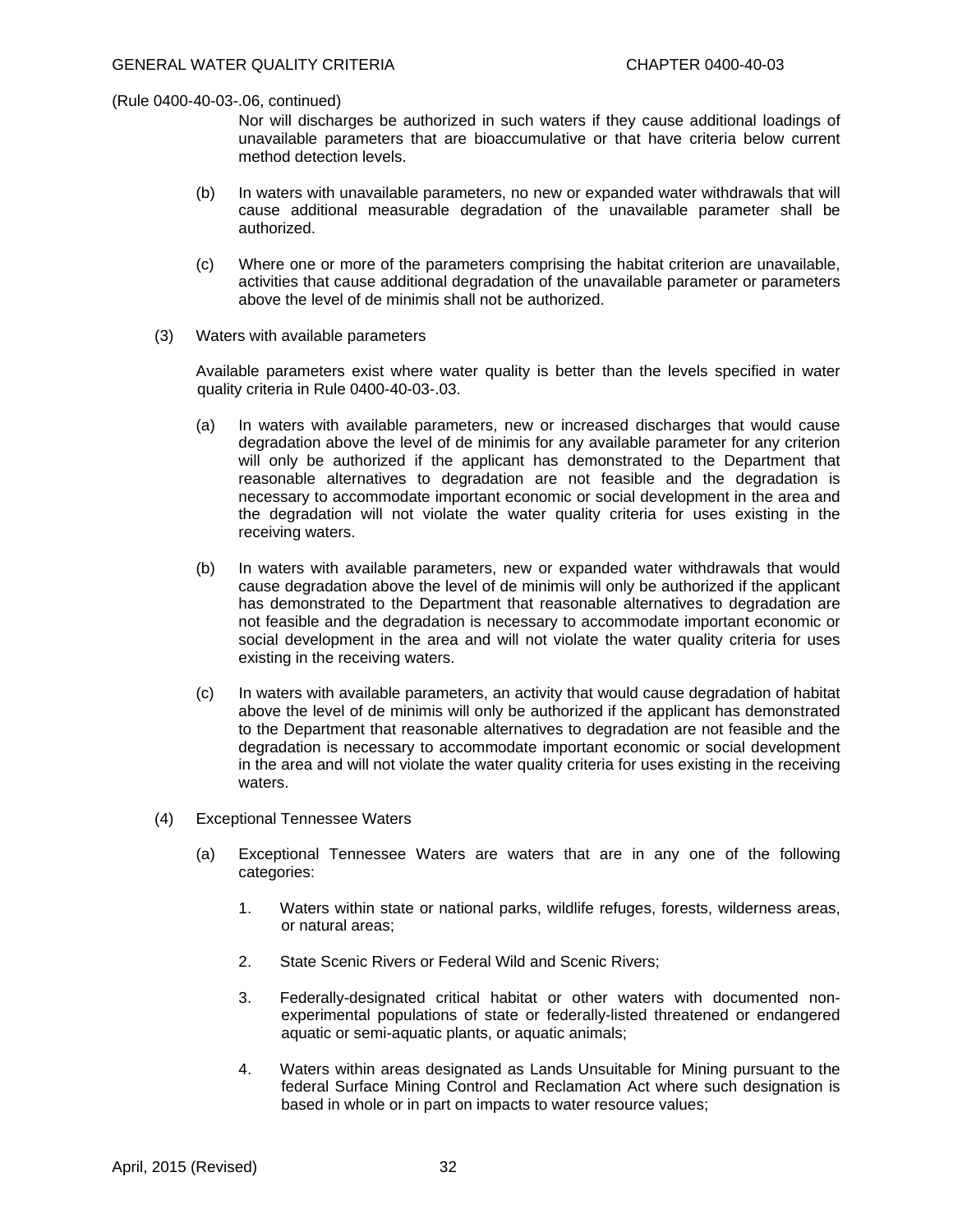- 5. Waters with naturally reproducing trout;
- 6. Waters with exceptional biological diversity as evidenced by a score of 40 or 42 on the Tennessee Macroinvertebrate Index (or a score of 28 or 30 in subecoregion 73a) using protocols found in TDEC's 2011 Quality System Standard Operating Procedure for Macroinvertebrate Stream Surveys, provided that the sample is considered representative of overall stream conditions; or
- 7. Other waters with outstanding ecological, or recreational value as determined by the Department. When application of this provision is a result of a request for a permit, such preliminary determination is to be made within 30 days of receipt of a complete permit application.
- (b) The Department will maintain a list of waterbodies that have been reviewed and are known to have one or more of the above characteristics on its website and will make paper copies of that list available upon request.
- (c) Authorization of Activities in Exceptional Tennessee Waters
	- 1. In waters identified as Exceptional Tennessee Waters new or increased discharges that would cause degradation of any available parameter above the level of de minimis and discharges of domestic wastewater will only be authorized if the applicant has demonstrated to the Department that reasonable alternatives to degradation are not feasible and the degradation is necessary to accommodate important economic or social development in the area and will not violate the water quality criteria for uses existing in the receiving waters. At the time of permit renewal, previously authorized discharges, including upstream discharges, which presently degrade Exceptional Tennessee Waters above a de minimis level, will be subject to a review of updated alternatives analysis information provided by the applicant, but not to a determination of economic/social necessity. Public participation for these existing discharges will be provided in conjunction with permitting activities. Sources exempted from permit requirements under the Water Quality Control Act should utilize all costeffective and reasonable best management practices.
	- 2. In waters identified as Exceptional Tennessee Waters, new or increased water withdrawals that would cause degradation of any available parameter above the level of de minimis will only be authorized if the applicant has demonstrated to the Department that reasonable alternatives to degradation are not feasible and the degradation is necessary to accommodate important economic or social development in the area and will not violate the water quality criteria for uses existing in the receiving waters.
	- 3. In waters identified as Exceptional Tennessee Waters, an activity that would cause degradation of habitat above the level of de minimis will only be authorized if the applicant has demonstrated to the Department that reasonable alternatives to degradation are not feasible and the degradation is necessary to accommodate important economic or social development in the area and will not violate the water quality criteria for uses existing in the receiving waters.
- (d) Determination of Economic/Social Necessity The Department's determination that degradation of Exceptional Tennessee Waters resulting from a proposed discharge, habitat alteration or water withdrawal is, or is not, necessary to accommodate important economic and social development in the area shall be subject to review by the Board of Water Quality, Oil and Gas under the following procedures.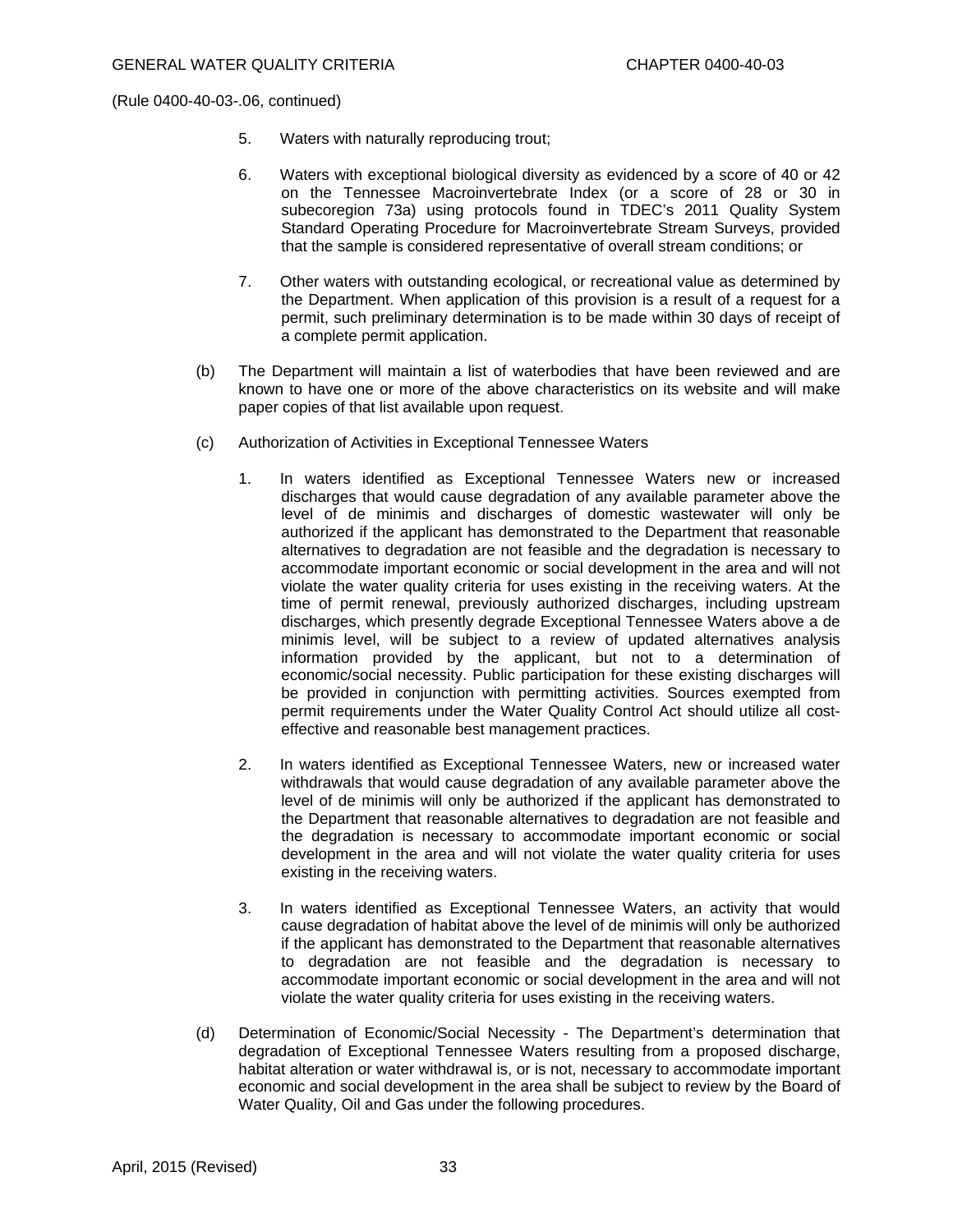- 1. If the Department determines that an activity that would cause degradation above a de minimis level of Exceptional Tennessee Waters is necessary to accommodate important economic or social development in the area, it shall give notice to the applicant, the public, and federal and state agencies with jurisdiction over fish, wildlife, shellfish, plant and wildlife resources, parks, and advisory councils for historic preservation. In the case of an application for a discharge, this notice may be combined with the notice of a draft permit under this rule. In the case of an application for a habitat alteration or water withdrawal, this notice shall be given by being posted on the Department's web site and by sending email to persons who have asked to be notified of permit actions. Within 30 days after the date of the notification, any affected intergovernmental coordination agency or affected third person may petition the Board for a declaratory order under T.C.A. § 4-5-223, and the Board shall convene a contested case. After the Board has convened a contested case in response to a declaratory order petition under this part, the Department shall within 5 business days thereafter transmit the petition to the Administrative Procedures Division of the Secretary of State so the contested case may be docketed and an administrative law judge may be assigned to the case. If a declaratory order petition is timely filed, the Department shall not proceed further in processing the permit application until the petition has been resolved before the Board. In the contested case, the petitioner shall have the burden of proof, and the Department's determination shall carry no presumption of correctness before the Board. The applicant is a necessary party to the declaratory order contested case, and if the applicant does not participate in the contested case, the Board shall render a decision that degradation is not necessary to accommodate important economic or social development in the area. If no intergovernmental coordination agency or third person petitions for a declaratory order within 30 days of the notification date, or if one is filed after the 30 days expires, then the Department shall proceed with processing the permit application.
- 2. A declaratory order contested case conducted under this subparagraph shall be subject to the following procedures. Mediation may occur if all the parties agree. Any proposed agreed order resulting from mediation shall be subject to approval by the Board. In order to provide for an expedited proceeding, the contested case is subject to the following time limitations. The time periods specified in this part shall commence on the day after the contested case has been docketed by the Administrative Procedures Division of the Secretary of State and an administrative law judge has been assigned to the case. Any alteration of the time periods set out in this part shall be granted only upon agreement of all the parties, or when there have been unforeseen developments that would cause substantial prejudice to a party, or when the parties have agreed to mediation. Within 20 days, the parties shall confer to try and develop a proposed agreed scheduling order. If the parties are unable to agree, then each party shall submit a proposed scheduling order, and the administrative law judge, after a hearing, shall enter a scheduling order. All discovery shall be completed no later than 20 days prior to the date the hearing before the Board is to begin. Within 120 days, the hearing before the Board shall begin, but the Board on its own initiative may exceed 120 days to complete the hearing and render its final decision. In order for degradation of Exceptional Tennessee Waters to proceed pursuant to these rules, the Board must make a finding approving degradation by a majority vote of the members of the Board present and voting.
- 3. If the Department determines that degradation is not necessary to accommodate important economic or social development in the area, it will notify the applicant, the federal and state agencies with jurisdiction over fish, wildlife, shellfish, plant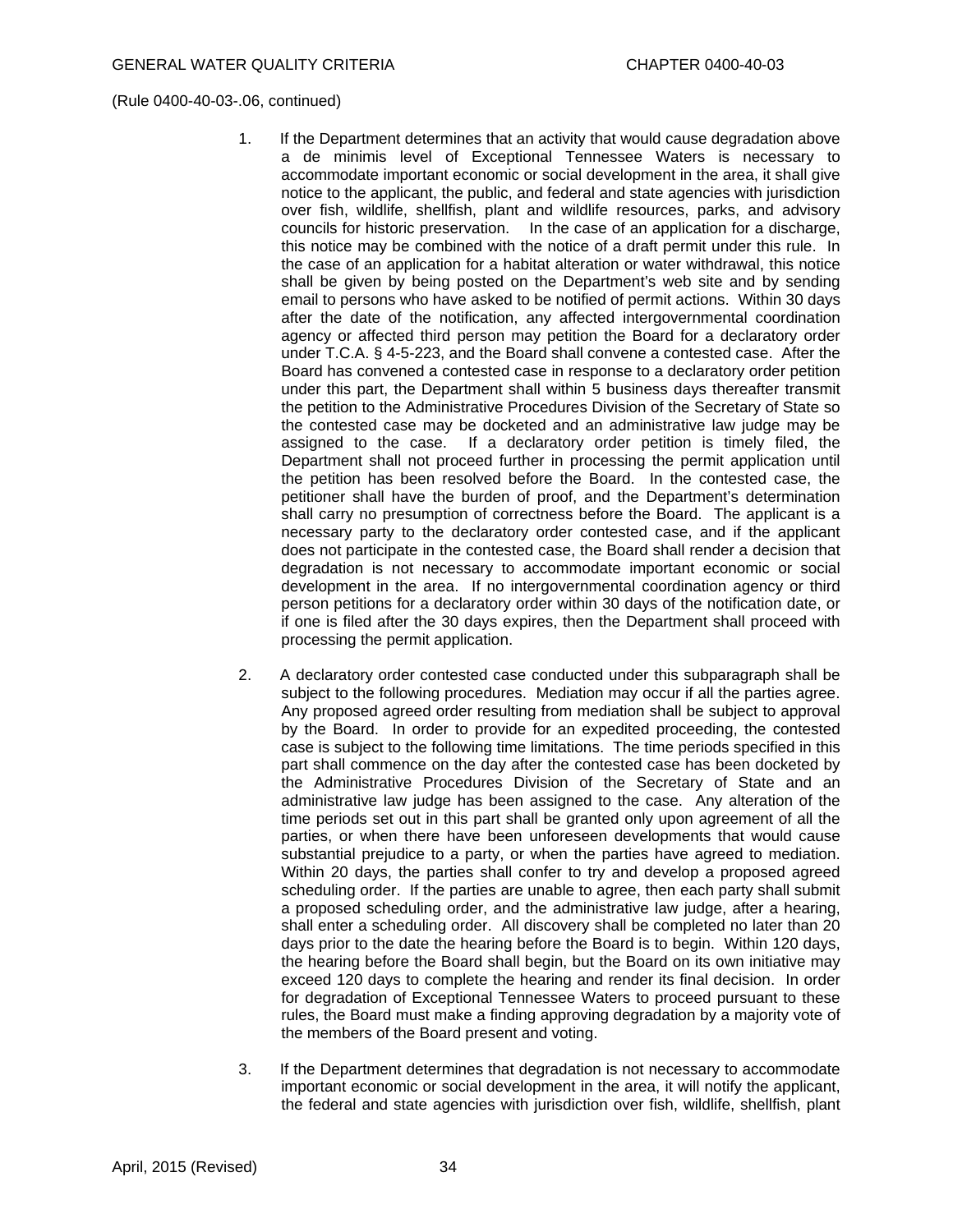and wildlife resources, parks, and advisory councils for historic preservation, and third persons who have asked to be notified of permit actions. The Department also will issue a tentative decision to deny the permit because degradation is not necessary. In accordance with paragraph (4) of this rule, the Department will provide the public with notice of and an opportunity to comment on its tentative denial decision. If no public hearing is requested within the 30 day public comment period, and if the Department does not alter its tentative decision to deny, the Department shall notify the applicant of its final decision to deny the permit because degradation is not necessary. Within 30 days after receiving notice of the final decision to deny the permit, the applicant may seek review of the decision that the degradation is not necessary to accommodate important economic or social development in the area in a contested case before the Board in accordance with T.C.A. § 69-3-105(i). Within 5 business days after the Department receives an applicant's written request for a contested case hearing before the Board, the Department shall transmit the written request to the Administrative Procedures Division of the Secretary of State so the contested case may be docketed and an administrative law judge may be assigned to the case. In the contested case, the applicant shall have the burden of proof, and the Department's determination shall carry no presumption of correctness before the Board. The federal and state intergovernmental coordination agencies, and third persons who requested notification of the Department's degradation determination will be notified by the Department of the applicant's permit appeal. The intergovernmental coordination agencies and third persons may seek to intervene in the contested case in accordance with T.C.A. § 4-5-310.

- (5) Outstanding National Resource Waters
	- (a) The following streams or portions of streams are designated as ONRW:

|    | <b>WATERBODY</b>                    | PORTION DESIGNATED AS ONRW                                                                                        |
|----|-------------------------------------|-------------------------------------------------------------------------------------------------------------------|
| 1. | Little River                        | Portion within Great Smoky Mountains National Park.                                                               |
| 2. | Abrams Creek                        | Portion within Great Smoky Mountains National Park.                                                               |
| 3. | West Prong Little<br>Pigeon River   | Portion within Great Smoky Mountains National Park<br>upstream of Gatlinburg                                      |
| 4. | Little Pigeon River                 | From the headwaters within Great Smoky Mountains<br>National Park downstream to the confluence of Mill<br>Branch. |
| 5. | <b>Big South Fork</b><br>Cumberland | Portion within Big South Fork National<br>RiverRiver and Recreation Area.                                         |
| 6. | <b>Reelfoot Lake</b>                | Tennessee portion of the lake and its associated<br>wetlands.                                                     |

7. The portion of the Obed River that is designated as a federal wild and scenic river as of June 22, 1999 is designated as ONRW, provided however, that if the current search for a regional water supply by the Cumberland Plateau Regional Water Authority results in a determination that it is necessary to utilize the Obed River as its source of drinking water, for that purpose the Obed shall be designated as an Exceptional Tennessee Water and any permit issued for that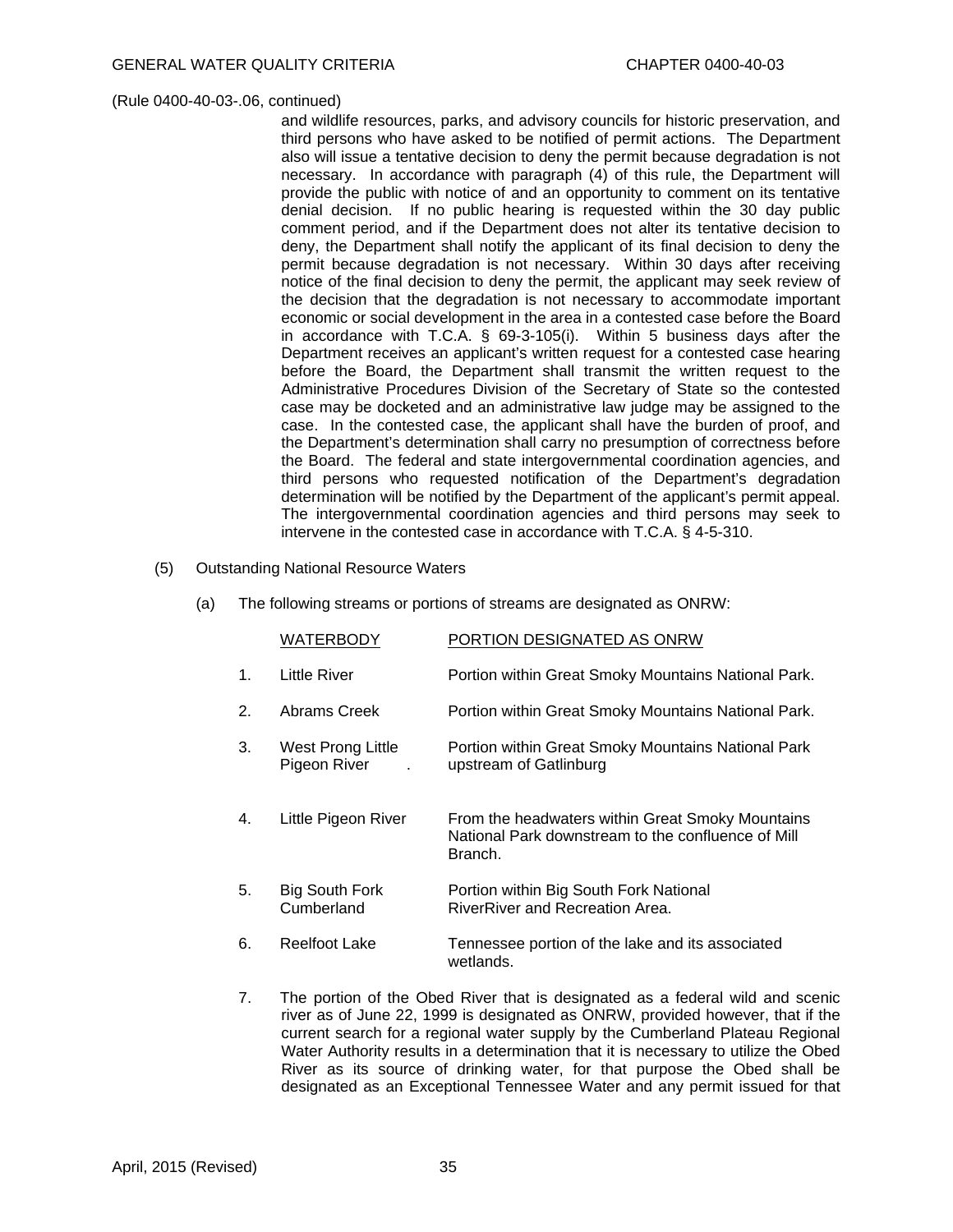- project, whether state, federal, or otherwise, shall be considered under the requirements for Exceptional Tennessee Waters.
- (b) The Department may recommend to the Board of Water Quality, Oil and Gas that certain waterbodies be designated as Outstanding National Resource Waters (ONRWs). These shall be high quality waters which constitute an outstanding national resource, such as waters of National and State parks and wildlife refuges and waters of exceptional recreational or ecological significance. Designation of ONRWs must be made by the Board of Water Quality, Oil and Gas and will be accomplished in accordance with T.C.A. § 69-3-105(a)(1) of the Tennessee Water Quality Control Act and through the appropriate rulemaking process.
	- 1. In surface waters designated by the Board of Water Quality, Oil and Gas as ONRWs, no new discharges, expansions of existing discharges, water withdrawals or mixing zones will be permitted unless such activity will not result in either measurable degradation or discernible effect. At the time of permit renewal, previously authorized discharges, including upstream discharges and withdrawals, which presently degrade an ONRW, will be subject to alternatives analysis. Public participation for these existing discharges will be provided in conjunction with permitting activities.
	- 2. In waters designated by the Board of Water Quality, Oil and Gas as ONRWs, no new or increased habitat alteration that would cause degradation of habitat above the level of de minimis or degrade water chemistry for more than a short duration will be authorized.

*Authority: T.C.A. §§ 69-3-101 et seq. and 4-5-201 et seq. Administrative History: Original rule filed September 17, 2013; effective December 16, 2013. Rule originally numbered 1200-04-03.* 

#### **0400-40-03-.07 GROUND WATER CLASSIFICATION.**

- (1) Purpose and Intent
	- (a) It is one of the primary goals of the Tennessee Water Quality Control Act, T.C.A. §§ 69- 3-101 et seq. (the "Act") to protect our valuable ground water resource. This rule classifies ground water across the state based on the factors stated in T.C.A. § 69-3- 105(a)(2) of the Act and establishes ground water quality criteria. The quality of ground water varies in Tennessee. Some ground water is sufficient to be used by our citizens directly as a drinking water supply with limited or no treatment. Other ground water would require more extensive treatment before it could be used as a water supply. Further, some ground water may be of such value as to warrant special protection. The board recognizes that some water below the surface of the ground may be present in a zone of aeration between ground surface and the water table. The zone of aeration is where treatment from household septic systems occurs and water in the zone of aeration is not classified as ground water in these regulations. Perched water above the zone of saturation may, in some areas, be used as a water supply or may migrate to either ground water or surface water and is included in these regulations to protect for its direct use or impact on ground water or surface water. Additionally, some ground water has levels of naturally occurring constituents that make the resource unusable as a drinking water supply.
	- (b) The board recognizes these rules apply to both permitting activities and response actions that involve water beneath the surface of the ground. The permitting of underground injection is governed by Chapter 0400-45-06.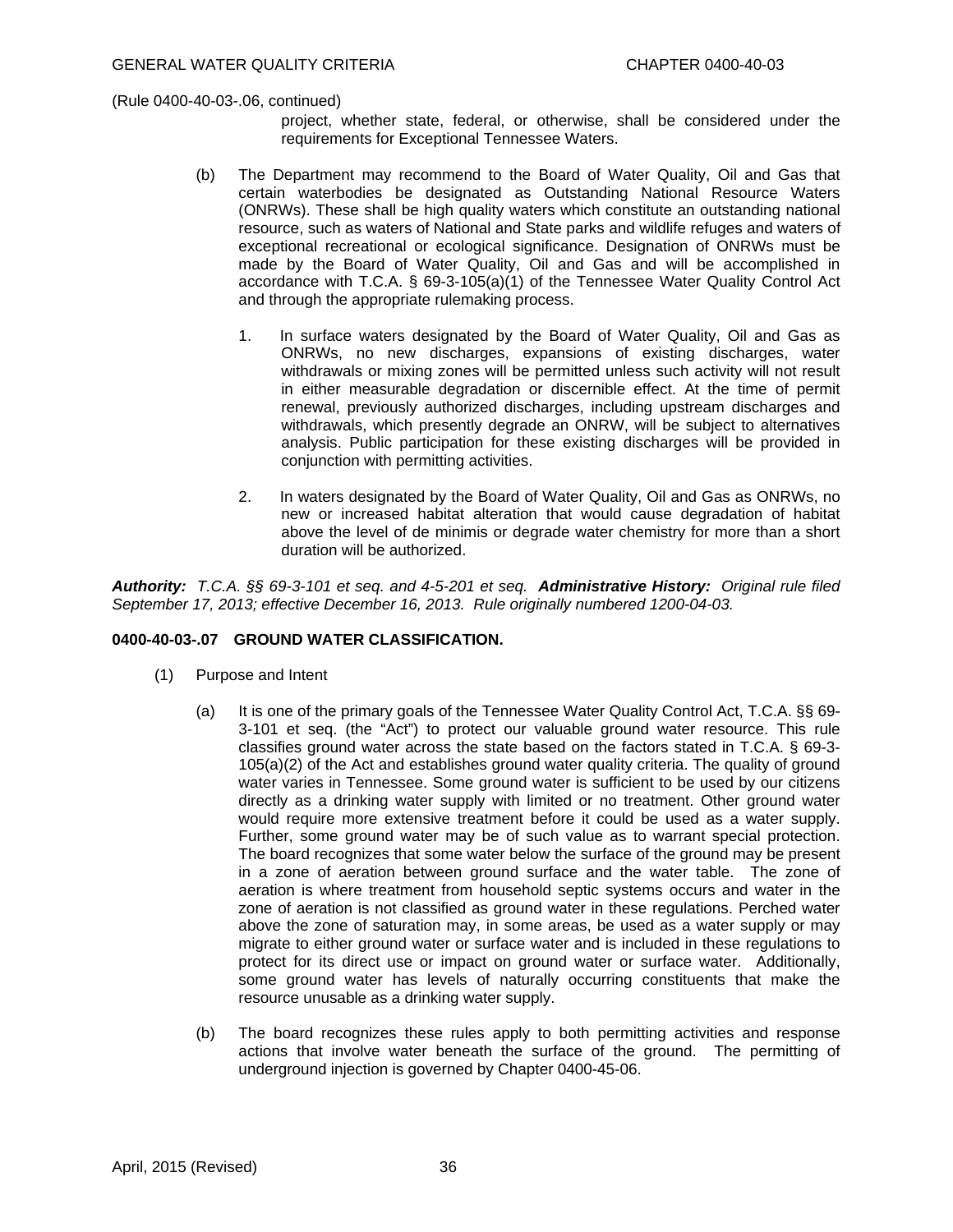- (c) These rules provide appropriate flexibility in the regulatory process to protect our ground water resource and to allow the productive use of land. Reuse of brownfield areas is encouraged and reduces the use of greenfield areas.
- (d) The board recognizes that several divisions within the department have a role in protecting ground water resources. It is not the intent of these rules to change the responsibilities of those programs. It is, however, the intent of these rules to provide a basis for decisions involving ground water that may be applied by all divisions of the department. The board does not intend these rules to affect in any way the ability of the State to seek natural resource damages from responsible parties when ground water has been contaminated by human activity.
- (e) Ground water that enters a stream or other water classified as surface water becomes surface water and is subject to respective criteria applicable to that water. The board expects that the department will use prudent judgment where ground water mixes with water on the surface of the ground.
- (2) Definitions
	- (a) "Area of Control" means a volume designated by the commissioner underlying or surrounding a site, including the zone of aeration and the zone of saturation, containing water, some of which the commissioner has determined not to meet applicable criteria.
	- (b) "Ground Water" means water beneath the surface of the ground within the zone of saturation, whether or not flowing through known and definite channels.
	- (c) "Perched water" means water that accumulates above an aquitard that limits downward migration where there is an unsaturated interval below it, between the aquitard and the zone of saturation.
	- (d) "Point of Classification Change" means the boundary of the volume within which ground water is classified as Site Specific Impaired as established under Rule 0400-40- 03-.09.
	- (e) "Response action" means a clean up, remedial action, remedy, remedial investigation or other action taken by the department to address the presence of contaminants at levels that have been determined by the Department to require an appropriate response.
	- (f) "Zone of Aeration" means a subsurface zone extending from the water table to the surface of the land.
	- (g) "Zone of Saturation" means a subsurface zone below the water table in which all of the interconnected voids and pore spaces are filled with water.
- (3) Water in the Zone of Aeration

 Water in the zone of aeration is not defined as ground water in this rule, but it may occur as perched water. This perched water may be above ground water of any of the classifications used in this rule. Perched water is protected under this rule in accordance with its use as follows:

(a) Perched water that is used for drinking water or reasonably anticipated to be used as a drinking water supply shall meet the criteria listed for General Use in paragraph (2) of Rule 0400-40-03-.08. Other perched water shall not contain constituents, other than of natural origin, that cause or are reasonably likely to cause a violation of criteria of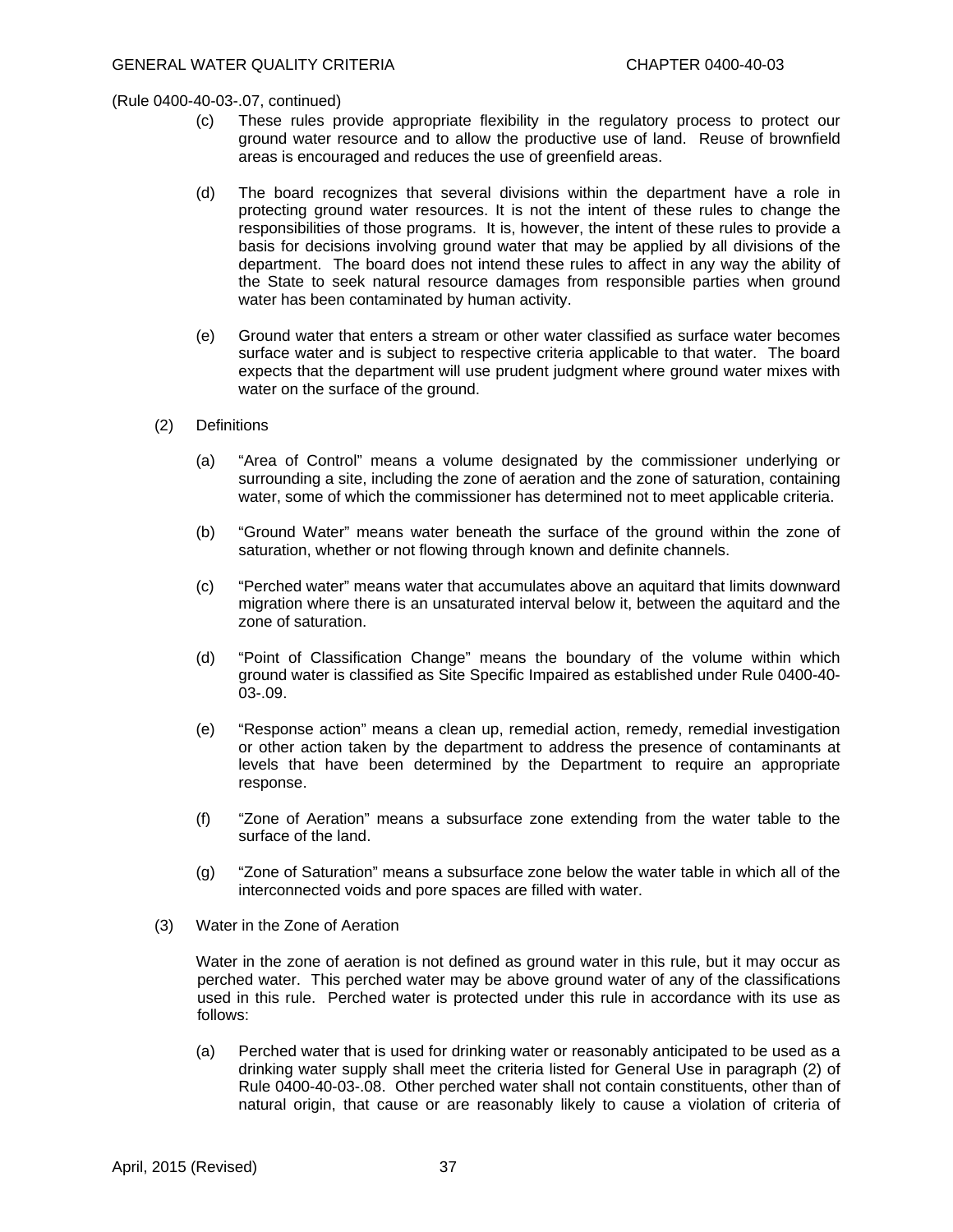underlying ground water or surface water where the perched water enters those waters.

- (b) Except for naturally occurring levels, perched water shall contain no other constituents at levels and conditions that pose an unreasonable risk to public health or the environment.
- (c) If perched water, such as in a cave system, is habitat for fish and aquatic life, it shall contain no constituents except for naturally occurring substances at levels and concentrations that violate the criteria of paragraph (3) of Rule 0400-40-03-.03 for fish and aquatic life.
- (4) Water below the surface of the ground is classified as follows:
	- (a) Special Source Waters

 This is ground water or perched water with exceptional quality or quantity, which may serve as a valuable source for water supply or which is ecologically significant.

 When the board finds water to be Special Source Water, then through the rulemaking process, the board will amend these rules to include the specific location and the boundaries of ground water or perched water designated as Special Source Water. To initiate this process, a petition shall address the factors listed below for board consideration. Any cost involved in making the petition shall be borne by the petitioner. In making this decision, the board may consider the following factors and relevant public input:

- 1. The vulnerability of the water in the proposed area to contamination due to hydrogeologic characteristics;
- 2. The number of persons or the proportion of the population using the water as a drinking water supply;
- 3. Existing water quality in the proposed Special Source Water area;
- 4. An evaluation of the ecological and environmental impact should the quality of the Special Source Water be compromised; and
- 5. Other pertinent information as deemed necessary by the petitioner, department, or board. Because such action is a rulemaking procedure, public input may be made as provided in the Uniform Administrative Procedures Act, T.C.A. §§ 4-5- 201 et seq., but not as a contested case under T.C.A. §§ 4-5-301 et seq.
- (b) General Use Ground Water

 Except for ground water in areas that have been designated as Special Source Water, Site Specific Impaired Ground Water, or meet the definition of Unusable Ground Water, all ground water is designated General Use Ground Water.

(c) Site Specific Impaired Ground Water

 This is ground water that has been contaminated by human activity and the board finds that either it is not technologically feasible to remediate the ground water to the criteria required by other classifications or it is not reasonable to remediate to that criteria based on information provided in accordance with Rule 0400-40-03-.09. Ground water shall be classified as Site Specific Impaired upon approval of a petition to the Board of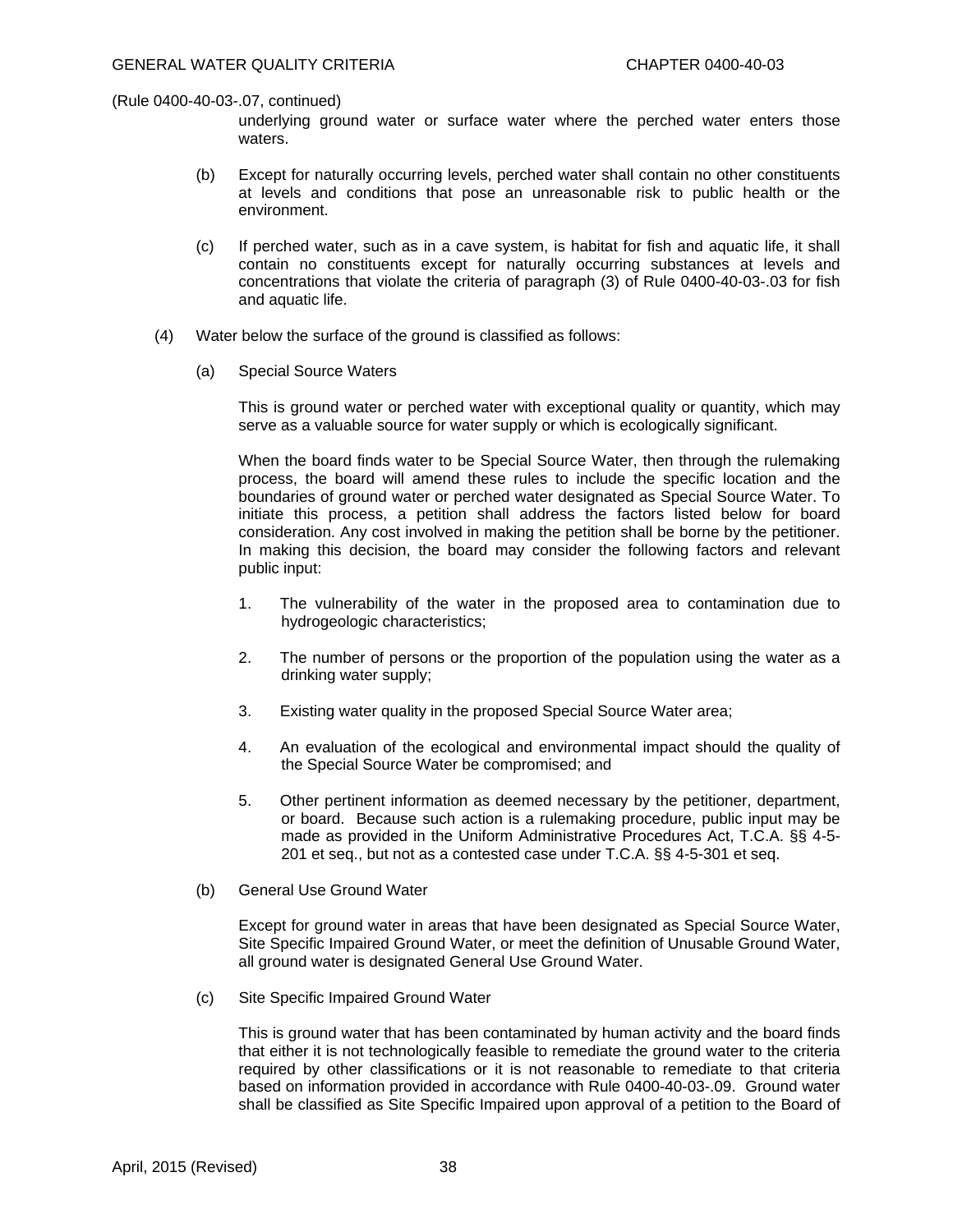Water Quality, Oil and Gas and completion of the rulemaking process to amend these rules to identify the reclassified ground water. When ground water is reclassified to Site Specific Impaired the areal extent of the Site Specific Impaired Ground Water shall be delineated. The boundaries of the Site Specific Impaired Ground Water cannot extend beyond the perimeter and depth investigated with an appropriate safety factor as determined under Rule 0400-40-03-.09. Figures which clearly depict the horizontal and vertical boundaries of the Site Specific Impaired Ground Water must be submitted to the department in the plans/reports required by Rule 0400-40-03-.09.

(d) Unusable Ground Water

Ground water in the following areas are classified as Unusable Ground Water:

- 1. A "High Dissolved Solids Zone" is an area in which ground water has naturally occurring total dissolved solids of more than 10,000 ppm.
- 2. A "Historical Injection Zone" is an area in which the ground water and the injection zone designated to receive fluids and other substances from deep well injection initiated prior to September 1985 and operated under compliance with the Department at the time of injection is no longer subject to injection. The certification as a historical injection zone subclass of Unusable Ground Water does not provide authorization for future injection activities and shall not be construed as Class I zone designation under Chapter 0400-45-06, Underground Injection Control. The zone may be subsequently considered for Class I zone designation under that Chapter provided it meets the criteria based on naturally occurring conditions and not from changes as a result of the previously injected fluids.
- 3. A "Class I Injection Zone" is an area in which ground water has been demonstrated by a permit applicant as a part of a Class I operation under Chapter 0400-45-06, Underground Injection Control, to be suitable for Class I injection.
- 4. A "Class II or III Injection Zone" is an area in which ground water is mineral, hydrocarbon or geothermal energy producing, or has been demonstrated by a permit applicant as a part of a permit application for a Class II or III operation under Chapter 0400-45-06 Underground Injection Control to contain minerals or hydrocarbons that, considering their quality and location, are expected to be commercially producible. The designation as Class II or III injection zone subclass of Unusable Ground Water shall not be construed as a Class I zone designation under Chapter 0400-45-06, Underground Injection Control.
- 5. An "Acid Production Zone from Mining Activities" is an area in which ground water occurs within an excavated area where reaction with naturally occurring minerals generates acid rock drainage or acid mine drainage. An excavated area may be a surface or underground mined area as well as a subsidence area whether or not the mined area is backfilled. Ground water beyond the excavated area is classified as described elsewhere in this rule.

*Authority: T.C.A. §§ 69-3-101 et seq. and 4-5-201 et seq. Administrative History: Original rule filed September 17, 2013; effective December 16, 2013. Rule originally numbered 1200-04-03.* 

# **0400-40-03-.08 CRITERIA.**

The water quality criteria for the different classes are as follows: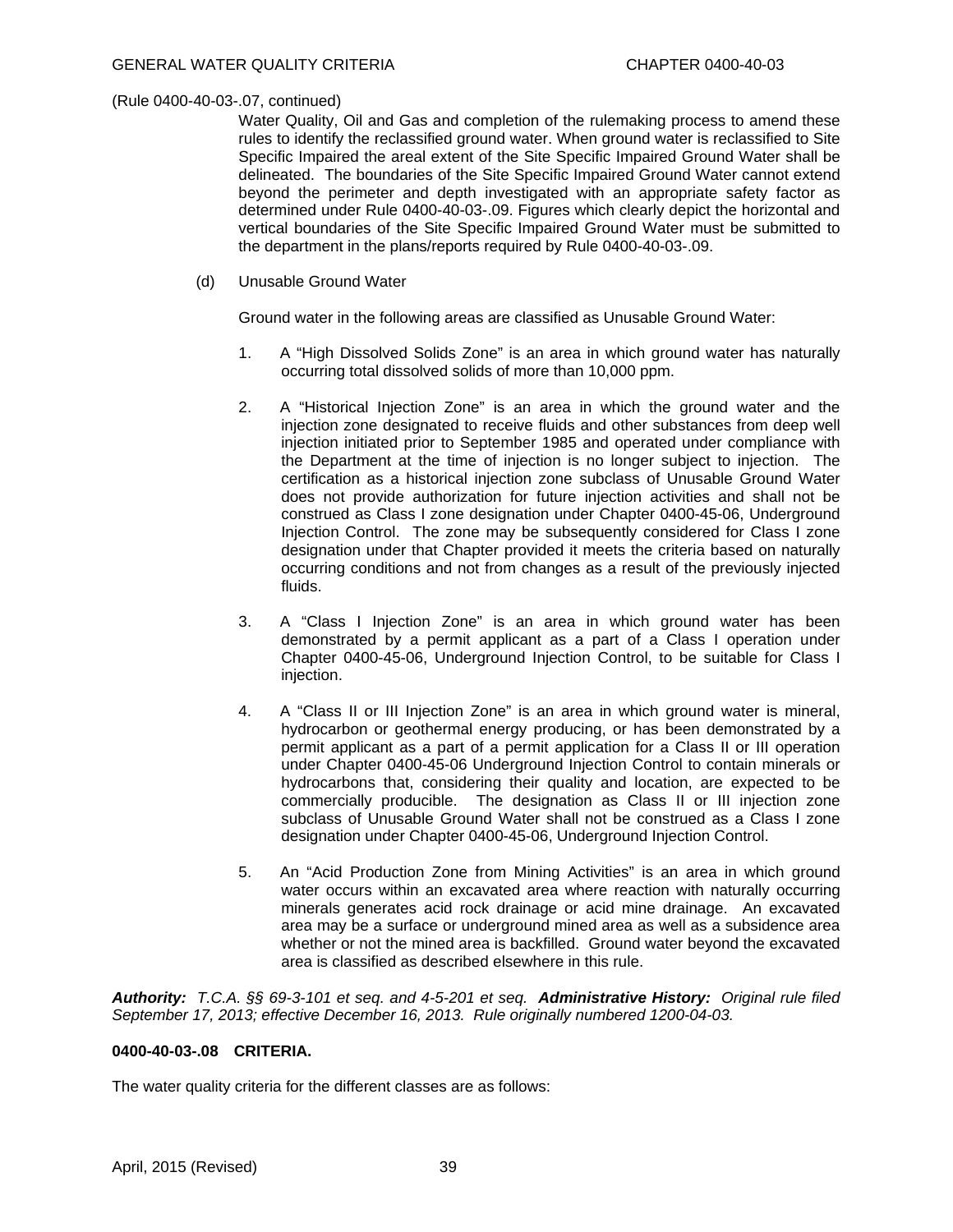(1) Special Source Water

 The board will consider the special protection needs of any water identified as Special Source Water and promulgate criteria at the time of designation.

(2) General Use Ground Water

Except for naturally occurring levels, General Use Ground Water:

- (a) shall not contain constituents that exceed those levels specified in subparagraphs (1)(j) and (k) of Rule 0400-40-03-.03; and
- (b) shall contain no other constituents at levels and conditions which pose an unreasonable risk to the public health or the environment.
- (3) Site Specific Impaired Ground Water

Except for naturally occurring levels, Site Specific Impaired Ground Water:

- (a) shall contain no substances, whether alone or in combination with other substances , that are toxic, carcinogenic, mutagenic or teratogenic, other than those of natural origin, at levels and conditions which pose an unreasonable risk to public health or the environment;
- (b) shall contain no other constituents at levels and conditions which pose an unreasonable risk to the public health or the environment;
- (c) shall contain no constituents at levels that will prevent ground waters beyond the point of classification change from meeting the classification and criteria for those waters; and
- (d) other criteria established by the board as appropriate to the site.
- (4) Unusable Ground Water

Except for naturally occurring levels, Unusable Ground Water:

- (a) shall contain no substances, whether alone or in combination with other substances, that are toxic, carcinogenic, mutagenic or teratogenic, other than those of natural origin, at levels and conditions which pose an unreasonable risk to the public health;
- (b) shall contain no other constituents at levels and conditions which pose an unreasonable risk to the public health;
- (c) shall not discharge to surface water causing a violation of surface water quality criteria or biological integrity; and
- (d) naturally occurring levels as used in subparagraph (a) of this paragraph shall include the natural minerals, mining wastes, and the reaction products of oxidation and reduction associated with these materials in Unusable Ground Water in an Acid Production Zone from Mining Activities. These substances shall not pose an unreasonable public health or safety risk to the public. Physical barriers and institutional controls satisfy that requirement.

*Authority: T.C.A. §§ 69-3-101 et seq. and 4-5-201 et seq. Administrative History: Original rule filed September 17, 2013; effective December 16, 2013. Rule originally numbered 1200-04-03.*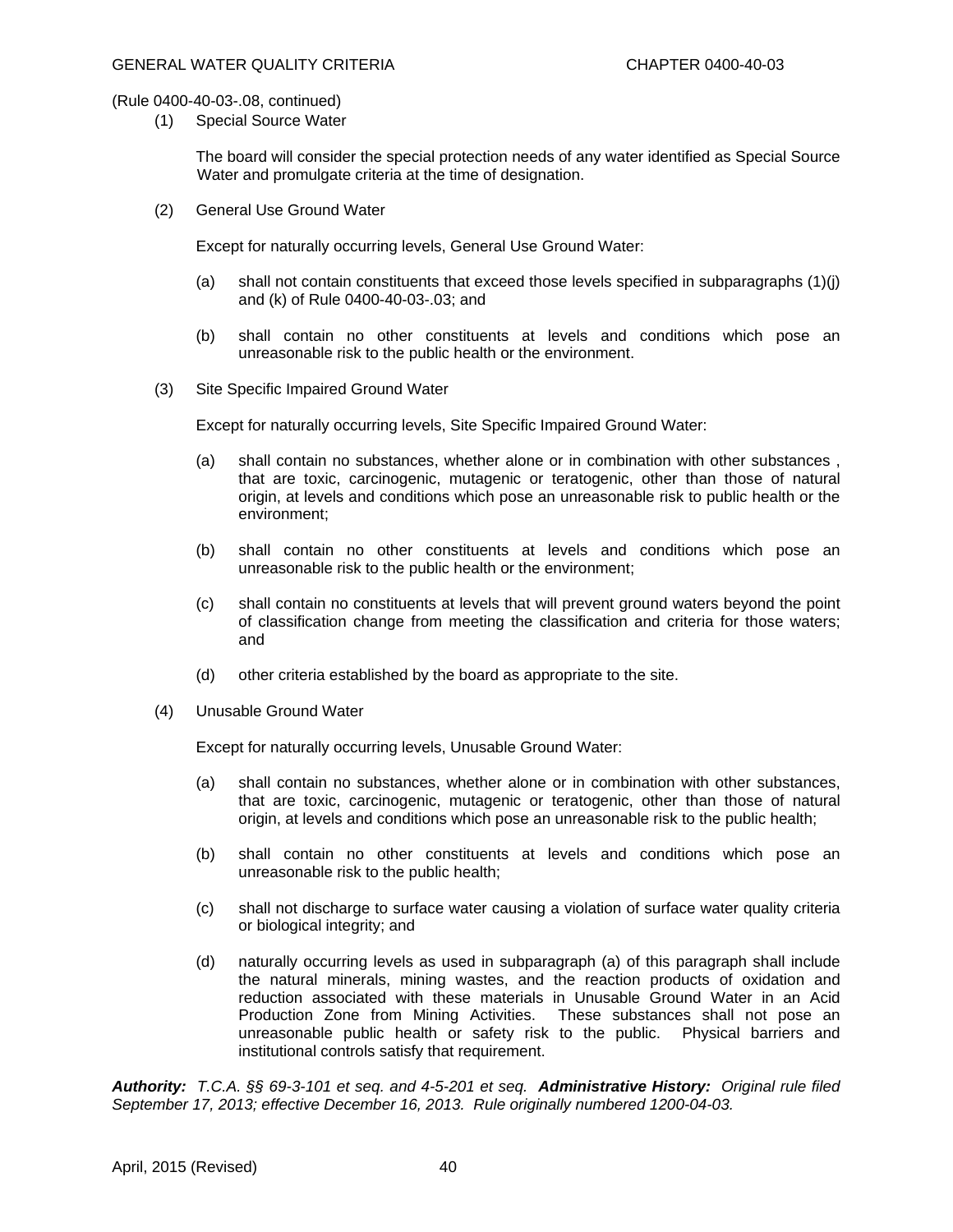# **0400-40-03-.09 SITE SPECIFIC IMPAIRED CLASSIFICATION PETITION PROCESS.**

- (1) Any person who encounters ground water that may meet the requirements for Site Specific Impaired, may petition the board to adopt a rule reclassifying that ground water as Site Specific Impaired, using the process set forth in this rule. Any costs involved in making the petition shall be borne by the petitioner. The petition shall include the following, unless it is determined by the department in writing that the site conditions render any of them unnecessary:
	- (a) An assessment of the horizontal and vertical extent of the contamination;
	- (b) An evaluation of the hydrogeology of the area including but not limited to the ground water flow rate and direction, permeability, recharge area, ground water classification and location of local water wells, springs and seeps;
	- (c) An evaluation of the area geology including, but not limited to, soil type, soil permeability, soil porosity, depth to bedrock, and identification of geologic formations;
	- (d) A description of the corrective actions or response actions taken or proposed;
	- (e) The chemical characteristics of the constituents(s) including, but not limited to, the constituent's solubility, mobility, toxicity, and carcinogenicity, the nature of and the level of constituents to remain or be present in the ground water and the calculations and rationale used in the determination;
	- (f) A feasibility study, which evaluates clean-up alternatives, the cost, and the time to complete each alternative;
	- (g) An evaluation of current and reasonably anticipated future ground water use within the proposed site specific impaired area and within a one-half (½) mile radius of the proposed Site Specific Impaired area; the impact of conduit flow shall be evaluated in karst areas;
	- (h) An evaluation of current and reasonably anticipated future land uses within the proposed Site Specific Impaired area and within a one-half (½) mile radius of the proposed Site Specific Impaired area;
	- (i) An evaluation of the potential of the constituent to migrate through soil and ground water to:
		- 1. homes;
		- 2. buildings;
		- 3. surface waters;
		- 4. subsurface utilities; and
		- 5. adjacent properties.
	- (j) A description of any existing or proposed monitoring program to observe constituent levels in soil and ground water;
	- (k) Evaluation of the existing or anticipated actual exposure pathways (inhalation, ingestion, dermal contact, etc.) of the constituents and an assessment of the human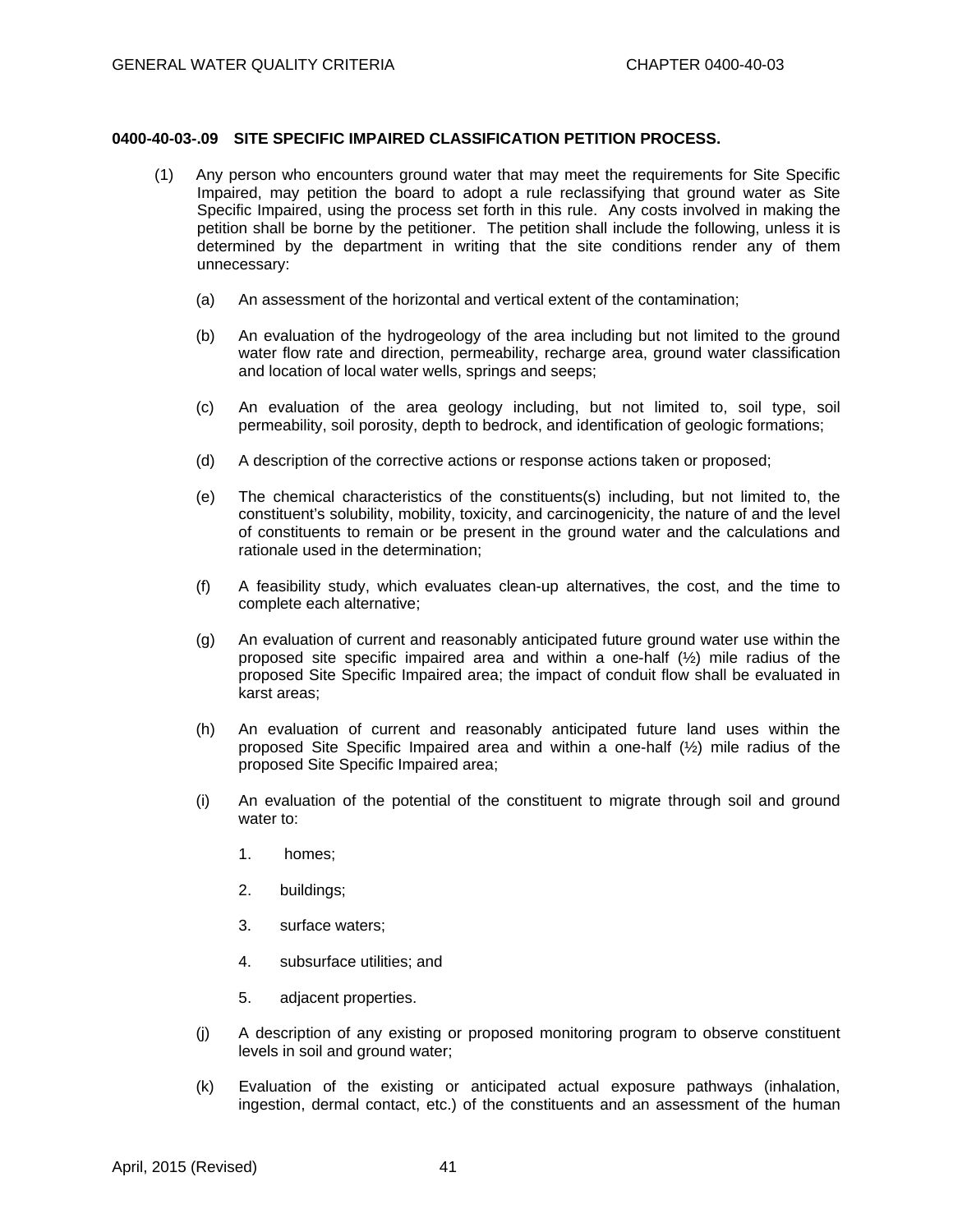health risks presented by exposure to the constituents as well as the impact, if any, of the constituents on fish and aquatic life pursuant to this Chapter;

- (l) Consideration of the classification in Rule 0400-40-03-.07 that would apply to the ground water at the site if it were not contaminated;
- (m) Analysis of the benefits of the restored resource;
- (n) A description of how and when the contamination occurred, if known;
- (o) A plat map with the proposed site-specific ground water area superimposed on it that shows all property owners for properties included in the Site Specific Impaired classification with contact information for owners of each property and identification and contact information for the parties paying property taxes on each property in the proposed Site Specific Impaired classification area; and
- (p) Other items as requested by the department associated with the evaluation of the petition.
- (2) Because Site Specific Impaired classification is a rulemaking procedure, public input may be made as provided in the Uniform Administrative Procedures Act, T.C.A. §§ 4-5-201 et seq., but not as a contested case under T.C.A. §§ 4-5-301 et seq. In addition to the requirements for public input under the Uniform Administrative Procedures Act, T.C.A. §§ 4-5-201 et seq., the petitioner shall, at a minimum, notify the party of record paying property taxes for each property subject to the Site Specific Impaired classification of the petition and the process for submitting comments on said petition. The petitioner shall provide a copy of such notification to the department.
- (3) In the evaluation of a petition to classify ground water as Site Specific Impaired, the board may consider the following:
	- (a) the extent of any threat to human health or safety;
	- (b) the extent of damage to the environment;
	- (c) technology commercially available to accomplish restoration;
	- (d) a comparison of the environmental and economic costs and benefits to be derived from ground water quality restoration with the environmental and economic costs and benefits to be derived from classification as Site Specific Impaired;
	- (e) analysis of the restored resource;
	- (f) the point of classification change;
	- (g) contaminant or pollution source identification and cleanup;
	- (h) public comments; and
	- (i) other appropriate information presented in the petition.

*Authority: T.C.A. §§ 69-3-101 et seq. and 4-5-201 et seq. Administrative History: Original rule filed September 17, 2013; effective December 16, 2013. Rule originally numbered 1200-04-03.*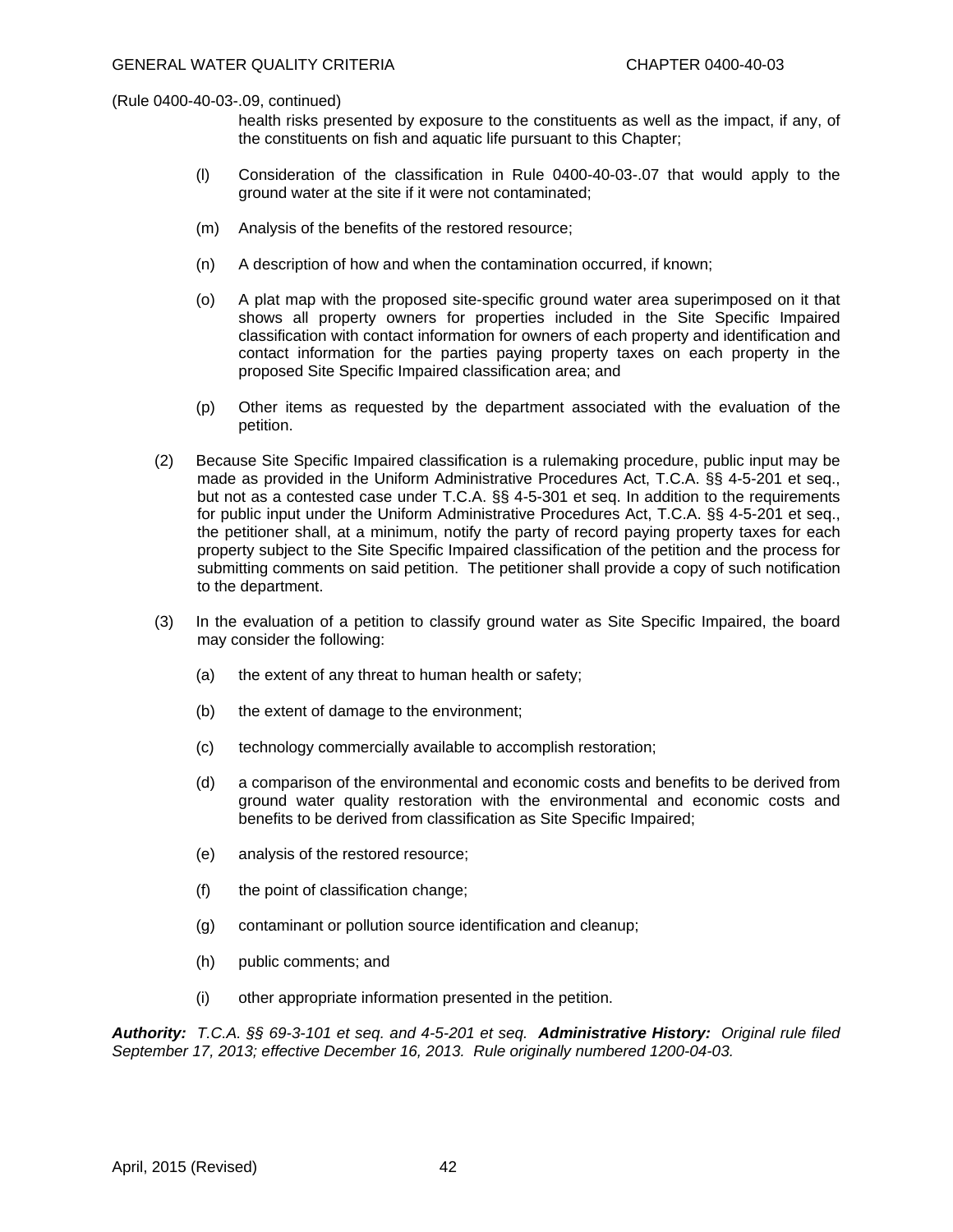# **0400-40-03-.10 REMEDIATION OF GROUND WATER OR PERCHED WATER.**

- (1) When a release or other event occurs that causes subsurface water to not meet the criteria in these rules, the commissioner has authority under a number of statutes to cause remediation of the water. These statutes include the Solid Waste Disposal Control Act, T.C.A. §§ 68-211- 101 et seq., the Hazardous Waste Management Act, parts 1 and 2, T.C.A. §§ 68-212-101 et seq., and §§ 68-212-201 et seq., the Petroleum Underground Storage Tank Act, T.C.A. §§ 68-215-101 et seq., and the Drycleaner Environmental Response Act, T.C.A. §§ 68-217-101 et seq. The goals of all such remediation actions are:
	- (a) to return waters to meeting standards when practicable by such methods as source removal, bioremediation, pump and treat, and natural attenuation; and
	- (b) to protect the public from exposure to water that does not meet standards through such methods as physical and institutional controls.
- (2) In order to accomplish these goals the Commissioner may establish an Area of Control when contamination has caused water to exceed the standards in these rules. In establishing an Area of Control, the Commissioner shall use the authorities of the remediation statutes and rules to;
	- (a) describe the extent of an Area of Control; and
	- (b) protect the public from exposure to the water in the Area of Control.

 Where the Commissioner identifies the source of pollution or water of sufficient contamination as to warrant contaminant mass reduction, he may further prescribe the actions to be taken to reduce the levels of contamination within the Area of Control.

- (3) The Commissioner may establish such an Area of Control for water contaminated by human activity prior to November 19, 1980 if there are no liable parties as defined in T.C.A. § 68- 212-202(3)(B), (C), or (D) and the current property owner did not cause the water contamination. This could be done in conjunction with imposing land use restrictions to protect the public from any harm caused by the site whether or not the department expends funds to remediate the site. In establishing such an Area of Control, the Commissioner may use the authorities of the remediation statutes and rules to:
	- (a) describe the extent of an Area of Control;
	- (b) prescribe the actions to be taken to reduce the levels of contamination within the Area of control; and
	- (c) protect the public from exposure to the water in the Area of Control.
- (4) Any current or future "alternate concentration limit" or "ground water protection standard" established within a Tennessee Hazardous Waste Management enforceable document in accordance with Rule 0400-12-01-.06 identifies an Area of Control in accordance with this rule. Compliance with the enforceable document constitutes compliance with the remediation actions identified in paragraph (1) of this rule.

*Authority: T.C.A. §§ 69-3-101 et seq. and 4-5-201 et seq. Administrative History: Original rule filed September 17, 2013; effective December 16, 2013. Rule originally numbered 1200-04-03.*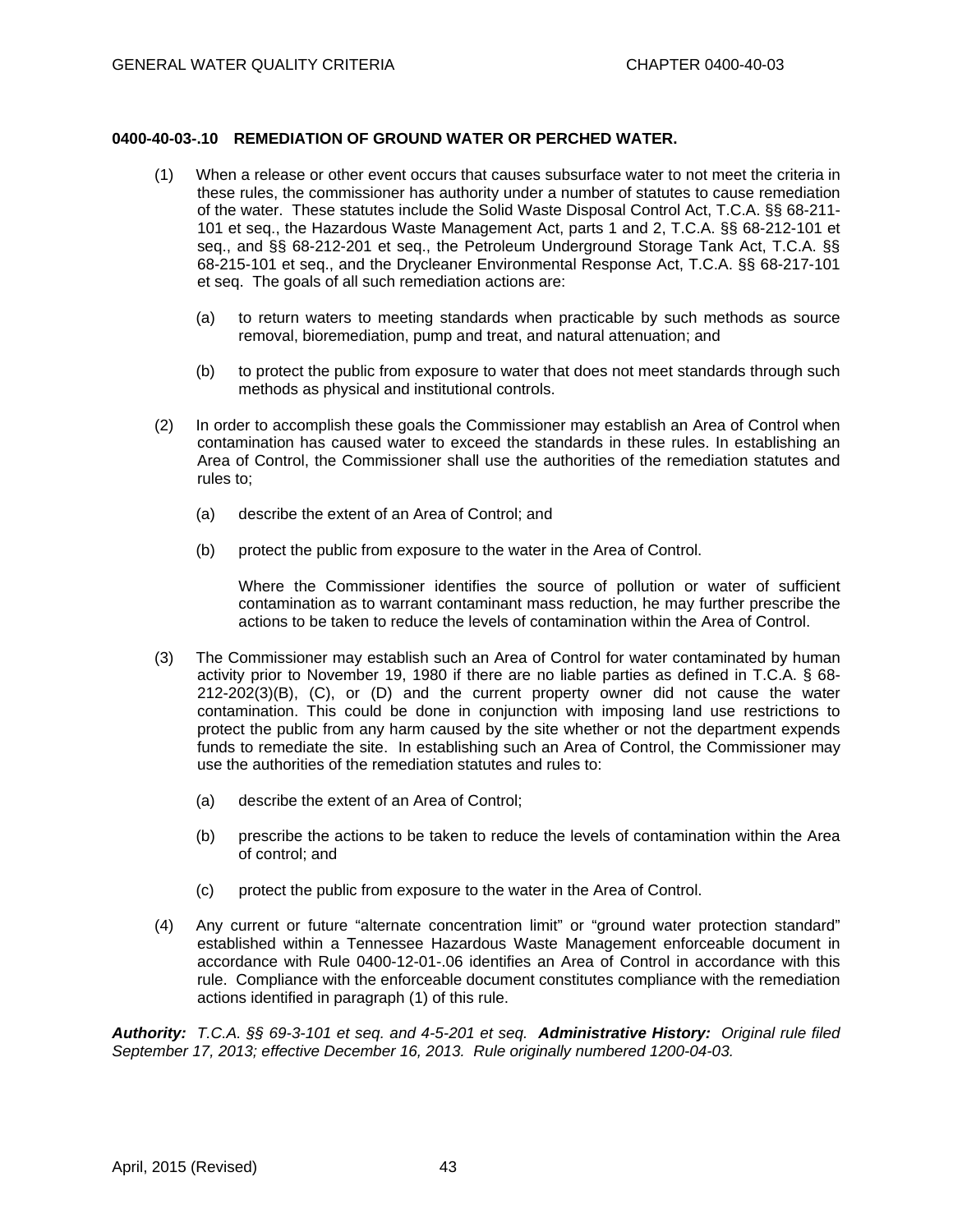# **0400-40-03-.11 CLASSIFIED SITE SPECIFIC IMPAIRED GROUND WATER AND RESPECTIVE CRITERIA.**

The following ground water is classified as site specific impaired ground water with the respective criteria:

- (1) Porter Cable
	- (a) Description of the site

 The area of ground water classified is the ground water within the boundaries of the Porter Cable/Rockwell facility that is within the rectangle with the following boundary points to a depth equivalent to 250 feet mean sea level.

Northwest boundary point... $35^{\circ}44'27.5''N$ ,  $88^{\circ}51'19.8''W$ Northeast boundary point ...35°44'27.5"N, 88°51'05.7"W Southwest boundary point...35°44'13.8"N, 88°51'19.8"W Southeast boundary point... 35°44'13.8"N, 88°51'05.7"W

 A solvent plume under the western edge of the building is moving very slowly to the north-northwest. Since the plant began operation in the mid-1970's, the plume has migrated approximately 400 feet, with the property boundary another 1500 feet down gradient. Sampling has shown that the plume is degrading to a certain extent by natural and biologic processes, and this process can be enhanced with the addition of nutrients to fuel the biologic activity in the contaminated zone.

(b) Criteria

 Nutrient addition is allowed to promote enhanced natural attenuation of the plume in accordance with the remediation remedy being used at the site. Deed restrictions will insure the site will not be used as residential and that ground water will not be used for potable purposes. The point of classification change is totally within the boundaries of the Porter-Cable facility. The plume shall not cross the point of classification change at levels exceeding general use criteria.

- (2) Isabella Mine Pit
	- (a) Description of the site

 The area of ground water classified is the ground water in mined areas of the former Isabella/Eureka Mine, the connected Isabella pit, ground water between the Isabella pit and North Potato Creek, and an approximate 500 foot buffer around the mined areas. This ground water classification applies to part of the land that was previously abandoned by the bankruptcy court and is now either under control of a courtappointed receiver or trustee for the Irrevocable Trust of the Tennessee Chemical company (receiver or trustee). If the 500 foot buffer boundary would extend beyond a property line, then the property line shall be the point of classification change. The depth of ground water classification is from ground surface to 1400 feet. The mined areas are delineated as shown on the former mining company's mine maps. The point of classification change for this area is the outer boundary of the area classified as described above and a depth of 1400 feet.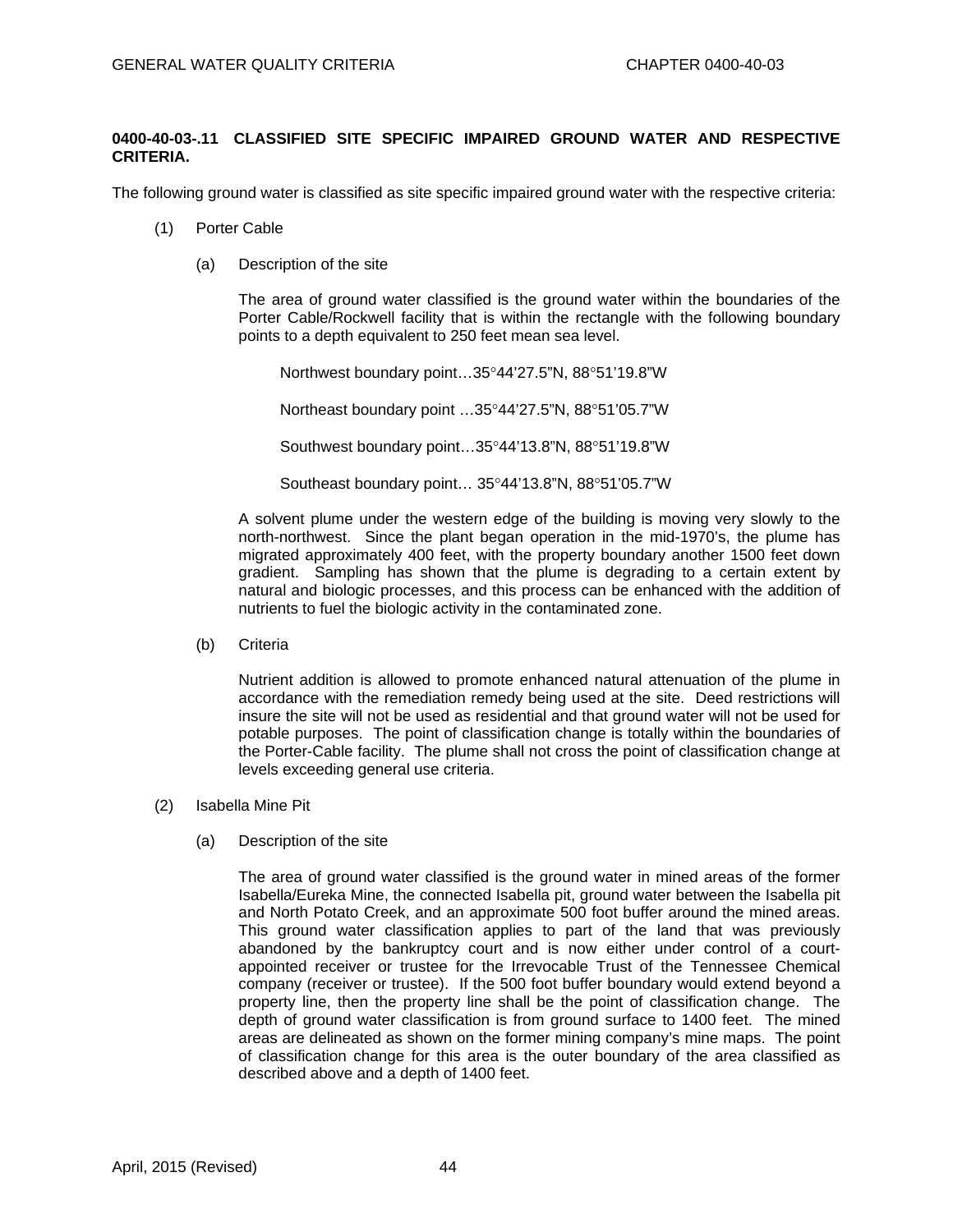There is a bulkhead or plug between the Isabella/Eureka Mine and the Burra Burra Mine and this Site Specific Impaired classification includes the drift between the Isabella and Burra Burra Mines on the Isabella side of the drift plug but does not apply to water in the Burra Burra Mine. The drift does not require a 500-foot wide buffer zone.

(b) Criteria

 The Site Specific Impaired Ground Water criteria for the water in the Isabella pit, associated Isabella/Eureka mine workings, and ground water between the Isabella pit and North Potato Creek shall be:

- 1. Any concentration of inorganic constituents or elements associated with acid mine drainage and any pH or other physical standard associated with acid mine drainage;
- 2. Any concentration of inorganic constituents or elements associated with approved backfilling or addition of ore, waste rock, calcine, concentrate, granulated slag, tailings, or other acid-generating materials from historic mining and ore beneficiation processes in the Copper Basin;
- 3. Criteria for other constituents are those required for General Use Ground Water as of November 3, 2004;
- 4. The continued use of institutional controls to avoid the potential for human contact with this ground water; and
- 5. Institute a monitoring program, acceptable to TDEC, that monitors the water level in the pit and is sufficient to assure protection of human health and the environment.

*Authority: T.C.A. §§ 69-3-101 et seq. and 4-5-201 et seq. Administrative History: Original rule filed September 17, 2013; effective December 16, 2013. Rule originally numbered 1200-04-03.* 

## **0400-40-03-.12 REPORTING REQUIREMENT.**

- (1) The Board acknowledges that the General Assembly has given it the authority to promulgate rules for the prevention, control, and abatement of pollution in T.C.A. § 69-3-105(b). The board finds a necessary first step toward controlling and abating pollution is becoming aware of the situation. This is especially needed in the case of ground water, as it is not in plain view as surface water often is. Furthermore, once the department has documents relating to an instance of pollution, they are generally going to be open to the public. Making the public aware of pollution both increases the likelihood that the pollution will be abated and that the public will be able to take appropriate action to reduce harmful exposure. These findings, in addition to the provision of T.C.A. § 69-3-114(b) making it unlawful to refuse to furnish any information required by the Board, are the basis for the requirement stated in paragraph (2) of this rule.
- (2) Owners or prospective purchasers of property used for commercial or industrial purposes who test the ground water or perched water on the property shall notify the Commissioner of any contamination of such water if it is currently used as potable water and it exceeds general use criteria or if an environmental professional engaged by such owner or prospective purchaser reasonably concludes that it poses some other substantial risk to health or safety, including but not limited to, situations in which vapors released from the water are causing an explosion hazard or a current inhalation hazard with a hazard quotient of greater than 1 or a cancer risk of greater than 1  $\times$  10<sup>-6</sup>.